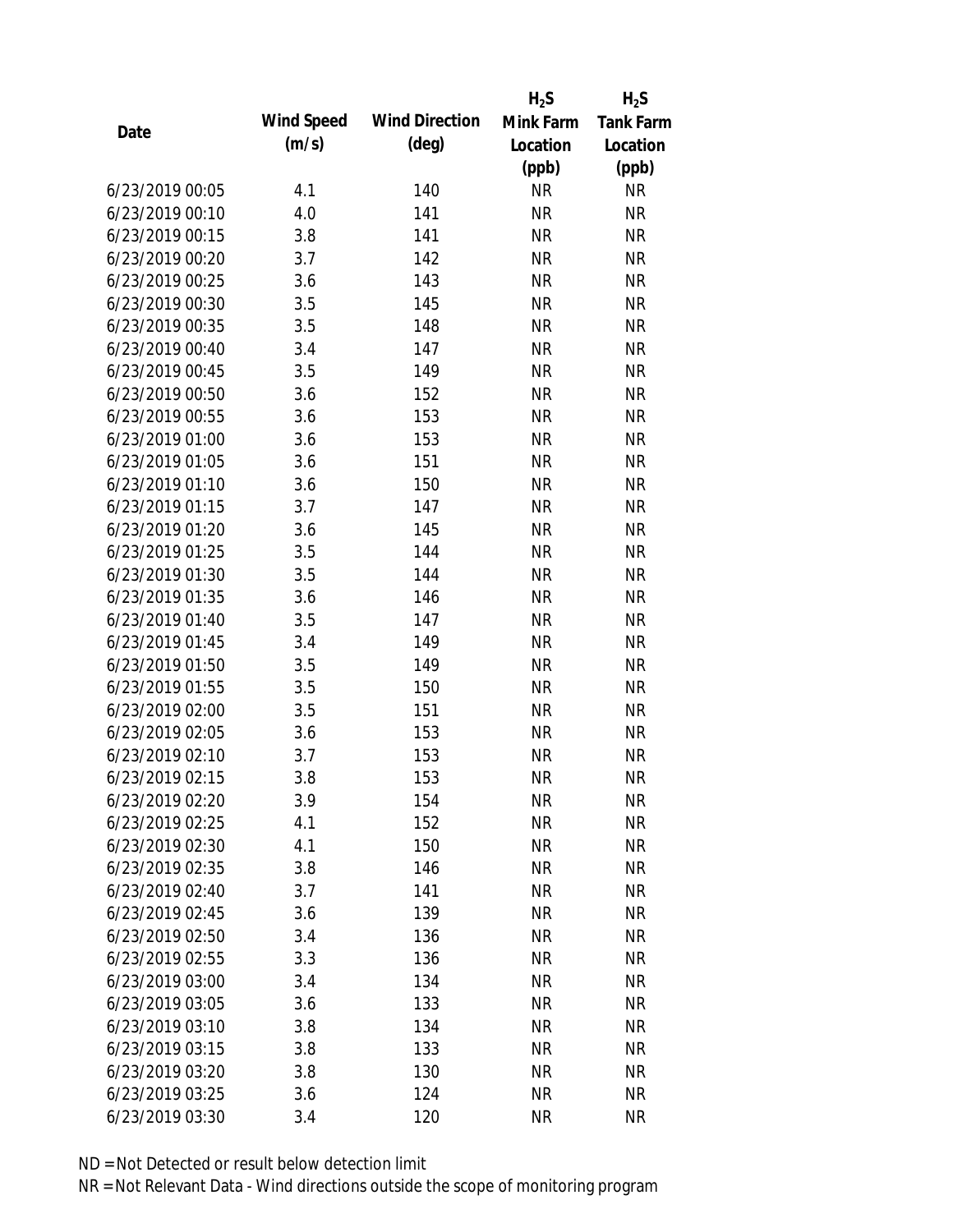|                 |            |                       | $H_2S$         | $H_2S$           |
|-----------------|------------|-----------------------|----------------|------------------|
|                 | Wind Speed | <b>Wind Direction</b> | Mink Farm      | <b>Tank Farm</b> |
| Date            | (m/s)      | $(\text{deg})$        | Location       | Location         |
|                 |            |                       | (ppb)          | (ppb)            |
| 6/23/2019 03:35 | 3.2        | 118                   | <b>NR</b>      | <b>NR</b>        |
| 6/23/2019 03:40 | 3.2        | 116                   | <b>NR</b>      | <b>NR</b>        |
| 6/23/2019 03:45 | 3.2        | 115                   | <b>NR</b>      | <b>NR</b>        |
| 6/23/2019 03:50 | 3.1        | 118                   | <b>NR</b>      | <b>NR</b>        |
| 6/23/2019 03:55 | 3.3        | 123                   | <b>NR</b>      | <b>NR</b>        |
| 6/23/2019 04:00 | 3.4        | 124                   | <b>NR</b>      | <b>NR</b>        |
| 6/23/2019 04:05 | 3.4        | 124                   | <b>NR</b>      | <b>NR</b>        |
| 6/23/2019 04:10 | 3.3        | 124                   | <b>NR</b>      | <b>NR</b>        |
| 6/23/2019 04:15 | 3.3        | 122                   | <b>NR</b>      | <b>NR</b>        |
| 6/23/2019 04:20 | 3.2        | 119                   | <b>NR</b>      | <b>NR</b>        |
| 6/23/2019 04:25 | 3.2        | 115                   | <b>NR</b>      | <b>NR</b>        |
| 6/23/2019 04:30 | 3.1        | 113                   | <b>NR</b>      | <b>NR</b>        |
| 6/23/2019 04:35 | 3.0        | 112                   | <b>NR</b>      | <b>NR</b>        |
| 6/23/2019 04:40 | 2.9        | 109                   | <b>NR</b>      | <b>NR</b>        |
| 6/23/2019 04:45 | 2.8        | 106                   | <b>NR</b>      | <b>NR</b>        |
| 6/23/2019 04:50 | 2.6        | 103                   | <b>NR</b>      | <b>NR</b>        |
| 6/23/2019 04:55 | 2.5        | 99                    | <b>NR</b>      | <b>NR</b>        |
| 6/23/2019 05:00 | 2.4        | 96                    | <b>NR</b>      | <b>NR</b>        |
| 6/23/2019 05:05 | 2.3        | 92                    | <b>NR</b>      | <b>NR</b>        |
| 6/23/2019 05:10 | 2.0        | 89                    | <b>NR</b>      | <b>NR</b>        |
| 6/23/2019 05:15 | 1.8        | 82                    | <b>NR</b>      | <b>NR</b>        |
| 6/23/2019 05:20 | 1.8        | 72                    | <b>NR</b>      | <b>NR</b>        |
| 6/23/2019 05:25 | 1.6        | 66                    | <b>NR</b>      | <b>NR</b>        |
| 6/23/2019 05:30 | 1.3        | 56                    | <b>NR</b>      | <b>NR</b>        |
| 6/23/2019 05:35 | 1.2        | 41                    | <b>NR</b>      | <b>NR</b>        |
| 6/23/2019 05:40 | 1.1        | 22                    | <b>NR</b>      | <b>NR</b>        |
| 6/23/2019 05:45 | 0.9        | 11                    | <b>NR</b>      | <b>NR</b>        |
| 6/23/2019 05:50 | 0.8        | 6                     | $\overline{2}$ | <b>NR</b>        |
| 6/23/2019 05:55 | 0.7        | $\overline{2}$        | <b>NR</b>      | <b>NR</b>        |
| 6/23/2019 06:00 | 1.0        | 35                    | <b>NR</b>      | <b>NR</b>        |
| 6/23/2019 06:05 | 1.4        | 85                    | <b>NR</b>      | <b>NR</b>        |
| 6/23/2019 06:10 | 1.8        | 93                    | <b>NR</b>      | <b>NR</b>        |
| 6/23/2019 06:15 | 2.3        | 99                    | <b>NR</b>      | <b>NR</b>        |
| 6/23/2019 06:20 | 2.6        | 110                   | <b>NR</b>      | <b>NR</b>        |
| 6/23/2019 06:25 | 3.1        | 110                   | <b>NR</b>      | <b>NR</b>        |
| 6/23/2019 06:30 | 3.4        | 109                   | <b>NR</b>      | <b>NR</b>        |
| 6/23/2019 06:35 | 3.5        | 108                   | <b>NR</b>      | <b>NR</b>        |
| 6/23/2019 06:40 | 3.7        | 108                   | <b>NR</b>      | <b>NR</b>        |
| 6/23/2019 06:45 | 3.8        | 107                   | <b>NR</b>      | <b>NR</b>        |
| 6/23/2019 06:50 | 3.8        | 109                   | <b>NR</b>      | NR               |
| 6/23/2019 06:55 | 3.8        | 112                   | <b>NR</b>      | <b>NR</b>        |
| 6/23/2019 07:00 | 3.7        | 113                   | <b>NR</b>      | <b>NR</b>        |
|                 |            |                       |                |                  |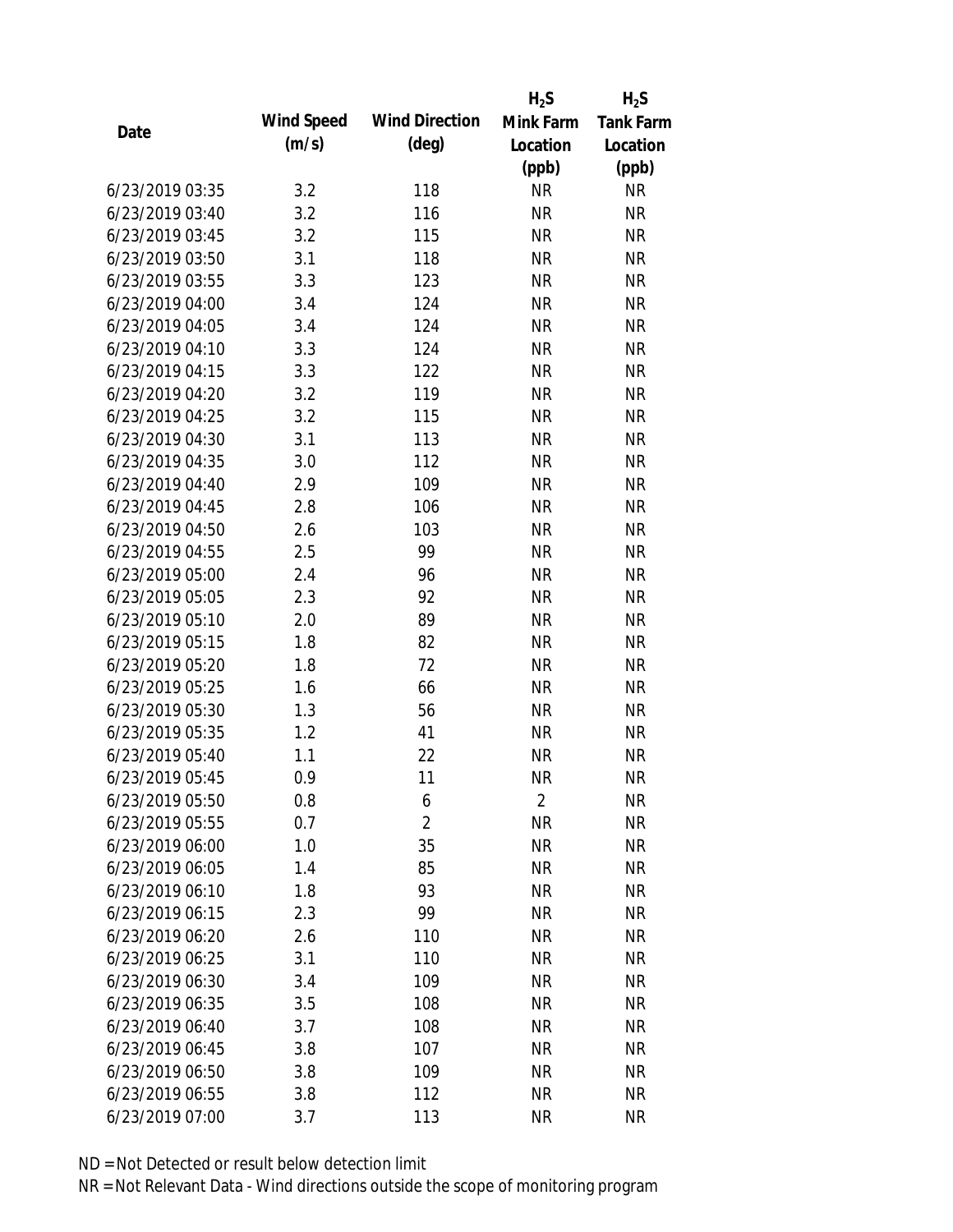|                 |            |                       | $H_2S$    | $H_2S$           |
|-----------------|------------|-----------------------|-----------|------------------|
|                 | Wind Speed | <b>Wind Direction</b> | Mink Farm | <b>Tank Farm</b> |
| Date            | (m/s)      | $(\text{deg})$        | Location  | Location         |
|                 |            |                       | (ppb)     | (ppb)            |
| 6/23/2019 07:05 | 3.6        | 116                   | <b>NR</b> | <b>NR</b>        |
| 6/23/2019 07:10 | 3.8        | 117                   | <b>NR</b> | <b>NR</b>        |
| 6/23/2019 07:15 | 4.1        | 120                   | <b>NR</b> | <b>NR</b>        |
| 6/23/2019 07:20 | 4.3        | 119                   | <b>NR</b> | <b>NR</b>        |
| 6/23/2019 07:25 | 4.6        | 120                   | <b>NR</b> | <b>NR</b>        |
| 6/23/2019 07:30 | 5.0        | 121                   | <b>NR</b> | <b>NR</b>        |
| 6/23/2019 07:35 | 5.1        | 122                   | <b>NR</b> | <b>NR</b>        |
| 6/23/2019 07:40 | 4.9        | 124                   | <b>NR</b> | <b>NR</b>        |
| 6/23/2019 07:45 | 4.8        | 125                   | <b>NR</b> | <b>NR</b>        |
| 6/23/2019 07:50 | 4.8        | 128                   | <b>NR</b> | <b>NR</b>        |
| 6/23/2019 07:55 | 4.6        | 131                   | <b>NR</b> | <b>NR</b>        |
| 6/23/2019 08:00 | 4.6        | 135                   | <b>NR</b> | <b>NR</b>        |
| 6/23/2019 08:05 | 4.8        | 136                   | <b>NR</b> | <b>NR</b>        |
| 6/23/2019 08:10 | 5.3        | 137                   | <b>NR</b> | <b>NR</b>        |
| 6/23/2019 08:15 | 5.4        | 139                   | <b>NR</b> | <b>NR</b>        |
| 6/23/2019 08:20 | 5.3        | 139                   | <b>NR</b> | <b>NR</b>        |
| 6/23/2019 08:25 | 5.5        | 138                   | <b>NR</b> | <b>NR</b>        |
| 6/23/2019 08:30 | 5.5        | 136                   | <b>NR</b> | <b>NR</b>        |
| 6/23/2019 08:35 | 5.3        | 136                   | <b>NR</b> | <b>NR</b>        |
| 6/23/2019 08:40 | 5.0        | 136                   | <b>NR</b> | <b>NR</b>        |
| 6/23/2019 08:45 | 4.8        | 136                   | <b>NR</b> | <b>NR</b>        |
| 6/23/2019 08:50 | 5.0        | 136                   | <b>NR</b> | <b>NR</b>        |
| 6/23/2019 08:55 | 4.9        | 136                   | <b>NR</b> | <b>NR</b>        |
| 6/23/2019 09:00 | 4.7        | 137                   | <b>NR</b> | <b>NR</b>        |
| 6/23/2019 09:05 | 4.8        | 136                   | <b>NR</b> | <b>NR</b>        |
| 6/23/2019 09:10 | 4.9        | 134                   | <b>NR</b> | <b>NR</b>        |
| 6/23/2019 09:15 | 4.8        | 134                   | <b>NR</b> | <b>NR</b>        |
| 6/23/2019 09:20 | 4.9        | 134                   | <b>NR</b> | <b>NR</b>        |
| 6/23/2019 09:25 | 4.9        | 134                   | <b>NR</b> | <b>NR</b>        |
| 6/23/2019 09:30 | 5.0        | 132                   | <b>NR</b> | <b>NR</b>        |
| 6/23/2019 09:35 | 5.1        | 134                   | <b>NR</b> | <b>NR</b>        |
| 6/23/2019 09:40 | 5.3        | 135                   | <b>NR</b> | <b>NR</b>        |
| 6/23/2019 09:45 | 5.4        | 136                   | <b>NR</b> | <b>NR</b>        |
| 6/23/2019 09:50 | 5.3        | 138                   | <b>NR</b> | <b>NR</b>        |
| 6/23/2019 09:55 | 5.4        | 141                   | <b>NR</b> | <b>NR</b>        |
| 6/23/2019 10:00 | 5.3        | 144                   | <b>NR</b> | <b>NR</b>        |
| 6/23/2019 10:05 | 5.5        | 148                   | <b>NR</b> | <b>NR</b>        |
| 6/23/2019 10:10 | 5.6        | 149                   | <b>NR</b> | <b>NR</b>        |
| 6/23/2019 10:15 | 5.8        | 150                   | <b>NR</b> | <b>NR</b>        |
| 6/23/2019 10:20 | 6.2        | 151                   | <b>NR</b> | NR               |
| 6/23/2019 10:25 | 6.5        | 153                   | <b>NR</b> | <b>NR</b>        |
| 6/23/2019 10:30 | 6.8        | 157                   | <b>NR</b> | <b>NR</b>        |
|                 |            |                       |           |                  |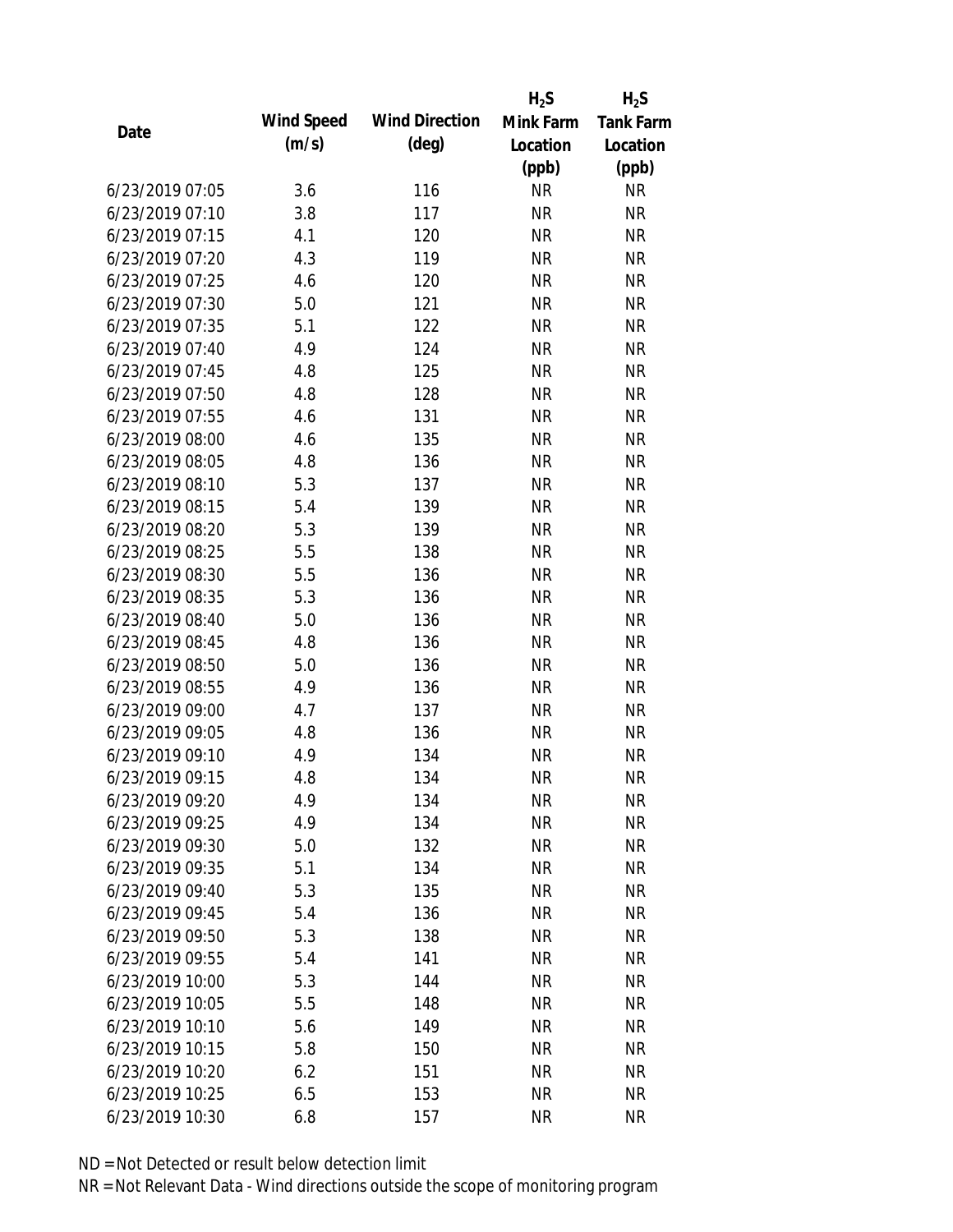|                 |            |                       | $H_2S$    | $H_2S$           |
|-----------------|------------|-----------------------|-----------|------------------|
| Date            | Wind Speed | <b>Wind Direction</b> | Mink Farm | <b>Tank Farm</b> |
|                 | (m/s)      | $(\text{deg})$        | Location  | Location         |
|                 |            |                       | (ppb)     | (ppb)            |
| 6/23/2019 10:35 | 6.8        | 159                   | <b>NR</b> | <b>NR</b>        |
| 6/23/2019 10:40 | 6.7        | 163                   | <b>NR</b> | <b>NR</b>        |
| 6/23/2019 10:45 | 6.6        | 167                   | <b>NR</b> | <b>NR</b>        |
| 6/23/2019 10:50 | 6.2        | 170                   | <b>NR</b> | $\mathbf{1}$     |
| 6/23/2019 10:55 | 5.6        | 170                   | <b>NR</b> | $\mathbf{1}$     |
| 6/23/2019 11:00 | 5.4        | 170                   | <b>NR</b> | <b>ND</b>        |
| 6/23/2019 11:05 | 5.2        | 171                   | <b>NR</b> | <b>ND</b>        |
| 6/23/2019 11:10 | 5.0        | 170                   | <b>NR</b> | <b>ND</b>        |
| 6/23/2019 11:15 | 4.9        | 170                   | <b>NR</b> | <b>ND</b>        |
| 6/23/2019 11:20 | 4.8        | 169                   | <b>NR</b> | <b>NR</b>        |
| 6/23/2019 11:25 | 5.1        | 169                   | <b>NR</b> | <b>NR</b>        |
| 6/23/2019 11:30 | 5.1        | 167                   | <b>NR</b> | <b>NR</b>        |
| 6/23/2019 11:35 | 5.3        | 165                   | <b>NR</b> | <b>NR</b>        |
| 6/23/2019 11:40 | 5.6        | 164                   | <b>NR</b> | <b>NR</b>        |
| 6/23/2019 11:45 | 5.7        | 162                   | <b>NR</b> | <b>NR</b>        |
| 6/23/2019 11:50 | 5.7        | 162                   | <b>NR</b> | <b>NR</b>        |
| 6/23/2019 11:55 | 5.8        | 161                   | <b>NR</b> | <b>NR</b>        |
| 6/23/2019 12:00 | 5.9        | 162                   | <b>NR</b> | <b>NR</b>        |
| 6/23/2019 12:05 | 6.0        | 163                   | <b>NR</b> | <b>NR</b>        |
| 6/23/2019 12:10 | 5.7        | 165                   | <b>NR</b> | <b>NR</b>        |
| 6/23/2019 12:15 | 5.3        | 169                   | <b>NR</b> | <b>NR</b>        |
| 6/23/2019 12:20 | 5.4        | 174                   | <b>NR</b> | $\mathbf{1}$     |
| 6/23/2019 12:25 | 5.0        | 178                   | <b>NR</b> | 1                |
| 6/23/2019 12:30 | 4.6        | 182                   | <b>NR</b> | $\mathbf{1}$     |
| 6/23/2019 12:35 | 4.3        | 186                   | <b>NR</b> | 1                |
| 6/23/2019 12:40 | 4.1        | 190                   | <b>NR</b> | $\mathbf{1}$     |
| 6/23/2019 12:45 | 4.2        | 190                   | <b>NR</b> | 1                |
| 6/23/2019 12:50 | 4.1        | 190                   | <b>NR</b> | 1                |
| 6/23/2019 12:55 | 4.0        | 191                   | NR        | 1                |
| 6/23/2019 13:00 | 4.1        | 188                   | NR        | 1                |
| 6/23/2019 13:05 | 4.1        | 184                   | <b>NR</b> | 1                |
| 6/23/2019 13:10 | 4.2        | 183                   | NR        | 1                |
| 6/23/2019 13:15 | 4.3        | 182                   | NR        | 1                |
| 6/23/2019 13:20 | 4.3        | 178                   | <b>NR</b> | 1                |
| 6/23/2019 13:25 | 4.6        | 175                   | NR        | 1                |
| 6/23/2019 13:30 | 4.6        | 176                   | <b>NR</b> | 1                |
| 6/23/2019 13:35 | 4.7        | 173                   | NR        | 1                |
| 6/23/2019 13:40 | 4.7        | 170                   | NR        | 1                |
| 6/23/2019 13:45 | 4.7        | 169                   | NR        | <b>NR</b>        |
| 6/23/2019 13:50 | 4.8        | 169                   | NR        | <b>NR</b>        |
| 6/23/2019 13:55 | 4.8        | 170                   | <b>NR</b> | 1                |
| 6/23/2019 14:00 | 4.7        | 171                   | <b>NR</b> | 1                |
|                 |            |                       |           |                  |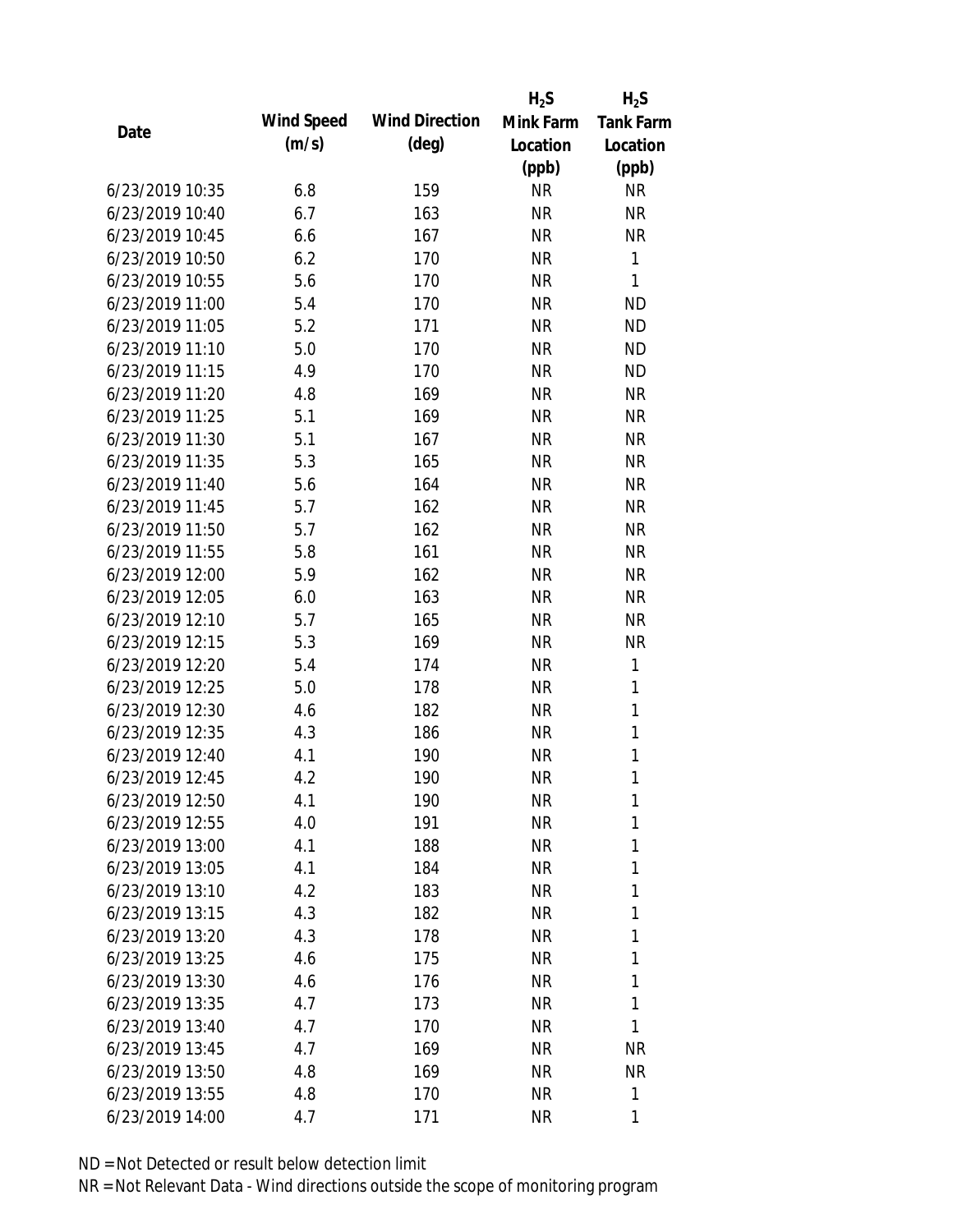|                 |            |                       | $H_2S$    | $H_2S$           |
|-----------------|------------|-----------------------|-----------|------------------|
|                 | Wind Speed | <b>Wind Direction</b> | Mink Farm | <b>Tank Farm</b> |
| Date            | (m/s)      | $(\text{deg})$        | Location  | Location         |
|                 |            |                       | (ppb)     | (ppb)            |
| 6/23/2019 14:05 | 4.8        | 173                   | <b>NR</b> | 1                |
| 6/23/2019 14:10 | 4.9        | 174                   | <b>NR</b> | 1                |
| 6/23/2019 14:15 | 5.0        | 176                   | <b>NR</b> | 1                |
| 6/23/2019 14:20 | 5.1        | 181                   | <b>NR</b> | $\mathbf{1}$     |
| 6/23/2019 14:25 | 5.3        | 181                   | <b>NR</b> | 1                |
| 6/23/2019 14:30 | 5.5        | 179                   | <b>NR</b> | 1                |
| 6/23/2019 14:35 | 5.5        | 175                   | <b>NR</b> | 1                |
| 6/23/2019 14:40 | 5.2        | 172                   | <b>NR</b> | 1                |
| 6/23/2019 14:45 | 5.0        | 172                   | <b>NR</b> | 1                |
| 6/23/2019 14:50 | 4.7        | 168                   | <b>NR</b> | <b>NR</b>        |
| 6/23/2019 14:55 | 4.3        | 168                   | <b>NR</b> | <b>NR</b>        |
| 6/23/2019 15:00 | 3.9        | 171                   | <b>NR</b> | $\overline{2}$   |
| 6/23/2019 15:05 | 3.7        | 173                   | <b>NR</b> | 1                |
| 6/23/2019 15:10 | 3.4        | 176                   | <b>NR</b> | 1                |
| 6/23/2019 15:15 | 3.2        | 180                   | <b>NR</b> | $\mathbf{1}$     |
| 6/23/2019 15:20 | 3.1        | 180                   | <b>NR</b> | 1                |
| 6/23/2019 15:25 | 3.0        | 175                   | <b>NR</b> | 1                |
| 6/23/2019 15:30 | 2.9        | 175                   | <b>NR</b> | 1                |
| 6/23/2019 15:35 | 3.0        | 177                   | <b>NR</b> | 1                |
| 6/23/2019 15:40 | 3.0        | 175                   | <b>NR</b> | 1                |
| 6/23/2019 15:45 | 3.3        | 169                   | <b>NR</b> | <b>NR</b>        |
| 6/23/2019 15:50 | 3.4        | 167                   | <b>NR</b> | <b>NR</b>        |
| 6/23/2019 15:55 | 3.2        | 167                   | <b>NR</b> | <b>NR</b>        |
| 6/23/2019 16:00 | 3.3        | 171                   | <b>NR</b> | 1                |
| 6/23/2019 16:05 | 3.2        | 173                   | <b>NR</b> | 1                |
| 6/23/2019 16:10 | 3.4        | 180                   | <b>NR</b> | 1                |
| 6/23/2019 16:15 | 3.4        | 187                   | <b>NR</b> | 1                |
| 6/23/2019 16:20 | 3.4        | 192                   | <b>NR</b> | 1                |
| 6/23/2019 16:25 | 3.5        | 198                   | <b>NR</b> | 1                |
| 6/23/2019 16:30 | 3.6        | 197                   | <b>NR</b> | 1                |
| 6/23/2019 16:35 | 3.8        | 197                   | <b>NR</b> | 1                |
| 6/23/2019 16:40 | 3.7        | 196                   | <b>NR</b> | 1                |
| 6/23/2019 16:45 | 3.5        | 195                   | <b>NR</b> | 1                |
| 6/23/2019 16:50 | 3.6        | 196                   | <b>NR</b> | 1                |
| 6/23/2019 16:55 | 3.6        | 196                   | <b>NR</b> | 1                |
| 6/23/2019 17:00 | 3.5        | 194                   | <b>NR</b> | 1                |
| 6/23/2019 17:05 | 3.4        | 195                   | <b>NR</b> | 2                |
| 6/23/2019 17:10 | 3.3        | 194                   | NR        | 1                |
| 6/23/2019 17:15 | 3.3        | 191                   | <b>NR</b> | 1                |
| 6/23/2019 17:20 | 3.3        | 191                   | <b>NR</b> | 1                |
| 6/23/2019 17:25 | 3.3        | 192                   | <b>NR</b> | 1                |
| 6/23/2019 17:30 | 3.3        | 191                   | <b>NR</b> | 1                |
|                 |            |                       |           |                  |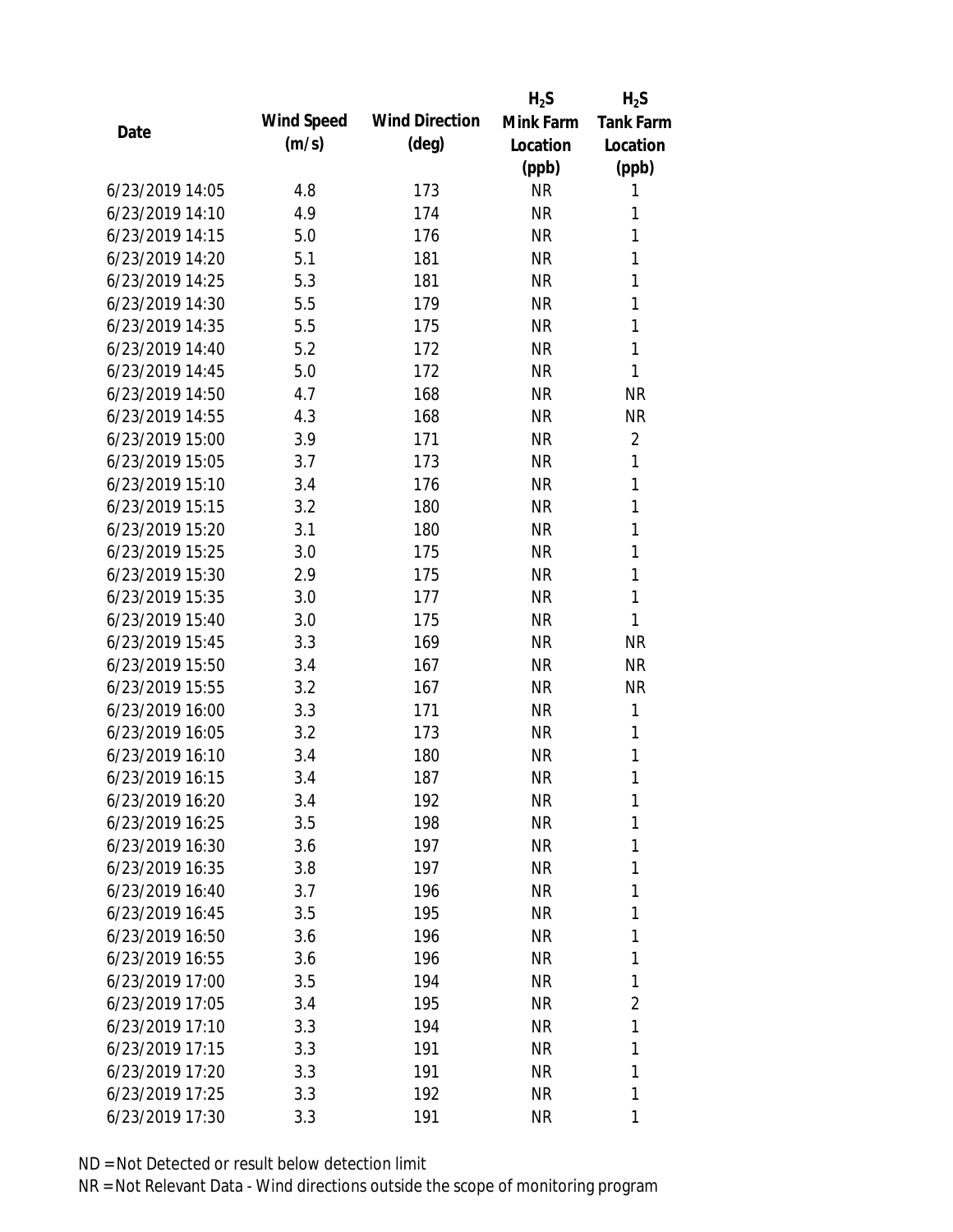|                 |            |                       | $H_2S$    | $H_2S$           |
|-----------------|------------|-----------------------|-----------|------------------|
|                 | Wind Speed | <b>Wind Direction</b> | Mink Farm | <b>Tank Farm</b> |
| Date            | (m/s)      | $(\text{deg})$        | Location  | Location         |
|                 |            |                       | (ppb)     | (ppb)            |
| 6/23/2019 17:35 | 3.2        | 190                   | <b>NR</b> | 1                |
| 6/23/2019 17:40 | 3.2        | 190                   | <b>NR</b> | 1                |
| 6/23/2019 17:45 | 3.3        | 190                   | <b>NR</b> | 1                |
| 6/23/2019 17:50 | 3.2        | 189                   | <b>NR</b> | 1                |
| 6/23/2019 17:55 | 3.1        | 188                   | <b>NR</b> | 1                |
| 6/23/2019 18:00 | 3.0        | 189                   | $\sf NR$  | 1                |
| 6/23/2019 18:05 | 2.8        | 190                   | <b>NR</b> | 1                |
| 6/23/2019 18:10 | 2.6        | 193                   | <b>NR</b> | 1                |
| 6/23/2019 18:15 | 2.4        | 197                   | <b>NR</b> | 1                |
| 6/23/2019 18:20 | 2.3        | 202                   | <b>NR</b> | 1                |
| 6/23/2019 18:25 | 2.2        | 205                   | <b>NR</b> | 1                |
| 6/23/2019 18:30 | 2.1        | 202                   | <b>NR</b> | 1                |
| 6/23/2019 18:35 | 1.9        | 200                   | <b>NR</b> | 1                |
| 6/23/2019 18:40 | 1.7        | 196                   | <b>NR</b> | $\mathbf{1}$     |
| 6/23/2019 18:45 | 2.0        | 183                   | <b>NR</b> | $\mathbf{1}$     |
| 6/23/2019 18:50 | 2.6        | 172                   | <b>NR</b> | 1                |
| 6/23/2019 18:55 | 3.1        | 164                   | <b>NR</b> | <b>NR</b>        |
| 6/23/2019 19:00 | 3.8        | 160                   | <b>NR</b> | <b>NR</b>        |
| 6/23/2019 19:05 | 4.9        | 161                   | <b>NR</b> | <b>NR</b>        |
| 6/23/2019 19:10 | 5.8        | 164                   | <b>NR</b> | <b>NR</b>        |
| 6/23/2019 19:15 | 5.8        | 169                   | <b>NR</b> | <b>NR</b>        |
| 6/23/2019 19:20 | 5.4        | 176                   | <b>NR</b> | 1                |
| 6/23/2019 19:25 | 5.1        | 182                   | <b>NR</b> | 1                |
| 6/23/2019 19:30 | 4.5        | 185                   | <b>NR</b> | $\overline{2}$   |
| 6/23/2019 19:35 | 3.5        | 182                   | <b>NR</b> | $\overline{2}$   |
| 6/23/2019 19:40 | 2.7        | 180                   | <b>NR</b> | 1                |
| 6/23/2019 19:45 | 2.1        | 174                   | <b>NR</b> | 1                |
| 6/23/2019 19:50 | 1.7        | 159                   | <b>NR</b> | <b>NR</b>        |
| 6/23/2019 19:55 | 1.4        | 141                   | <b>NR</b> | <b>NR</b>        |
| 6/23/2019 20:00 | 1.4        | 130                   | <b>NR</b> | <b>NR</b>        |
| 6/23/2019 20:05 | 1.4        | 124                   | <b>NR</b> | <b>NR</b>        |
| 6/23/2019 20:10 | 1.5        | 120                   | <b>NR</b> | <b>NR</b>        |
| 6/23/2019 20:15 | 1.6        | 121                   | <b>NR</b> | <b>NR</b>        |
| 6/23/2019 20:20 | 1.7        | 127                   | <b>NR</b> | <b>NR</b>        |
| 6/23/2019 20:25 | 1.9        | 135                   | <b>NR</b> | <b>NR</b>        |
| 6/23/2019 20:30 | 2.0        | 141                   | <b>NR</b> | <b>NR</b>        |
| 6/23/2019 20:35 | 2.2        | 151                   | <b>NR</b> | NR               |
| 6/23/2019 20:40 | 2.5        | 161                   | <b>NR</b> | <b>NR</b>        |
| 6/23/2019 20:45 | 2.7        | 173                   | <b>NR</b> | 1                |
| 6/23/2019 20:50 | 2.8        | 182                   | <b>NR</b> | 1                |
| 6/23/2019 20:55 | 2.7        | 188                   | <b>NR</b> | 1                |
| 6/23/2019 21:00 | 2.5        | 192                   | <b>NR</b> | 1                |
|                 |            |                       |           |                  |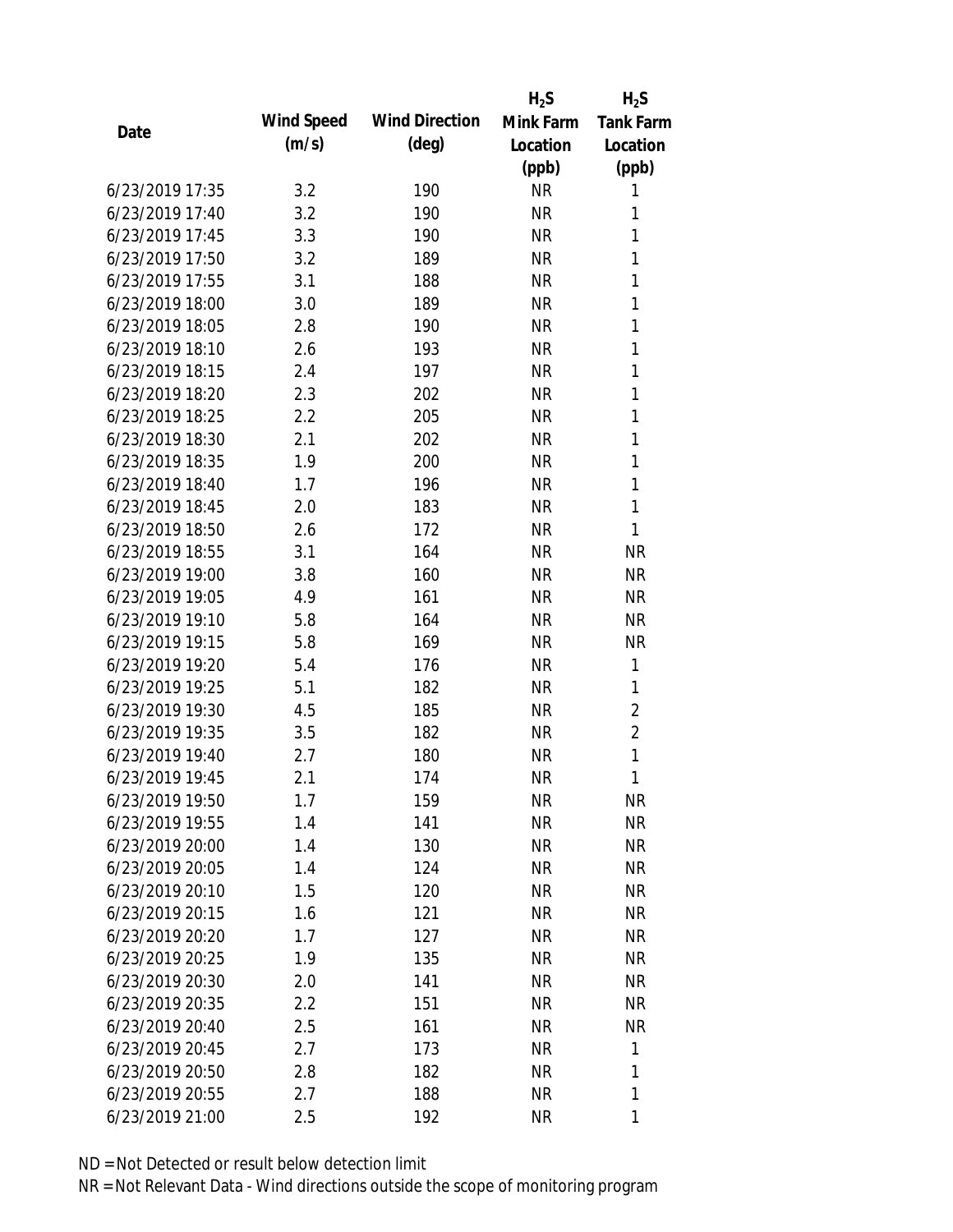|                 |            |                       | $H_2S$    | $H_2S$           |
|-----------------|------------|-----------------------|-----------|------------------|
| Date            | Wind Speed | <b>Wind Direction</b> | Mink Farm | <b>Tank Farm</b> |
|                 | (m/s)      | $(\text{deg})$        | Location  | Location         |
|                 |            |                       | (ppb)     | (ppb)            |
| 6/23/2019 21:05 | 2.3        | 192                   | <b>NR</b> | 1                |
| 6/23/2019 21:10 | 2.0        | 190                   | <b>NR</b> | 1                |
| 6/23/2019 21:15 | 1.7        | 186                   | <b>NR</b> | $\mathbf{1}$     |
| 6/23/2019 21:20 | 1.6        | 181                   | <b>NR</b> | 1                |
| 6/23/2019 21:25 | 1.5        | 176                   | <b>NR</b> | $\mathbf{1}$     |
| 6/23/2019 21:30 | 1.6        | 169                   | <b>NR</b> | <b>NR</b>        |
| 6/23/2019 21:35 | 1.6        | 162                   | <b>NR</b> | <b>NR</b>        |
| 6/23/2019 21:40 | 1.7        | 158                   | <b>NR</b> | <b>NR</b>        |
| 6/23/2019 21:45 | 1.9        | 152                   | <b>NR</b> | <b>NR</b>        |
| 6/23/2019 21:50 | 2.0        | 150                   | <b>NR</b> | <b>NR</b>        |
| 6/23/2019 21:55 | 2.1        | 148                   | <b>NR</b> | <b>NR</b>        |
| 6/23/2019 22:00 | 2.1        | 150                   | <b>NR</b> | <b>NR</b>        |
| 6/23/2019 22:05 | 2.2        | 151                   | <b>NR</b> | <b>NR</b>        |
| 6/23/2019 22:10 | 2.2        | 151                   | <b>NR</b> | <b>NR</b>        |
| 6/23/2019 22:15 | 2.1        | 152                   | <b>NR</b> | <b>NR</b>        |
| 6/23/2019 22:20 | 2.1        | 153                   | <b>NR</b> | <b>NR</b>        |
| 6/23/2019 22:25 | 2.1        | 155                   | <b>NR</b> | <b>NR</b>        |
| 6/23/2019 22:30 | 2.1        | 156                   | <b>NR</b> | <b>NR</b>        |
| 6/23/2019 22:35 | 2.1        | 160                   | <b>NR</b> | <b>NR</b>        |
| 6/23/2019 22:40 | 2.3        | 163                   | <b>NR</b> | <b>NR</b>        |
| 6/23/2019 22:45 | 2.5        | 165                   | <b>NR</b> | <b>NR</b>        |
| 6/23/2019 22:50 | 2.6        | 168                   | <b>NR</b> | <b>NR</b>        |
| 6/23/2019 22:55 | 2.7        | 171                   | <b>NR</b> | 1                |
| 6/23/2019 23:00 | 2.8        | 175                   | <b>NR</b> | 1                |
| 6/23/2019 23:05 | 2.9        | 177                   | <b>NR</b> | 1                |
| 6/23/2019 23:10 | 2.9        | 179                   | <b>NR</b> | 1                |
| 6/23/2019 23:15 | 3.0        | 180                   | <b>NR</b> | 1                |
| 6/23/2019 23:20 | 3.0        | 181                   | <b>NR</b> | 1                |
| 6/23/2019 23:25 | 3.0        | 180                   | <b>NR</b> | 1                |
| 6/23/2019 23:30 | 3.1        | 179                   | <b>NR</b> | 1                |
| 6/23/2019 23:35 | 3.1        | 179                   | <b>NR</b> | 1                |
| 6/23/2019 23:40 | 3.1        | 180                   | <b>NR</b> | 1                |
| 6/23/2019 23:45 | 3.1        | 181                   | <b>NR</b> | 1                |
| 6/23/2019 23:50 | 3.1        | 182                   | <b>NR</b> | 1                |
| 6/23/2019 23:55 | 3.1        | 183                   | <b>NR</b> | 1                |
| 6/23/2019 24:00 | 3.1        | 184                   | <b>NR</b> | 1                |
| 6/24/2019 00:05 | 3.1        | 184                   | <b>NR</b> | 1                |
| 6/24/2019 00:10 | 3.1        | 182                   | <b>NR</b> | 1                |
| 6/24/2019 00:15 | 3.1        | 181                   | <b>NR</b> | 2                |
| 6/24/2019 00:20 | 3.1        | 178                   | <b>NR</b> | $\overline{2}$   |
| 6/24/2019 00:25 | 3.2        | 176                   | <b>NR</b> | 1                |
| 6/24/2019 00:30 | 3.3        | 174                   | <b>NR</b> | 2                |
|                 |            |                       |           |                  |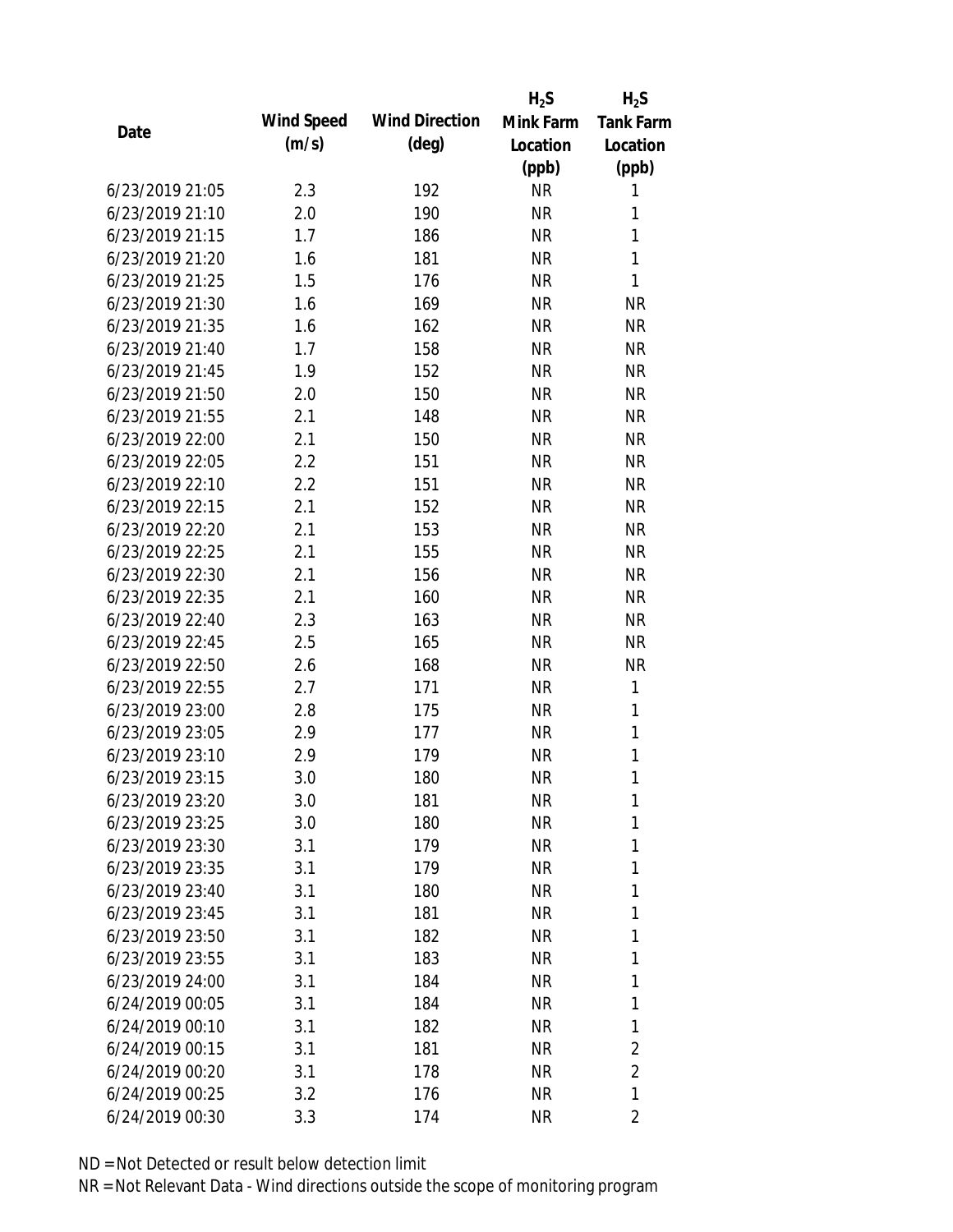|                 |            |                       | $H_2S$    | $H_2S$           |
|-----------------|------------|-----------------------|-----------|------------------|
| Date            | Wind Speed | <b>Wind Direction</b> | Mink Farm | <b>Tank Farm</b> |
|                 | (m/s)      | $(\text{deg})$        | Location  | Location         |
|                 |            |                       | (ppb)     | (ppb)            |
| 6/24/2019 00:35 | 3.3        | 173                   | <b>NR</b> | 1                |
| 6/24/2019 00:40 | 3.3        | 173                   | <b>NR</b> | 1                |
| 6/24/2019 00:45 | 3.4        | 175                   | <b>NR</b> | 1                |
| 6/24/2019 00:50 | 3.3        | 178                   | <b>NR</b> | 1                |
| 6/24/2019 00:55 | 3.3        | 181                   | <b>NR</b> | 1                |
| 6/24/2019 01:00 | 3.4        | 184                   | <b>NR</b> | 1                |
| 6/24/2019 01:05 | 3.4        | 187                   | <b>NR</b> | 1                |
| 6/24/2019 01:10 | 3.4        | 189                   | <b>NR</b> | 1                |
| 6/24/2019 01:15 | 3.5        | 189                   | <b>NR</b> | 1                |
| 6/24/2019 01:20 | 3.6        | 191                   | <b>NR</b> | 1                |
| 6/24/2019 01:25 | 3.6        | 192                   | <b>NR</b> | 1                |
| 6/24/2019 01:30 | 3.6        | 192                   | <b>NR</b> | 1                |
| 6/24/2019 01:35 | 3.7        | 192                   | <b>NR</b> | 1                |
| 6/24/2019 01:40 | 3.7        | 192                   | <b>NR</b> | 1                |
| 6/24/2019 01:45 | 3.6        | 192                   | <b>NR</b> | 1                |
| 6/24/2019 01:50 | 3.5        | 192                   | <b>NR</b> | 1                |
| 6/24/2019 01:55 | 3.4        | 191                   | <b>NR</b> | 1                |
| 6/24/2019 02:00 | 3.5        | 191                   | <b>NR</b> | 1                |
| 6/24/2019 02:05 | 3.4        | 192                   | <b>NR</b> | 1                |
| 6/24/2019 02:10 | 3.4        | 191                   | <b>NR</b> | 1                |
| 6/24/2019 02:15 | 3.4        | 190                   | <b>NR</b> | 1                |
| 6/24/2019 02:20 | 3.4        | 189                   | <b>NR</b> | 1                |
| 6/24/2019 02:25 | 3.5        | 188                   | <b>NR</b> | 1                |
| 6/24/2019 02:30 | 3.4        | 189                   | <b>NR</b> | 1                |
| 6/24/2019 02:35 | 3.3        | 189                   | <b>NR</b> | 1                |
| 6/24/2019 02:40 | 3.2        | 188                   | <b>NR</b> | 1                |
| 6/24/2019 02:45 | 3.2        | 188                   | <b>NR</b> | 1                |
| 6/24/2019 02:50 | 3.2        | 188                   | <b>NR</b> | 1                |
| 6/24/2019 02:55 | 3.1        | 188                   | <b>NR</b> | 1                |
| 6/24/2019 03:00 | 3.1        | 186                   | <b>NR</b> | 1                |
| 6/24/2019 03:05 | 3.1        | 185                   | <b>NR</b> | 1                |
| 6/24/2019 03:10 | 3.1        | 184                   | <b>NR</b> | 1                |
| 6/24/2019 03:15 | 3.2        | 184                   | <b>NR</b> | 1                |
| 6/24/2019 03:20 | 3.3        | 185                   | <b>NR</b> | 1                |
| 6/24/2019 03:25 | 3.4        | 185                   | <b>NR</b> | 1                |
| 6/24/2019 03:30 | 3.4        | 186                   | <b>NR</b> | $\overline{2}$   |
| 6/24/2019 03:35 | 3.6        | 185                   | <b>NR</b> | $\overline{2}$   |
| 6/24/2019 03:40 | 3.6        | 186                   | <b>NR</b> | 1                |
| 6/24/2019 03:45 | 3.5        | 187                   | <b>NR</b> | 1                |
| 6/24/2019 03:50 | 3.5        | 187                   | <b>NR</b> | $\overline{2}$   |
| 6/24/2019 03:55 | 3.4        | 188                   | <b>NR</b> | 1                |
| 6/24/2019 04:00 |            | 189                   | <b>NR</b> | 1                |
|                 | 3.5        |                       |           |                  |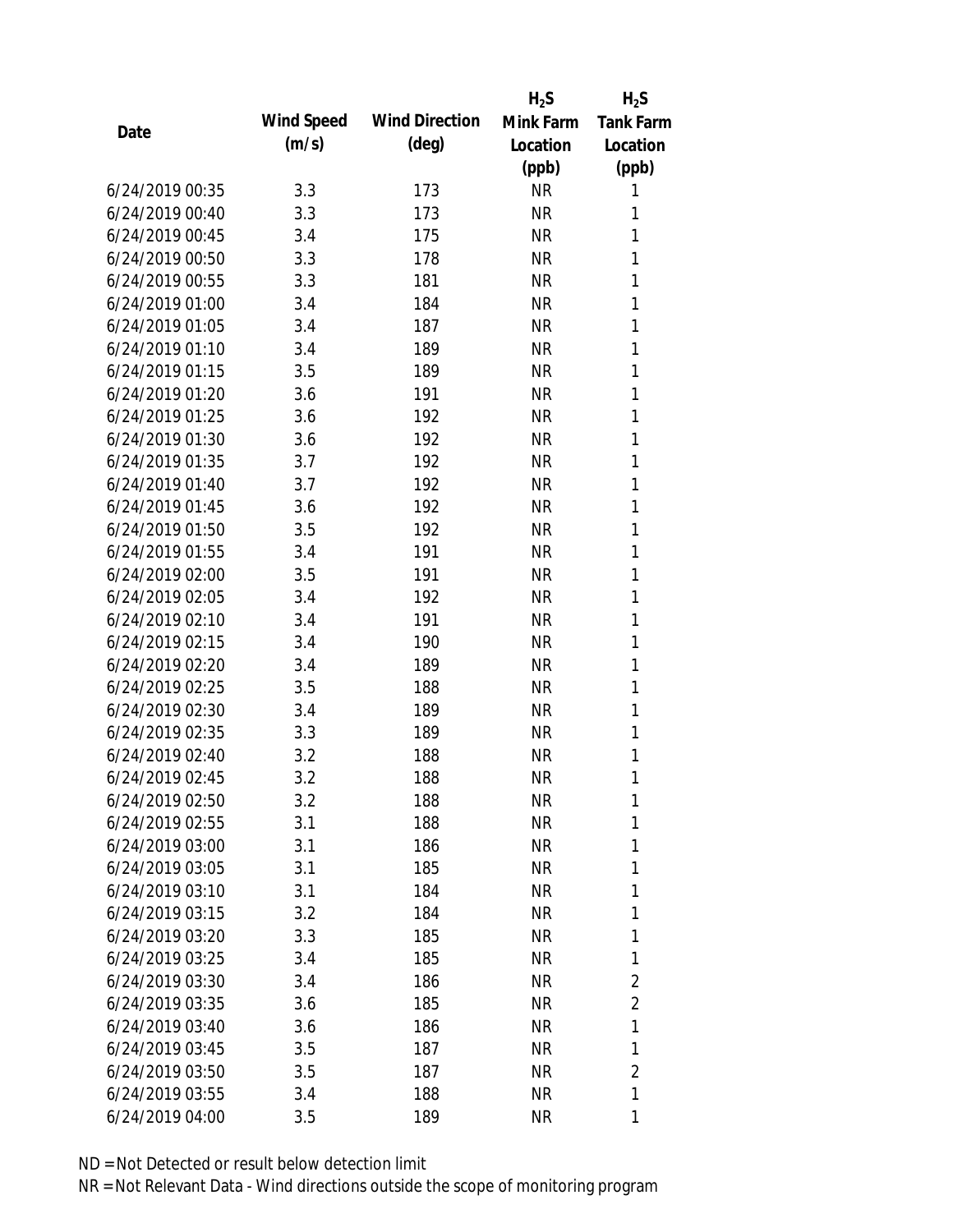|                 |            |                       | $H_2S$    | $H_2S$           |
|-----------------|------------|-----------------------|-----------|------------------|
|                 | Wind Speed | <b>Wind Direction</b> | Mink Farm | <b>Tank Farm</b> |
| Date            | (m/s)      | $(\text{deg})$        | Location  | Location         |
|                 |            |                       | (ppb)     | (ppb)            |
| 6/24/2019 04:05 | 3.4        | 190                   | <b>NR</b> | 1                |
| 6/24/2019 04:10 | 3.4        | 190                   | <b>NR</b> | 1                |
| 6/24/2019 04:15 | 3.4        | 191                   | <b>NR</b> | 1                |
| 6/24/2019 04:20 | 3.3        | 191                   | <b>NR</b> | 1                |
| 6/24/2019 04:25 | 3.3        | 193                   | <b>NR</b> | 1                |
| 6/24/2019 04:30 | 3.2        | 194                   | <b>NR</b> | 1                |
| 6/24/2019 04:35 | 3.1        | 197                   | <b>NR</b> | 1                |
| 6/24/2019 04:40 | 3.0        | 199                   | <b>NR</b> | 1                |
| 6/24/2019 04:45 | 2.9        | 200                   | <b>NR</b> | 1                |
| 6/24/2019 04:50 | 2.8        | 201                   | <b>NR</b> | 1                |
| 6/24/2019 04:55 | 2.7        | 201                   | <b>NR</b> | 1                |
| 6/24/2019 05:00 | 2.8        | 199                   | <b>NR</b> | 1                |
| 6/24/2019 05:05 | 2.8        | 197                   | <b>NR</b> | 1                |
| 6/24/2019 05:10 | 2.8        | 198                   | <b>NR</b> | 1                |
| 6/24/2019 05:15 | 3.0        | 198                   | <b>NR</b> | 1                |
| 6/24/2019 05:20 | 3.1        | 199                   | <b>NR</b> | 1                |
| 6/24/2019 05:25 | 3.1        | 199                   | <b>NR</b> | 1                |
| 6/24/2019 05:30 | 3.2        | 200                   | <b>NR</b> | $\mathbf{1}$     |
| 6/24/2019 05:35 | 3.2        | 203                   | <b>NR</b> | 1                |
| 6/24/2019 05:40 | 3.3        | 202                   | <b>NR</b> | 1                |
| 6/24/2019 05:45 | 3.4        | 202                   | <b>NR</b> | 1                |
| 6/24/2019 05:50 | 3.4        | 203                   | <b>NR</b> | 1                |
| 6/24/2019 05:55 | 3.5        | 204                   | <b>NR</b> | $\mathbf{1}$     |
| 6/24/2019 06:00 | 3.4        | 205                   | <b>NR</b> | 1                |
| 6/24/2019 06:05 | 3.4        | 205                   | <b>NR</b> | 1                |
| 6/24/2019 06:10 | 3.4        | 205                   | <b>NR</b> | 1                |
| 6/24/2019 06:15 | 3.4        | 205                   | <b>NR</b> | 1                |
| 6/24/2019 06:20 | 3.5        | 203                   | <b>NR</b> | 1                |
| 6/24/2019 06:25 | 3.4        | 202                   | <b>NR</b> | 1                |
| 6/24/2019 06:30 | 3.3        | 200                   | <b>NR</b> | 1                |
| 6/24/2019 06:35 | 3.3        | 197                   | <b>NR</b> | 1                |
| 6/24/2019 06:40 | 3.2        | 196                   | <b>NR</b> | 1                |
| 6/24/2019 06:45 | 3.1        | 193                   | <b>NR</b> | 1                |
| 6/24/2019 06:50 | 3.1        | 193                   | <b>NR</b> | 1                |
| 6/24/2019 06:55 | 3.2        | 195                   | <b>NR</b> | 1                |
| 6/24/2019 07:00 | 3.2        | 197                   | <b>NR</b> | 1                |
| 6/24/2019 07:05 | 3.3        | 199                   | <b>NR</b> | 1                |
| 6/24/2019 07:10 | 3.4        | 201                   | NR        | 1                |
| 6/24/2019 07:15 | 3.5        | 203                   | <b>NR</b> | 1                |
| 6/24/2019 07:20 | 3.5        | 204                   | <b>NR</b> | 1                |
| 6/24/2019 07:25 | 3.7        | 203                   | <b>NR</b> | 1                |
| 6/24/2019 07:30 | 3.7        | 202                   | <b>NR</b> | 1                |
|                 |            |                       |           |                  |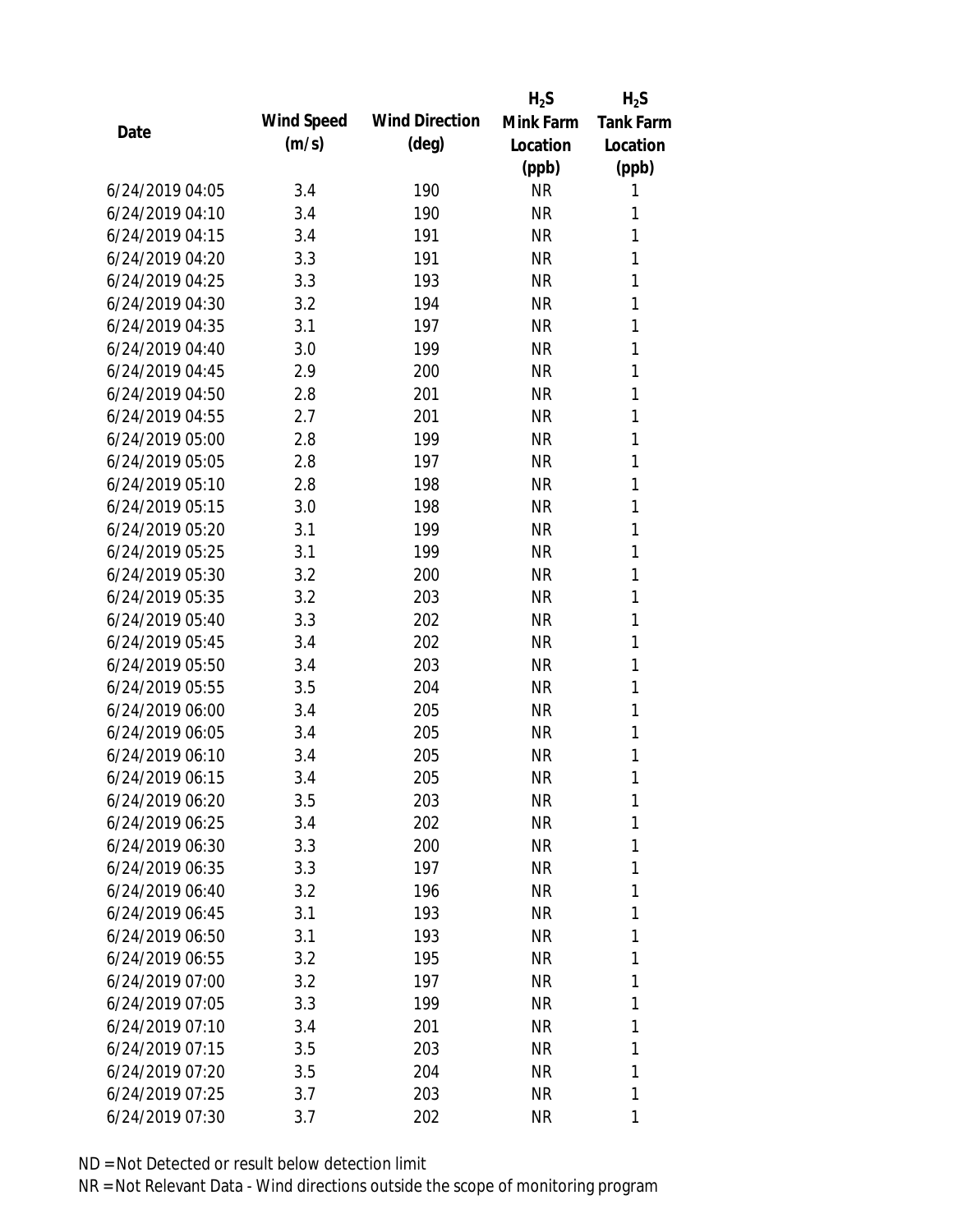|                 |            |                       | $H_2S$    | $H_2S$           |
|-----------------|------------|-----------------------|-----------|------------------|
| Date            | Wind Speed | <b>Wind Direction</b> | Mink Farm | <b>Tank Farm</b> |
|                 | (m/s)      | $(\text{deg})$        | Location  | Location         |
|                 |            |                       | (ppb)     | (ppb)            |
| 6/24/2019 07:35 | 3.7        | 202                   | <b>NR</b> | 1                |
| 6/24/2019 07:40 | 3.7        | 203                   | <b>NR</b> | 1                |
| 6/24/2019 07:45 | 3.8        | 204                   | <b>NR</b> | 1                |
| 6/24/2019 07:50 | 3.9        | 206                   | <b>NR</b> | 1                |
| 6/24/2019 07:55 | 3.9        | 208                   | <b>NR</b> | 1                |
| 6/24/2019 08:00 | 3.8        | 208                   | <b>NR</b> | 1                |
| 6/24/2019 08:05 | 3.7        | 207                   | <b>NR</b> | 1                |
| 6/24/2019 08:10 | 3.6        | 205                   | <b>NR</b> | 1                |
| 6/24/2019 08:15 | 3.5        | 203                   | <b>NR</b> | 1                |
| 6/24/2019 08:20 | 3.3        | 200                   | <b>NR</b> | 1                |
| 6/24/2019 08:25 | 3.2        | 199                   | <b>NR</b> | 1                |
| 6/24/2019 08:30 | 3.3        | 200                   | <b>NR</b> | 1                |
| 6/24/2019 08:35 | 3.4        | 202                   | <b>NR</b> | 1                |
| 6/24/2019 08:40 | 3.5        | 205                   | <b>NR</b> | 1                |
| 6/24/2019 08:45 | 3.6        | 207                   | <b>NR</b> | 1                |
| 6/24/2019 08:50 | 3.9        | 210                   | <b>NR</b> | 1                |
| 6/24/2019 08:55 | 3.9        | 210                   | <b>NR</b> | 1                |
| 6/24/2019 09:00 | 4.1        | 209                   | <b>NR</b> | 1                |
| 6/24/2019 09:05 | 4.1        | 209                   | <b>NR</b> | 1                |
| 6/24/2019 09:10 | 4.3        | 209                   | <b>NR</b> | 1                |
| 6/24/2019 09:15 | 4.1        | 208                   | <b>NR</b> | 1                |
| 6/24/2019 09:20 | 3.9        | 207                   | <b>NR</b> | 1                |
| 6/24/2019 09:25 | 3.9        | 206                   | <b>NR</b> | 1                |
| 6/24/2019 09:30 | 3.8        | 204                   | <b>NR</b> | 1                |
| 6/24/2019 09:35 | 3.7        | 204                   | <b>NR</b> | 1                |
| 6/24/2019 09:40 | 3.6        | 203                   | <b>NR</b> | 1                |
| 6/24/2019 09:45 | 3.6        | 204                   | <b>NR</b> | 1                |
| 6/24/2019 09:50 | 3.5        | 204                   | <b>NR</b> | 1                |
| 6/24/2019 09:55 | 3.6        | 207                   | <b>NR</b> | 1                |
| 6/24/2019 10:00 | 3.6        | 208                   | <b>NR</b> | 1                |
| 6/24/2019 10:05 | 3.9        | 210                   | <b>NR</b> | 1                |
| 6/24/2019 10:10 | 3.9        | 210                   | <b>NR</b> | 1                |
| 6/24/2019 10:15 | 4.3        | 213                   | <b>NR</b> | 1                |
| 6/24/2019 10:20 | 4.6        | 214                   | <b>NR</b> | 1                |
| 6/24/2019 10:25 | 4.8        | 213                   | <b>NR</b> | 1                |
| 6/24/2019 10:30 | 4.9        | 213                   | <b>NR</b> | 1                |
| 6/24/2019 10:35 | 4.9        | 213                   | <b>NR</b> | 1                |
| 6/24/2019 10:40 | 5.1        | 212                   | <b>NR</b> | 1                |
| 6/24/2019 10:45 | 4.9        | 210                   | <b>NR</b> | 2                |
| 6/24/2019 10:50 | 4.9        | 211                   | <b>NR</b> | $\overline{2}$   |
| 6/24/2019 10:55 | 4.8        | 213                   | <b>NR</b> | $\overline{2}$   |
| 6/24/2019 11:00 | 4.5        | 213                   | <b>NR</b> | 2                |
|                 |            |                       |           |                  |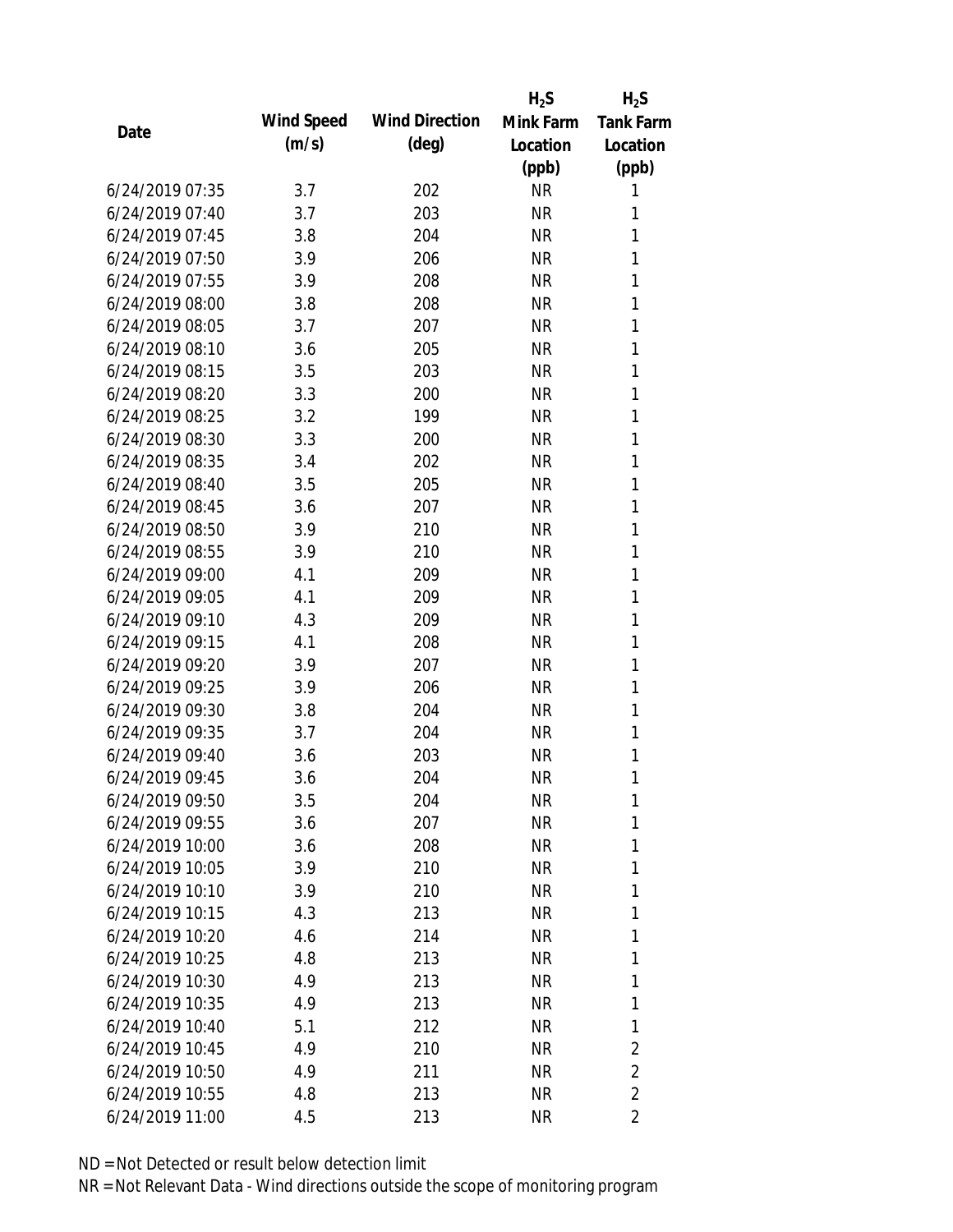|                 |            |                       | $H_2S$    | $H_2S$           |
|-----------------|------------|-----------------------|-----------|------------------|
| Date            | Wind Speed | <b>Wind Direction</b> | Mink Farm | <b>Tank Farm</b> |
|                 | (m/s)      | $(\text{deg})$        | Location  | Location         |
|                 |            |                       | (ppb)     | (ppb)            |
| 6/24/2019 11:05 | 4.5        | 213                   | <b>NR</b> | 2                |
| 6/24/2019 11:10 | 4.3        | 214                   | <b>NR</b> | 1                |
| 6/24/2019 11:15 | 4.1        | 219                   | <b>NR</b> | 1                |
| 6/24/2019 11:20 | 3.9        | 225                   | <b>NR</b> | 1                |
| 6/24/2019 11:25 | 3.9        | 229                   | <b>NR</b> | 1                |
| 6/24/2019 11:30 | 4.5        | 236                   | 1         | 1                |
| 6/24/2019 11:35 | 4.6        | 238                   | 1         | 1                |
| 6/24/2019 11:40 | 4.9        | 243                   | 1         | 1                |
| 6/24/2019 11:45 | 5.1        | 245                   | 1         | 1                |
| 6/24/2019 11:50 | 5.3        | 244                   | 1         | 1                |
| 6/24/2019 11:55 | 5.3        | 246                   | 1         | 1                |
| 6/24/2019 12:00 | 5.1        | 246                   | 1         | 1                |
| 6/24/2019 12:05 | 5.0        | 249                   | 1         | 1                |
| 6/24/2019 12:10 | 4.8        | 250                   | 1         | 1                |
| 6/24/2019 12:15 | 4.6        | 246                   | 1         | 1                |
| 6/24/2019 12:20 | 4.7        | 246                   | 1         | 1                |
| 6/24/2019 12:25 | 4.4        | 242                   | 1         | 1                |
| 6/24/2019 12:30 | 4.2        | 240                   | 1         | 1                |
| 6/24/2019 12:35 | 4.1        | 236                   | 1         | 1                |
| 6/24/2019 12:40 | 3.9        | 230                   | 1         | 1                |
| 6/24/2019 12:45 | 3.9        | 227                   | <b>NR</b> | 1                |
| 6/24/2019 12:50 | 3.7        | 223                   | <b>NR</b> | 1                |
| 6/24/2019 12:55 | 3.8        | 219                   | <b>NR</b> | 1                |
| 6/24/2019 13:00 | 3.9        | 213                   | <b>NR</b> | $\overline{2}$   |
| 6/24/2019 13:05 | 3.9        | 205                   | <b>NR</b> | $\overline{2}$   |
| 6/24/2019 13:10 | 3.9        | 204                   | <b>NR</b> | 1                |
| 6/24/2019 13:15 | 3.9        | 204                   | <b>NR</b> | 1                |
| 6/24/2019 13:20 | 3.9        | 201                   | <b>NR</b> | 1                |
| 6/24/2019 13:25 | 3.9        | 202                   | NR        | 1                |
| 6/24/2019 13:30 | 3.9        | 204                   | NR        | 1                |
| 6/24/2019 13:35 | 4.1        | 210                   | NR        | 1                |
| 6/24/2019 13:40 | 4.4        | 214                   | NR        | 1                |
| 6/24/2019 13:45 | 4.6        | 214                   | NR        | 1                |
| 6/24/2019 13:50 | 4.7        | 214                   | <b>NR</b> | 1                |
| 6/24/2019 13:55 | 5.2        | 215                   | NR        | 1                |
| 6/24/2019 14:00 | 5.2        | 215                   | <b>NR</b> | 1                |
| 6/24/2019 14:05 | 5.3        | 214                   | NR        | 1                |
| 6/24/2019 14:10 | 5.3        | 213                   | NR        | 1                |
| 6/24/2019 14:15 | 5.3        | 214                   | NR        | 1                |
| 6/24/2019 14:20 | 5.3        | 214                   | <b>NR</b> | 1                |
| 6/24/2019 14:25 | 5.1        | 214                   | <b>NR</b> | 1                |
| 6/24/2019 14:30 | 5.1        | 215                   | <b>NR</b> | 1                |
|                 |            |                       |           |                  |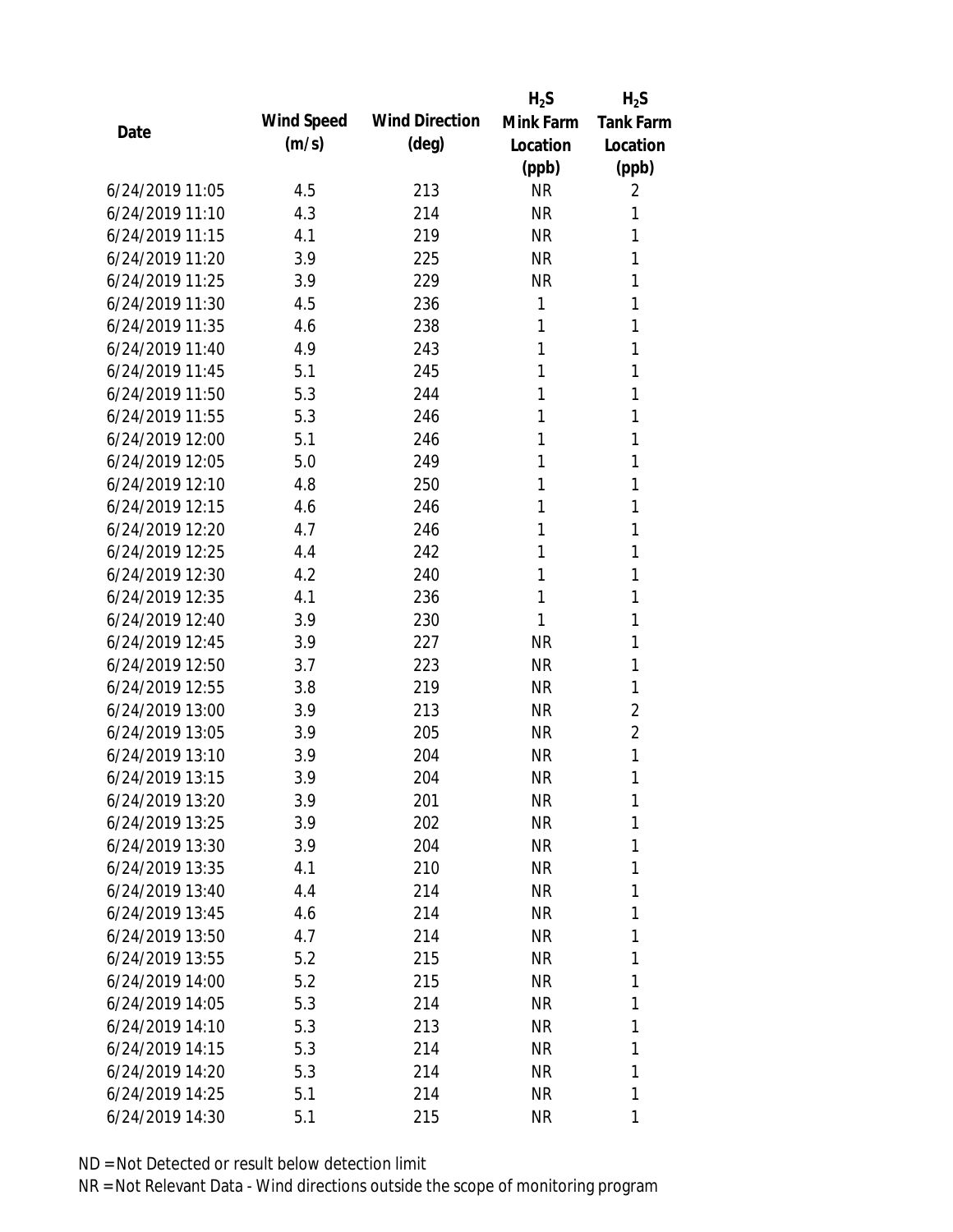|                 |            |                       | $H_2S$    | $H_2S$           |
|-----------------|------------|-----------------------|-----------|------------------|
|                 | Wind Speed | <b>Wind Direction</b> | Mink Farm | <b>Tank Farm</b> |
| Date            | (m/s)      | $(\text{deg})$        | Location  | Location         |
|                 |            |                       | (ppb)     | (ppb)            |
| 6/24/2019 14:35 | 5.0        | 215                   | <b>NR</b> | 1                |
| 6/24/2019 14:40 | 4.8        | 213                   | <b>NR</b> | 1                |
| 6/24/2019 14:45 | 4.7        | 212                   | <b>NR</b> | 1                |
| 6/24/2019 14:50 | 4.8        | 211                   | <b>NR</b> | 1                |
| 6/24/2019 14:55 | 4.9        | 211                   | <b>NR</b> | 1                |
| 6/24/2019 15:00 | 5.2        | 212                   | <b>NR</b> | 1                |
| 6/24/2019 15:05 | 5.4        | 212                   | <b>NR</b> | 1                |
| 6/24/2019 15:10 | 5.5        | 214                   | <b>NR</b> | 1                |
| 6/24/2019 15:15 | 5.9        | 215                   | <b>NR</b> | 1                |
| 6/24/2019 15:20 | 5.9        | 216                   | <b>NR</b> | 1                |
| 6/24/2019 15:25 | 5.8        | 217                   | <b>NR</b> | 1                |
| 6/24/2019 15:30 | 5.7        | 216                   | <b>NR</b> | 1                |
| 6/24/2019 15:35 | 5.7        | 216                   | <b>NR</b> | 1                |
| 6/24/2019 15:40 | 5.8        | 217                   | <b>NR</b> | 1                |
| 6/24/2019 15:45 | 5.6        | 216                   | <b>NR</b> | 1                |
| 6/24/2019 15:50 | 5.6        | 214                   | <b>NR</b> | 1                |
| 6/24/2019 15:55 | 5.5        | 211                   | <b>NR</b> | 1                |
| 6/24/2019 16:00 | 5.5        | 211                   | <b>NR</b> | 1                |
| 6/24/2019 16:05 | 5.5        | 212                   | <b>NR</b> | 1                |
| 6/24/2019 16:10 | 5.5        | 210                   | <b>NR</b> | 1                |
| 6/24/2019 16:15 | 5.4        | 210                   | <b>NR</b> | 1                |
| 6/24/2019 16:20 | 5.5        | 210                   | <b>NR</b> | 1                |
| 6/24/2019 16:25 | 5.5        | 210                   | <b>NR</b> | <b>ND</b>        |
| 6/24/2019 16:30 | 5.5        | 210                   | <b>NR</b> | 1                |
| 6/24/2019 16:35 | 5.4        | 207                   | <b>NR</b> | 1                |
| 6/24/2019 16:40 | 5.1        | 206                   | <b>NR</b> | 1                |
| 6/24/2019 16:45 | 5.2        | 205                   | <b>NR</b> | 1                |
| 6/24/2019 16:50 | 5.1        | 206                   | <b>NR</b> | 1                |
| 6/24/2019 16:55 | 4.9        | 204                   | <b>NR</b> | 1                |
| 6/24/2019 17:00 | 5.0        | 204                   | <b>NR</b> | 1                |
| 6/24/2019 17:05 | 5.2        | 206                   | <b>NR</b> | 1                |
| 6/24/2019 17:10 | 5.4        | 208                   | <b>NR</b> | 1                |
| 6/24/2019 17:15 | 5.4        | 208                   | <b>NR</b> | 1                |
| 6/24/2019 17:20 | 5.6        | 209                   | <b>NR</b> | 1                |
| 6/24/2019 17:25 | 5.9        | 211                   | <b>NR</b> | 1                |
| 6/24/2019 17:30 | 6.3        | 213                   | <b>NR</b> | 1                |
| 6/24/2019 17:35 | 6.5        | 215                   | NR        | 1                |
| 6/24/2019 17:40 | 6.6        | 215                   | <b>NR</b> | 1                |
| 6/24/2019 17:45 | 6.5        | 219                   | <b>NR</b> | 1                |
| 6/24/2019 17:50 | 6.6        | 221                   | <b>NR</b> | 1                |
| 6/24/2019 17:55 | 6.4        | 222                   | <b>NR</b> | $\overline{2}$   |
| 6/24/2019 18:00 | 5.9        | 223                   | <b>NR</b> | 1                |
|                 |            |                       |           |                  |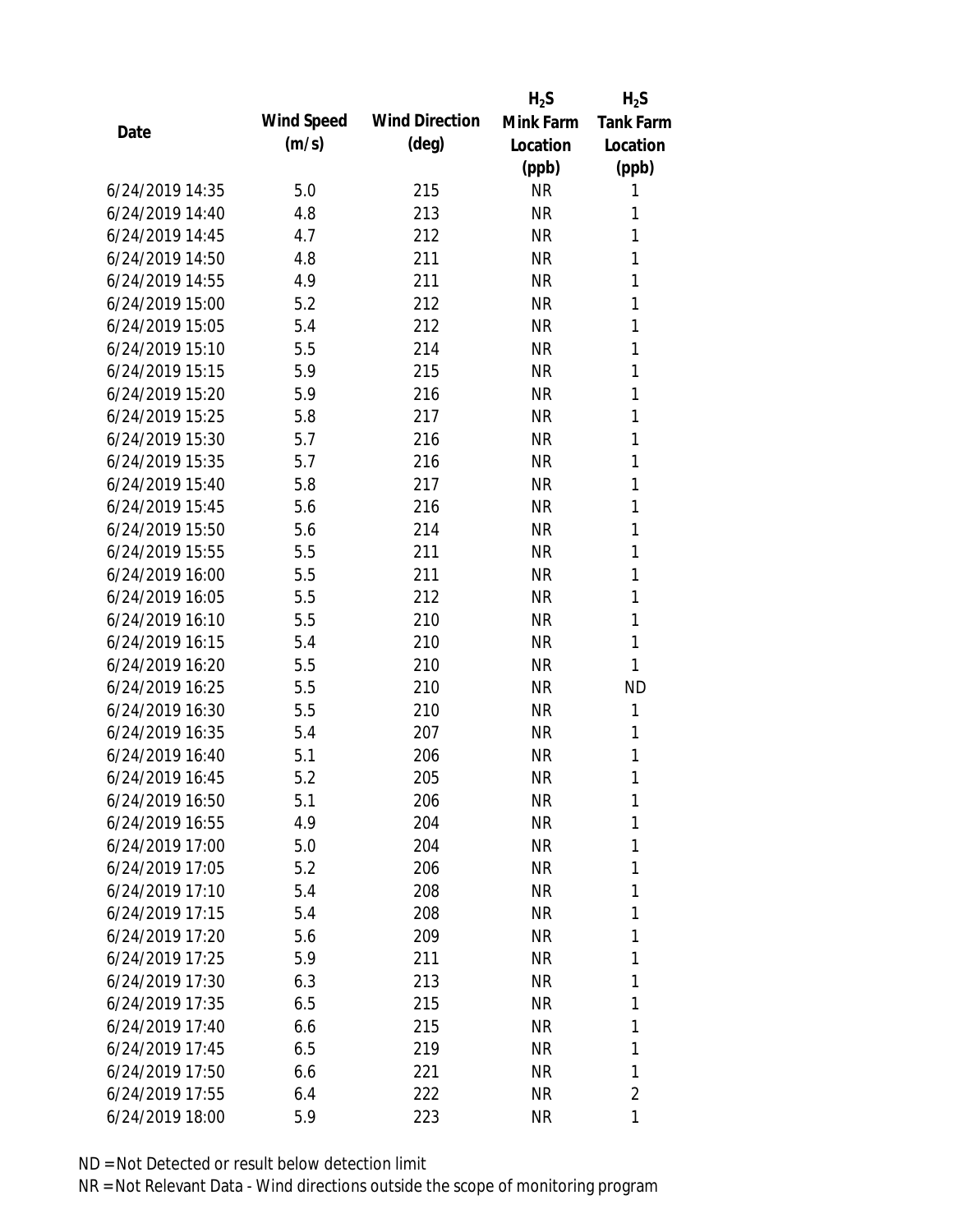|                 |            |                       | $H_2S$         | $H_2S$           |
|-----------------|------------|-----------------------|----------------|------------------|
| Date            | Wind Speed | <b>Wind Direction</b> | Mink Farm      | <b>Tank Farm</b> |
|                 | (m/s)      | $(\text{deg})$        | Location       | Location         |
|                 |            |                       | (ppb)          | (ppb)            |
| 6/24/2019 18:05 | 5.8        | 228                   | <b>NR</b>      | 1                |
| 6/24/2019 18:10 | 5.8        | 235                   | 1              | 1                |
| 6/24/2019 18:15 | 6.0        | 239                   | 1              | 1                |
| 6/24/2019 18:20 | 6.2        | 244                   | 1              | 1                |
| 6/24/2019 18:25 | 6.5        | 249                   | 1              | 1                |
| 6/24/2019 18:30 | 6.8        | 252                   | 1              | 1                |
| 6/24/2019 18:35 | 6.8        | 251                   | 1              | 1                |
| 6/24/2019 18:40 | 6.7        | 250                   | 1              | 1                |
| 6/24/2019 18:45 | 6.7        | 250                   | 1              | 1                |
| 6/24/2019 18:50 | 6.5        | 249                   | 1              | 1                |
| 6/24/2019 18:55 | 6.6        | 249                   | 1              | 1                |
| 6/24/2019 19:00 | 6.8        | 250                   | 1              | 1                |
| 6/24/2019 19:05 | 6.9        | 251                   | 1              | 1                |
| 6/24/2019 19:10 | 7.1        | 253                   | 1              | 1                |
| 6/24/2019 19:15 | 7.3        | 254                   | 1              | 1                |
| 6/24/2019 19:20 | 7.3        | 259                   | 1              | $\overline{2}$   |
| 6/24/2019 19:25 | 7.1        | 261                   | 1              | 1                |
| 6/24/2019 19:30 | 6.8        | 262                   | 1              | 1                |
| 6/24/2019 19:35 | 6.5        | 264                   | 1              | 1                |
| 6/24/2019 19:40 | 6.3        | 264                   | 1              | 1                |
| 6/24/2019 19:45 | 5.8        | 265                   | 1              | 1                |
| 6/24/2019 19:50 | 5.6        | 263                   | 1              | <b>ND</b>        |
| 6/24/2019 19:55 | 5.4        | 262                   | 1              | 1                |
| 6/24/2019 20:00 | 5.1        | 262                   | <b>ND</b>      | 1                |
| 6/24/2019 20:05 | 4.9        | 261                   | 1              | 1                |
| 6/24/2019 20:10 | 4.7        | 259                   | 1              | 1                |
| 6/24/2019 20:15 | 4.6        | 259                   | 1              | 1                |
| 6/24/2019 20:20 | 4.5        | 260                   | 1              | 1                |
| 6/24/2019 20:25 | 4.4        | 260                   | 1              | 1                |
| 6/24/2019 20:30 | 4.4        | 260                   | 1              | 1                |
| 6/24/2019 20:35 | 4.3        | 262                   | 1              | 1                |
| 6/24/2019 20:40 | 4.2        | 264                   | 1              | 1                |
| 6/24/2019 20:45 | 4.1        | 265                   | 1              | 1                |
| 6/24/2019 20:50 | 3.8        | 266                   | 2              | 1                |
| 6/24/2019 20:55 | 3.7        | 267                   | $\overline{2}$ | 1                |
| 6/24/2019 21:00 | 3.4        | 268                   | $\overline{2}$ | 1                |
| 6/24/2019 21:05 | 3.4        | 267                   | $\overline{2}$ | 1                |
| 6/24/2019 21:10 | 3.3        | 266                   | $\overline{2}$ | 1                |
| 6/24/2019 21:15 | 3.5        | 267                   | $\overline{2}$ | 1                |
| 6/24/2019 21:20 | 3.6        | 267                   | 1              | 1                |
| 6/24/2019 21:25 | 3.6        | 266                   | 1              | 1                |
| 6/24/2019 21:30 | 3.7        | 265                   | 1              | 1                |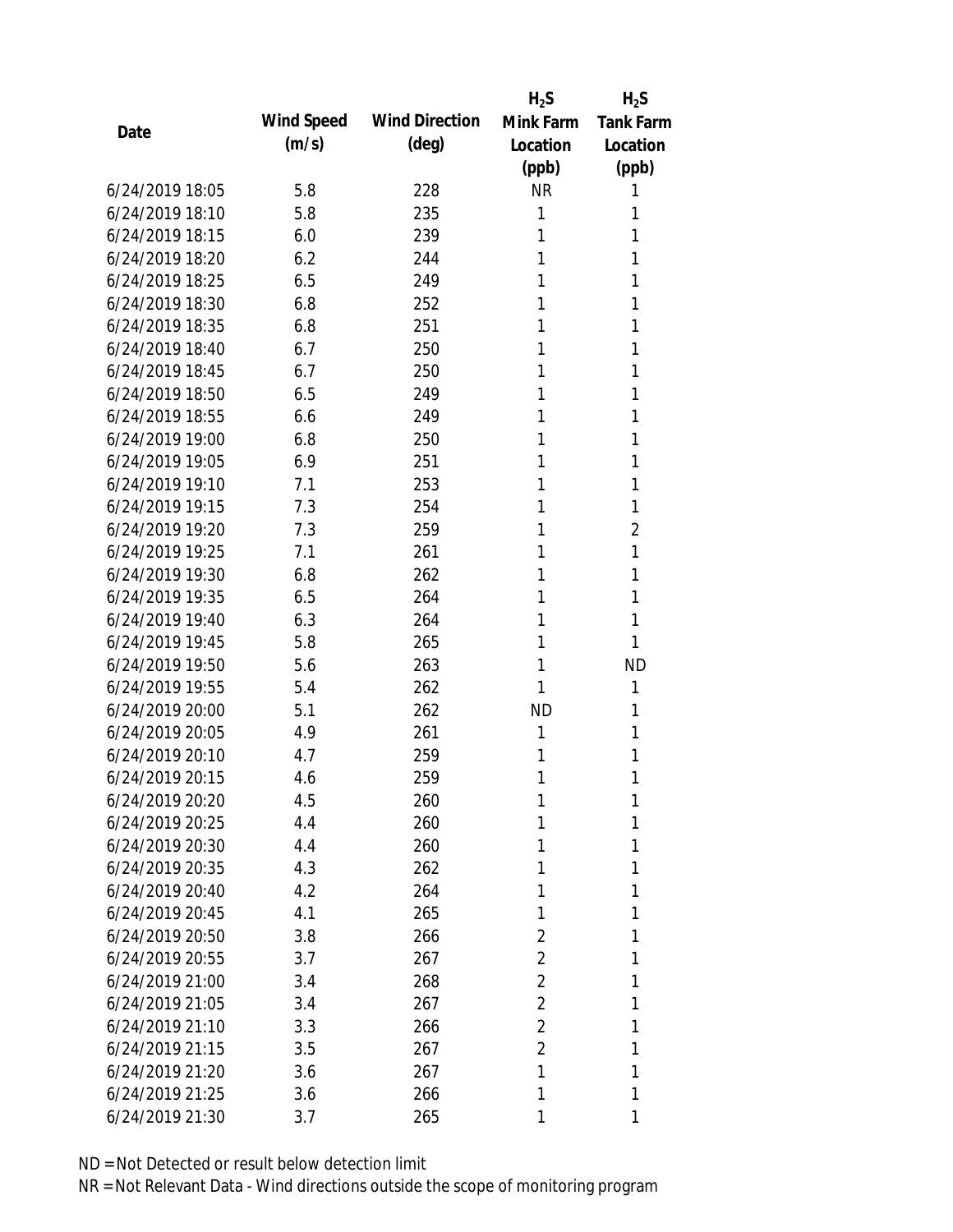|                 |            |                       | $H_2S$         | $H_2S$           |
|-----------------|------------|-----------------------|----------------|------------------|
| Date            | Wind Speed | <b>Wind Direction</b> | Mink Farm      | <b>Tank Farm</b> |
|                 | (m/s)      | $(\text{deg})$        | Location       | Location         |
|                 |            |                       | (ppb)          | (ppb)            |
| 6/24/2019 21:35 | 3.7        | 263                   | 1              | 2                |
| 6/24/2019 21:40 | 3.7        | 261                   | 1              | 1                |
| 6/24/2019 21:45 | 3.6        | 259                   | 1              | $\overline{2}$   |
| 6/24/2019 21:50 | 3.6        | 257                   | 1              | $\overline{2}$   |
| 6/24/2019 21:55 | 3.6        | 257                   | 1              | 1                |
| 6/24/2019 22:00 | 3.6        | 256                   | 1              | 1                |
| 6/24/2019 22:05 | 3.5        | 255                   | 1              | $\overline{2}$   |
| 6/24/2019 22:10 | 3.5        | 254                   | 1              | $\overline{2}$   |
| 6/24/2019 22:15 | 3.7        | 252                   | 1              | 1                |
| 6/24/2019 22:20 | 3.6        | 250                   | 1              | 1                |
| 6/24/2019 22:25 | 3.7        | 248                   | 1              | 1                |
| 6/24/2019 22:30 | 3.9        | 247                   | 1              | 1                |
| 6/24/2019 22:35 | 4.1        | 246                   | 1              | 1                |
| 6/24/2019 22:40 | 4.3        | 246                   | 1              | 1                |
| 6/24/2019 22:45 | 4.3        | 246                   | 1              | 1                |
| 6/24/2019 22:50 | 4.4        | 247                   | 1              | 1                |
| 6/24/2019 22:55 | 4.2        | 246                   | 1              | 1                |
| 6/24/2019 23:00 | 4.1        | 246                   | 1              | 1                |
| 6/24/2019 23:05 | 4.0        | 246                   | 1              | 1                |
| 6/24/2019 23:10 | 3.9        | 246                   | 1              | 1                |
| 6/24/2019 23:15 | 3.9        | 246                   | 1              | 1                |
| 6/24/2019 23:20 | 3.9        | 245                   | 1              | 1                |
| 6/24/2019 23:25 | 4.1        | 246                   | 1              | 1                |
| 6/24/2019 23:30 | 4.2        | 245                   | 1              | 1                |
| 6/24/2019 23:35 | 4.2        | 245                   | 1              | 1                |
| 6/24/2019 23:40 | 4.1        | 245                   | 1              | 1                |
| 6/24/2019 23:45 | 4.1        | 246                   | $\overline{2}$ | 1                |
| 6/24/2019 23:50 | 4.0        | 245                   | 1              | 1                |
| 6/24/2019 23:55 | 4.0        | 244                   | 1              | 1                |
| 6/24/2019 24:00 | 4.2        | 243                   | 1              | 1                |
| 6/25/2019 00:05 | 4.2        | 243                   | 1              | 1                |
| 6/25/2019 00:10 | 4.4        | 242                   | 1              | 1                |
| 6/25/2019 00:15 | 4.6        | 242                   | 1              | 1                |
| 6/25/2019 00:20 | 4.8        | 242                   | 1              | 2                |
| 6/25/2019 00:25 | 4.9        | 244                   | 1              | $\overline{2}$   |
| 6/25/2019 00:30 | 4.9        | 245                   | 1              | 1                |
| 6/25/2019 00:35 | 4.9        | 245                   | 1              | 1                |
| 6/25/2019 00:40 | 4.6        | 244                   | 1              | 1                |
| 6/25/2019 00:45 | 4.7        | 245                   | 1              | 1                |
| 6/25/2019 00:50 | 4.6        | 245                   | 1              | 1                |
| 6/25/2019 00:55 | 4.6        | 244                   | 1              | 1                |
| 6/25/2019 01:00 | 4.6        | 245                   | 1              | 1                |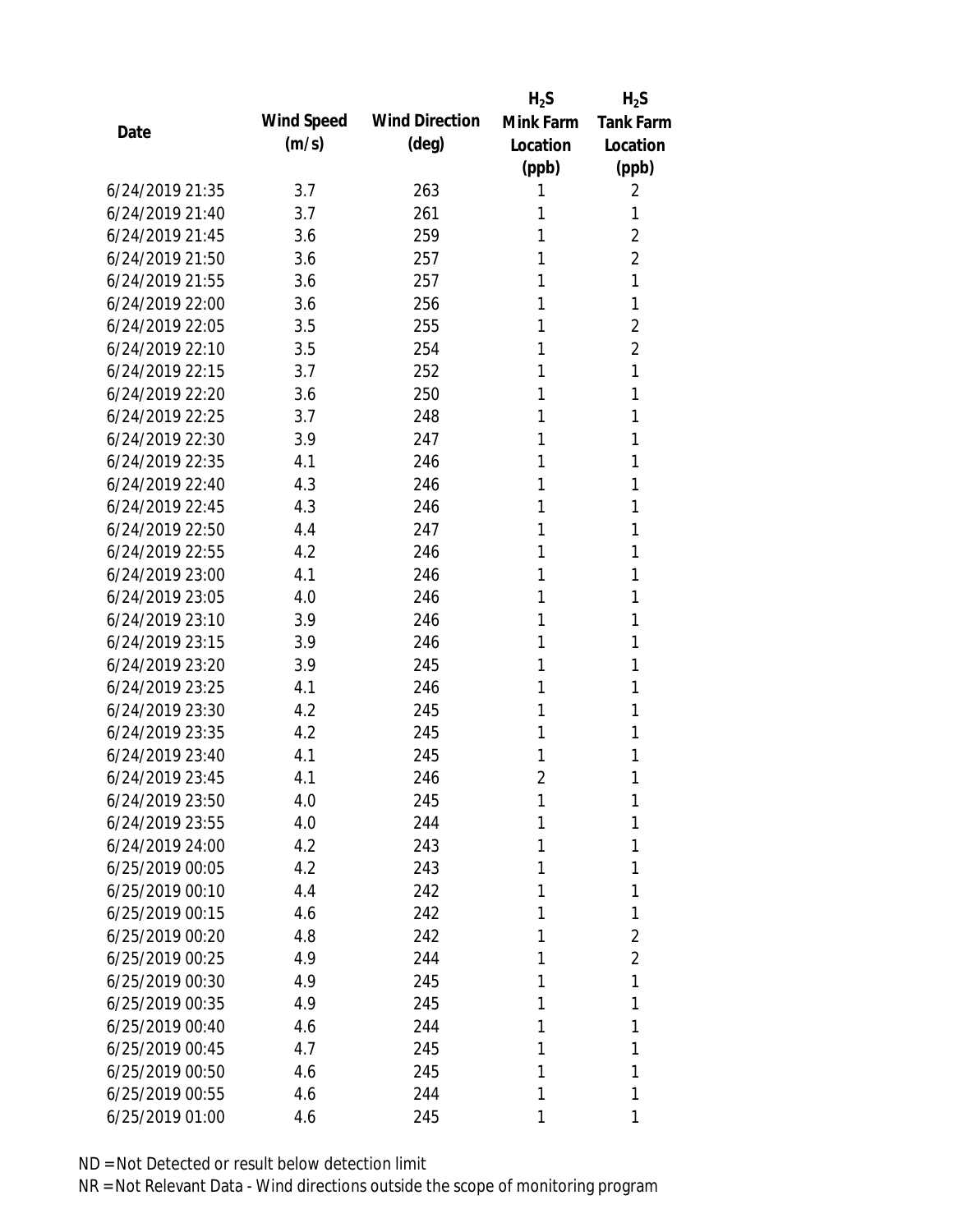|                 |            |                       | $H_2S$    | $H_2S$           |
|-----------------|------------|-----------------------|-----------|------------------|
| Date            | Wind Speed | <b>Wind Direction</b> | Mink Farm | <b>Tank Farm</b> |
|                 | (m/s)      | (deg)                 | Location  | Location         |
|                 |            |                       | (ppb)     | (ppb)            |
| 6/25/2019 01:05 | 4.8        | 246                   | 1         | 1                |
| 6/25/2019 01:10 | 4.8        | 251                   | 1         | 1                |
| 6/25/2019 01:15 | 4.3        | 253                   | 1         | 1                |
| 6/25/2019 01:20 | 4.0        | 257                   | 1         | 1                |
| 6/25/2019 01:25 | 3.6        | 260                   | 1         | 1                |
| 6/25/2019 01:30 | 3.3        | 261                   | 1         | 1                |
| 6/25/2019 01:35 | 2.9        | 261                   | 1         | 1                |
| 6/25/2019 01:40 | 2.9        | 259                   | 1         | 1                |
| 6/25/2019 01:45 | 3.0        | 257                   | 1         | 1                |
| 6/25/2019 01:50 | 3.3        | 253                   | 1         | 1                |
| 6/25/2019 01:55 | 3.3        | 252                   | 1         | 1                |
| 6/25/2019 02:00 | 3.4        | 250                   | 1         | 1                |
| 6/25/2019 02:05 | 3.5        | 248                   | 1         | 1                |
| 6/25/2019 02:10 | 3.6        | 248                   | 1         | 1                |
| 6/25/2019 02:15 | 3.7        | 248                   | 1         | 1                |
| 6/25/2019 02:20 | 3.7        | 248                   | 1         | 1                |
| 6/25/2019 02:25 | 3.6        | 247                   | 1         | $\overline{2}$   |
| 6/25/2019 02:30 | 3.6        | 247                   | 1         | $\overline{2}$   |
| 6/25/2019 02:35 | 3.7        | 247                   | 1         | $\overline{2}$   |
| 6/25/2019 02:40 | 3.6        | 243                   | 1         | 1                |
| 6/25/2019 02:45 | 3.5        | 238                   | 1         | 1                |
| 6/25/2019 02:50 | 3.4        | 236                   | 1         | 1                |
| 6/25/2019 02:55 | 3.5        | 236                   | 1         | 1                |
| 6/25/2019 03:00 | 3.5        | 236                   | 1         | $\overline{2}$   |
| 6/25/2019 03:05 | 3.5        | 238                   | 1         | $\overline{2}$   |
| 6/25/2019 03:10 | 3.4        | 243                   | 1         | $\overline{2}$   |
| 6/25/2019 03:15 | 3.3        | 248                   | 1         | 1                |
| 6/25/2019 03:20 | 3.2        | 251                   | 1         | 1                |
| 6/25/2019 03:25 | 3.0        | 251                   | 1         | 1                |
| 6/25/2019 03:30 | 2.9        | 249                   | 1         | 1                |
| 6/25/2019 03:35 | 2.9        | 245                   | 1         | 1                |
| 6/25/2019 03:40 | 2.9        | 237                   | 1         | 1                |
| 6/25/2019 03:45 | 2.9        | 226                   | <b>NR</b> | 1                |
| 6/25/2019 03:50 | 2.9        | 218                   | <b>NR</b> | 1                |
| 6/25/2019 03:55 | 2.8        | 211                   | NR        | 1                |
| 6/25/2019 04:00 | 2.8        | 208                   | <b>NR</b> | 1                |
| 6/25/2019 04:05 | 2.8        | 206                   | NR        | 1                |
| 6/25/2019 04:10 | 2.9        | 207                   | NR        | 1                |
| 6/25/2019 04:15 | 2.9        | 211                   | NR        | 1                |
| 6/25/2019 04:20 | 3.0        | 213                   | <b>NR</b> | 1                |
| 6/25/2019 04:25 | 3.0        | 213                   | <b>NR</b> | 1                |
| 6/25/2019 04:30 | 2.9        | 210                   | <b>NR</b> | 1                |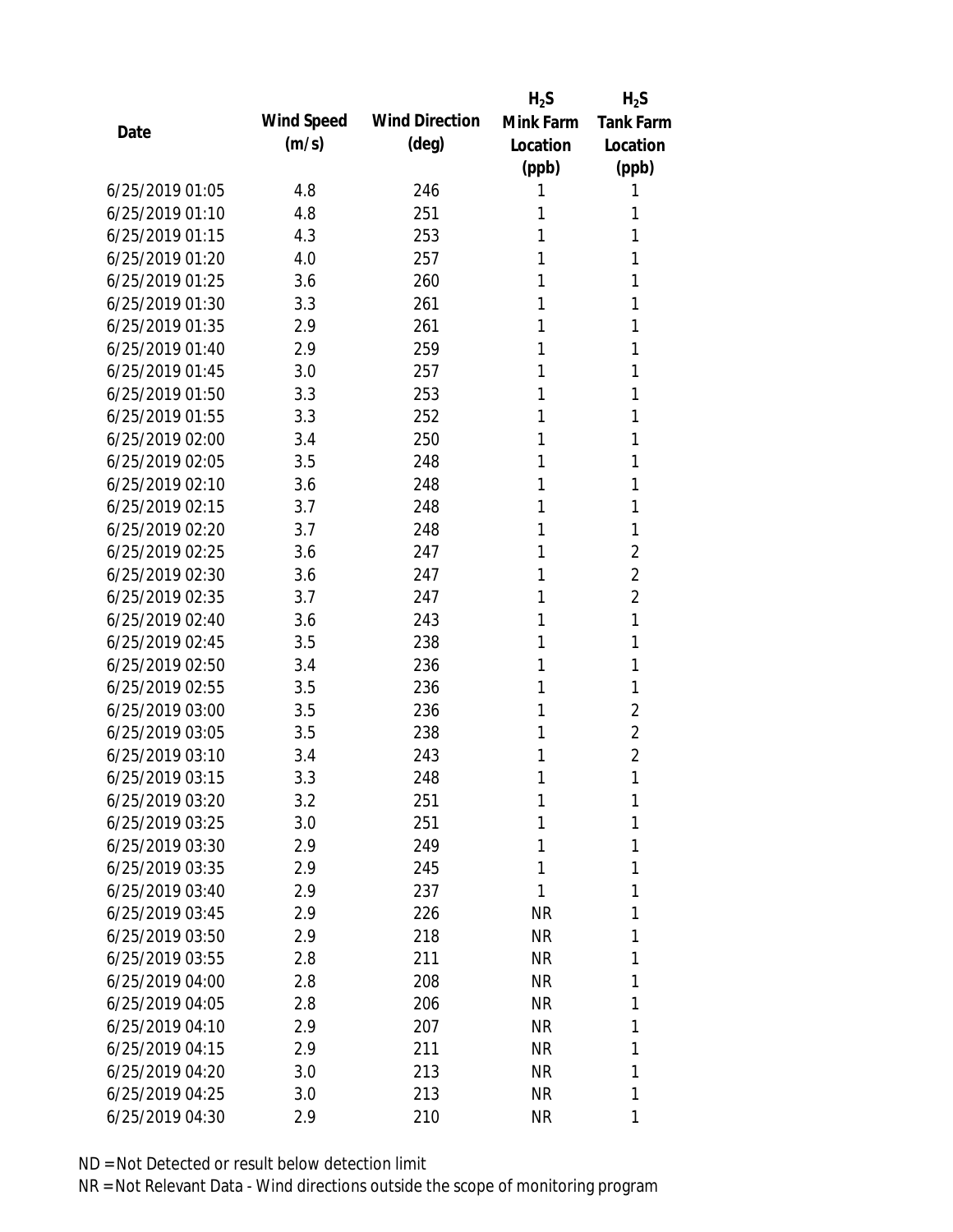|                 |            |                       | $H_2S$    | $H_2S$           |
|-----------------|------------|-----------------------|-----------|------------------|
| Date            | Wind Speed | <b>Wind Direction</b> | Mink Farm | <b>Tank Farm</b> |
|                 | (m/s)      | $(\text{deg})$        | Location  | Location         |
|                 |            |                       | (ppb)     | (ppb)            |
| 6/25/2019 04:35 | 2.7        | 209                   | <b>NR</b> | 1                |
| 6/25/2019 04:40 | 2.7        | 209                   | <b>NR</b> | 1                |
| 6/25/2019 04:45 | 2.7        | 210                   | <b>NR</b> | 1                |
| 6/25/2019 04:50 | 2.7        | 210                   | <b>NR</b> | 1                |
| 6/25/2019 04:55 | 2.7        | 208                   | <b>NR</b> | 1                |
| 6/25/2019 05:00 | 2.7        | 207                   | <b>NR</b> | 1                |
| 6/25/2019 05:05 | 2.7        | 206                   | <b>NR</b> | 1                |
| 6/25/2019 05:10 | 2.6        | 203                   | <b>NR</b> | 1                |
| 6/25/2019 05:15 | 2.5        | 201                   | <b>NR</b> | 1                |
| 6/25/2019 05:20 | 2.5        | 201                   | <b>NR</b> | 1                |
| 6/25/2019 05:25 | 2.6        | 205                   | <b>NR</b> | 1                |
| 6/25/2019 05:30 | 2.5        | 207                   | <b>NR</b> | 1                |
| 6/25/2019 05:35 | 2.5        | 207                   | <b>NR</b> | 1                |
| 6/25/2019 05:40 | 2.5        | 209                   | <b>NR</b> | 1                |
| 6/25/2019 05:45 | 2.5        | 210                   | <b>NR</b> | 1                |
| 6/25/2019 05:50 | 2.4        | 211                   | <b>NR</b> | 1                |
| 6/25/2019 05:55 | 2.3        | 209                   | <b>NR</b> | 1                |
| 6/25/2019 06:00 | 2.4        | 207                   | <b>NR</b> | 1                |
| 6/25/2019 06:05 | 2.5        | 207                   | <b>NR</b> | 1                |
| 6/25/2019 06:10 | 2.7        | 205                   | <b>NR</b> | 1                |
| 6/25/2019 06:15 | 2.8        | 201                   | <b>NR</b> | 1                |
| 6/25/2019 06:20 | 2.9        | 197                   | <b>NR</b> | 1                |
| 6/25/2019 06:25 | 3.1        | 196                   | <b>NR</b> | 1                |
| 6/25/2019 06:30 | 3.2        | 195                   | <b>NR</b> | 1                |
| 6/25/2019 06:35 | 3.3        | 193                   | <b>NR</b> | <b>ND</b>        |
| 6/25/2019 06:40 | 3.1        | 196                   | <b>NR</b> | <b>ND</b>        |
| 6/25/2019 06:45 | 3.1        | 199                   | <b>NR</b> | <b>ND</b>        |
| 6/25/2019 06:50 | 3.0        | 202                   | <b>NR</b> | 1                |
| 6/25/2019 06:55 | 3.0        | 204                   | <b>NR</b> | 1                |
| 6/25/2019 07:00 | 3.0        | 209                   | <b>NR</b> | 1                |
| 6/25/2019 07:05 | 3.2        | 214                   | <b>NR</b> | 1                |
| 6/25/2019 07:10 | 3.3        | 216                   | <b>NR</b> | 1                |
| 6/25/2019 07:15 | 3.3        | 217                   | <b>NR</b> | 1                |
| 6/25/2019 07:20 | 3.4        | 219                   | <b>NR</b> | 1                |
| 6/25/2019 07:25 | 3.5        | 222                   | <b>NR</b> | 1                |
| 6/25/2019 07:30 | 3.3        | 222                   | <b>NR</b> | 1                |
| 6/25/2019 07:35 | 3.4        | 225                   | <b>NR</b> | 1                |
| 6/25/2019 07:40 | 3.6        | 230                   | 1         | 2                |
| 6/25/2019 07:45 | 3.7        | 234                   | 1         | $\overline{2}$   |
| 6/25/2019 07:50 | 3.9        | 239                   | 1         | 1                |
| 6/25/2019 07:55 | 3.9        | 244                   | 1         | 1                |
| 6/25/2019 08:00 | 4.2        | 248                   | 1         | 1                |
|                 |            |                       |           |                  |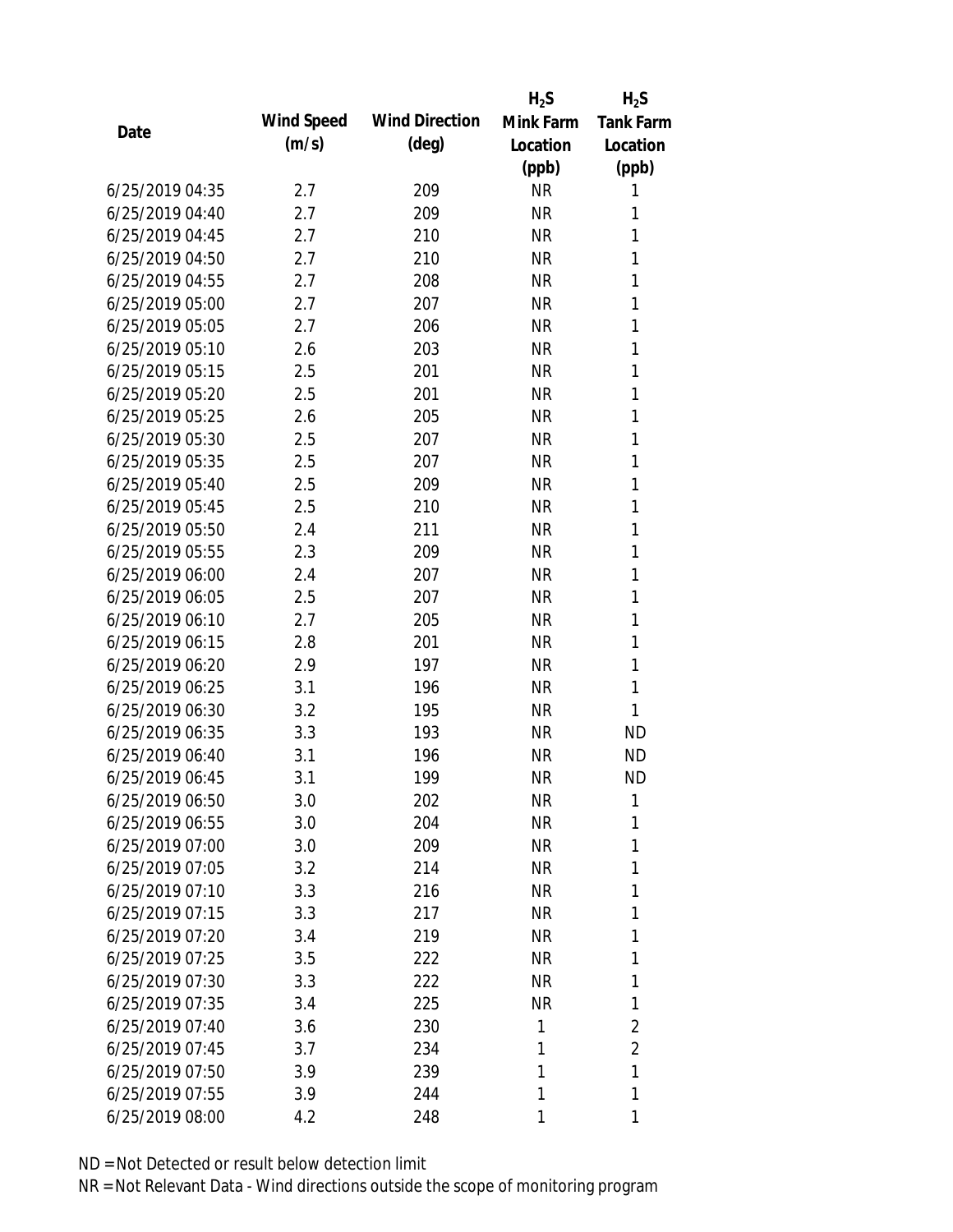|                 |            |                       | $H_2S$    | $H_2S$           |
|-----------------|------------|-----------------------|-----------|------------------|
| Date            | Wind Speed | <b>Wind Direction</b> | Mink Farm | <b>Tank Farm</b> |
|                 | (m/s)      | $(\text{deg})$        | Location  | Location         |
|                 |            |                       | (ppb)     | (ppb)            |
| 6/25/2019 08:05 | 4.3        | 248                   | 1         | 1                |
| 6/25/2019 08:10 | 4.2        | 249                   | 1         | 1                |
| 6/25/2019 08:15 | 4.3        | 251                   | 1         | 1                |
| 6/25/2019 08:20 | 4.2        | 250                   | 1         | 1                |
| 6/25/2019 08:25 | 4.3        | 249                   | 1         | 1                |
| 6/25/2019 08:30 | 4.1        | 248                   | 1         | 1                |
| 6/25/2019 08:35 | 3.8        | 249                   | 1         | 1                |
| 6/25/2019 08:40 | 3.7        | 248                   | 1         | 1                |
| 6/25/2019 08:45 | 3.6        | 247                   | 1         | 1                |
| 6/25/2019 08:50 | 3.9        | 248                   | 1         | 1                |
| 6/25/2019 08:55 | 4.0        | 250                   | 1         | 1                |
| 6/25/2019 09:00 | 4.2        | 252                   | 1         | 1                |
| 6/25/2019 09:05 | 4.3        | 252                   | 1         | 1                |
| 6/25/2019 09:10 | 4.5        | 252                   | 1         | 1                |
| 6/25/2019 09:15 | 4.5        | 254                   | 1         | 1                |
| 6/25/2019 09:20 | 4.3        | 255                   | 1         | $\overline{2}$   |
| 6/25/2019 09:25 | 4.2        | 253                   | 1         | 2                |
| 6/25/2019 09:30 | 4.0        | 250                   | 1         | $\overline{2}$   |
| 6/25/2019 09:35 | 4.1        | 247                   | 1         | $\overline{2}$   |
| 6/25/2019 09:40 | 4.1        | 247                   | 1         | $\overline{2}$   |
| 6/25/2019 09:45 | 4.3        | 243                   | 1         | 1                |
| 6/25/2019 09:50 | 4.5        | 240                   | 1         | 1                |
| 6/25/2019 09:55 | 4.5        | 240                   | 1         | 1                |
| 6/25/2019 10:00 | 4.7        | 242                   | 1         | 1                |
| 6/25/2019 10:05 | 4.9        | 243                   | 1         | 1                |
| 6/25/2019 10:10 | 4.8        | 244                   | 1         | <b>ND</b>        |
| 6/25/2019 10:15 | 4.5        | 248                   | 1         | 1                |
| 6/25/2019 10:20 | 4.4        | 253                   | 1         | 1                |
| 6/25/2019 10:25 | 4.3        | 258                   | 1         | 1                |
| 6/25/2019 10:30 | 4.1        | 258                   | 1         | 1                |
| 6/25/2019 10:35 | 3.9        | 258                   | 1         | 1                |
| 6/25/2019 10:40 | 4.1        | 257                   | 1         | 1                |
| 6/25/2019 10:45 | 4.0        | 256                   | 1         | 1                |
| 6/25/2019 10:50 | 3.9        | 254                   | 1         | 1                |
| 6/25/2019 10:55 | 3.9        | 250                   | 1         | 1                |
| 6/25/2019 11:00 | 4.0        | 249                   | 1         | 1                |
| 6/25/2019 11:05 | 4.0        | 248                   | 1         | 1                |
| 6/25/2019 11:10 | 3.8        | 245                   | 1         | 1                |
| 6/25/2019 11:15 | 4.0        | 239                   | 1         | 1                |
| 6/25/2019 11:20 | 4.0        | 239                   | 1         | 1                |
| 6/25/2019 11:25 | 4.1        | 241                   | 1         | 1                |
| 6/25/2019 11:30 | 4.1        | 240                   | <b>ND</b> | 1                |
|                 |            |                       |           |                  |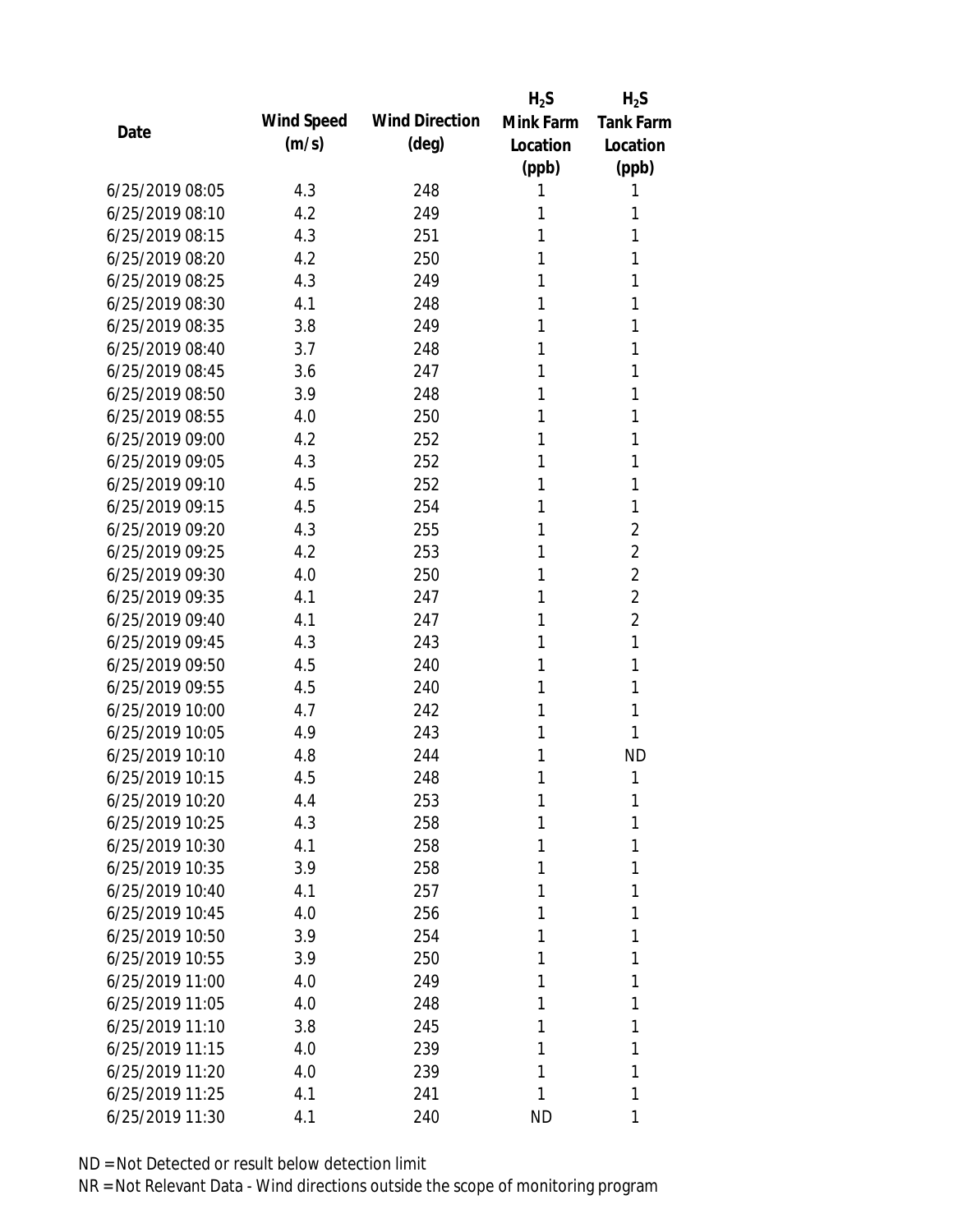|                 |            |                       | $H_2S$    | $H_2S$           |
|-----------------|------------|-----------------------|-----------|------------------|
| Date            | Wind Speed | <b>Wind Direction</b> | Mink Farm | <b>Tank Farm</b> |
|                 | (m/s)      | $(\text{deg})$        | Location  | Location         |
|                 |            |                       | (ppb)     | (ppb)            |
| 6/25/2019 11:35 | 4.2        | 237                   | <b>ND</b> | 1                |
| 6/25/2019 11:40 | 4.3        | 235                   | <b>ND</b> | 1                |
| 6/25/2019 11:45 | 4.3        | 234                   | <b>ND</b> | 1                |
| 6/25/2019 11:50 | 4.4        | 226                   | <b>NR</b> | 1                |
| 6/25/2019 11:55 | 4.6        | 217                   | <b>NR</b> | 1                |
| 6/25/2019 12:00 | 4.6        | 209                   | <b>NR</b> | 1                |
| 6/25/2019 12:05 | 4.9        | 208                   | <b>NR</b> | 1                |
| 6/25/2019 12:10 | 5.0        | 209                   | <b>NR</b> | 1                |
| 6/25/2019 12:15 | 5.0        | 207                   | <b>NR</b> | 1                |
| 6/25/2019 12:20 | 5.3        | 205                   | <b>NR</b> | 1                |
| 6/25/2019 12:25 | 5.5        | 206                   | <b>NR</b> | 1                |
| 6/25/2019 12:30 | 5.7        | 206                   | <b>NR</b> | 1                |
| 6/25/2019 12:35 | 5.9        | 206                   | <b>NR</b> | 1                |
| 6/25/2019 12:40 | 6.2        | 207                   | <b>NR</b> | 1                |
| 6/25/2019 12:45 | 6.6        | 207                   | <b>NR</b> | 1                |
| 6/25/2019 12:50 | 6.6        | 211                   | <b>NR</b> | 1                |
| 6/25/2019 12:55 | 6.6        | 212                   | <b>NR</b> | 1                |
| 6/25/2019 13:00 | 6.6        | 212                   | <b>NR</b> | $\mathbf{1}$     |
| 6/25/2019 13:05 | 6.5        | 207                   | <b>NR</b> | 1                |
| 6/25/2019 13:10 | 6.4        | 203                   | <b>NR</b> | 1                |
| 6/25/2019 13:15 | 6.2        | 200                   | <b>NR</b> | 1                |
| 6/25/2019 13:20 | 6.2        | 196                   | <b>NR</b> | 1                |
| 6/25/2019 13:25 | 6.0        | 196                   | <b>NR</b> | 1                |
| 6/25/2019 13:30 | 6.2        | 197                   | <b>NR</b> | 1                |
| 6/25/2019 13:35 | 6.2        | 199                   | <b>NR</b> | 1                |
| 6/25/2019 13:40 | 6.2        | 201                   | <b>NR</b> | 1                |
| 6/25/2019 13:45 | 6.6        | 205                   | <b>NR</b> | 1                |
| 6/25/2019 13:50 | 6.8        | 208                   | <b>NR</b> | 1                |
| 6/25/2019 13:55 | 7.0        | 210                   | <b>NR</b> | 1                |
| 6/25/2019 14:00 | 7.0        | 213                   | <b>NR</b> | 1                |
| 6/25/2019 14:05 | 7.3        | 215                   | NR        | 1                |
| 6/25/2019 14:10 | 7.4        | 217                   | <b>NR</b> | 1                |
| 6/25/2019 14:15 | 7.2        | 215                   | NR        | 1                |
| 6/25/2019 14:20 | 7.1        | 215                   | <b>NR</b> | 1                |
| 6/25/2019 14:25 | 7.3        | 215                   | <b>NR</b> | 1                |
| 6/25/2019 14:30 | 7.5        | 214                   | NR        | 1                |
| 6/25/2019 14:35 | 7.1        | 213                   | NR        | 1                |
| 6/25/2019 14:40 | 7.1        | 213                   | NR        | 1                |
| 6/25/2019 14:45 | 7.2        | 213                   | <b>NR</b> | 1                |
| 6/25/2019 14:50 | 7.3        | 213                   | <b>NR</b> | 1                |
| 6/25/2019 14:55 | 7.1        | 213                   | <b>NR</b> | 1                |
| 6/25/2019 15:00 | 6.9        | 212                   | <b>NR</b> | 1                |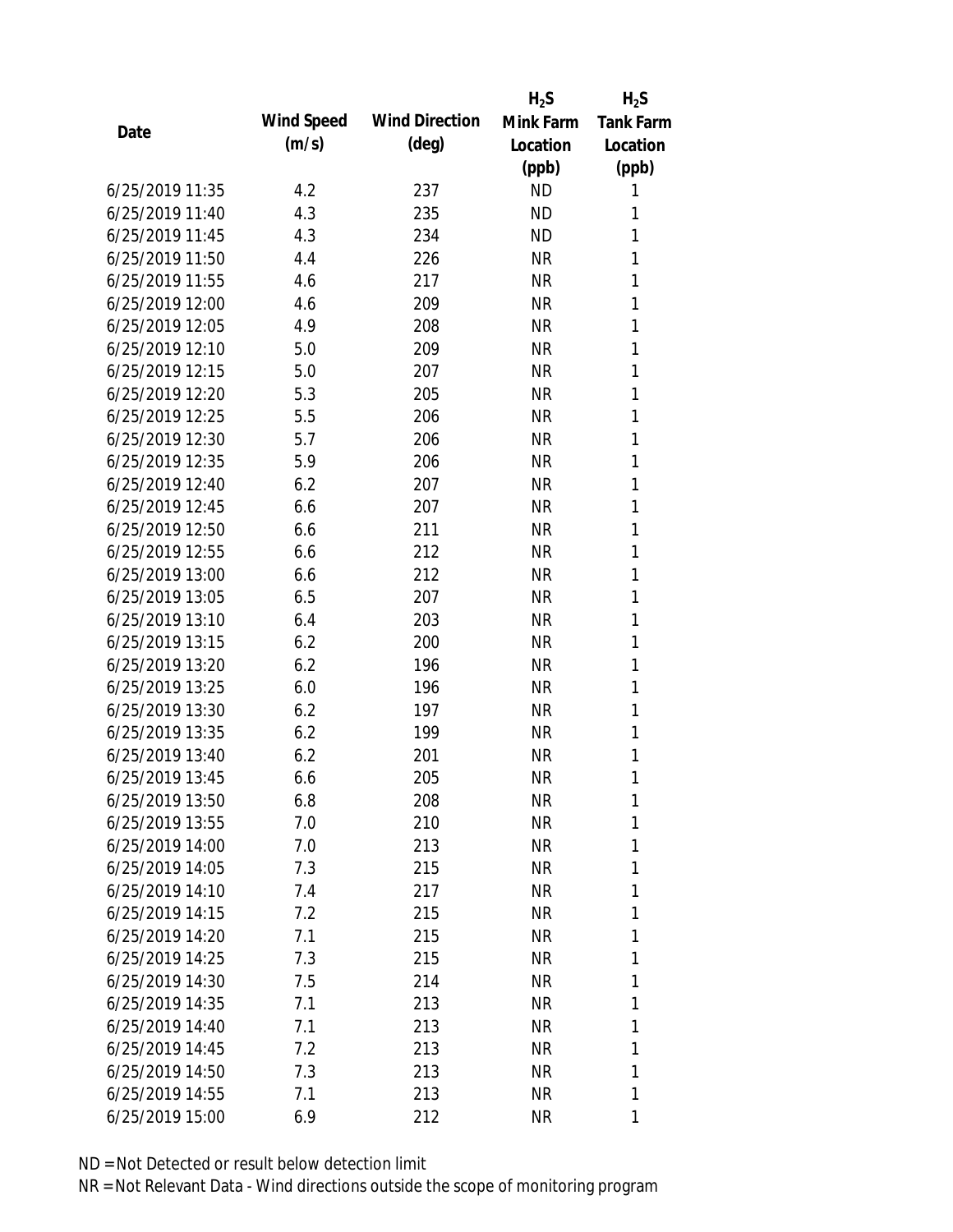|                 |            |                       | $H_2S$    | $H_2S$           |
|-----------------|------------|-----------------------|-----------|------------------|
| Date            | Wind Speed | <b>Wind Direction</b> | Mink Farm | <b>Tank Farm</b> |
|                 | (m/s)      | $(\text{deg})$        | Location  | Location         |
|                 |            |                       | (ppb)     | (ppb)            |
| 6/25/2019 15:05 | 6.9        | 213                   | <b>NR</b> | 1                |
| 6/25/2019 15:10 | 6.6        | 212                   | <b>NR</b> | 1                |
| 6/25/2019 15:15 | 6.6        | 212                   | <b>NR</b> | 1                |
| 6/25/2019 15:20 | 6.3        | 211                   | <b>NR</b> | 1                |
| 6/25/2019 15:25 | 6.2        | 207                   | <b>NR</b> | 1                |
| 6/25/2019 15:30 | 6.2        | 209                   | <b>NR</b> | 1                |
| 6/25/2019 15:35 | 6.3        | 208                   | <b>NR</b> | 1                |
| 6/25/2019 15:40 | 6.5        | 208                   | <b>NR</b> | 1                |
| 6/25/2019 15:45 | 6.7        | 208                   | <b>NR</b> | 1                |
| 6/25/2019 15:50 | 6.8        | 208                   | <b>NR</b> | 1                |
| 6/25/2019 15:55 | 6.9        | 209                   | <b>NR</b> | 1                |
| 6/25/2019 16:00 | 6.7        | 207                   | <b>NR</b> | 1                |
| 6/25/2019 16:05 | 6.7        | 208                   | <b>NR</b> | 1                |
| 6/25/2019 16:10 | 6.9        | 209                   | <b>NR</b> | 1                |
| 6/25/2019 16:15 | 6.9        | 209                   | <b>NR</b> | 1                |
| 6/25/2019 16:20 | 7.1        | 212                   | <b>NR</b> | 1                |
| 6/25/2019 16:25 | 7.4        | 215                   | <b>NR</b> | 1                |
| 6/25/2019 16:30 | 8.3        | 217                   | <b>NR</b> | 1                |
| 6/25/2019 16:35 | 8.8        | 218                   | <b>NR</b> | 1                |
| 6/25/2019 16:40 | 9.1        | 223                   | <b>NR</b> | 1                |
| 6/25/2019 16:45 | 9.3        | 225                   | <b>NR</b> | 1                |
| 6/25/2019 16:50 | 9.5        | 225                   | <b>NR</b> | 1                |
| 6/25/2019 16:55 | 9.4        | 228                   | <b>NR</b> | 1                |
| 6/25/2019 17:00 | 8.9        | 232                   | 1         | 1                |
| 6/25/2019 17:05 | 8.1        | 234                   | 1         | 1                |
| 6/25/2019 17:10 | 8.0        | 231                   | 1         | 1                |
| 6/25/2019 17:15 | 7.5        | 234                   | 1         | 1                |
| 6/25/2019 17:20 | 7.3        | 234                   | 1         | 1                |
| 6/25/2019 17:25 | 7.3        | 234                   | 1         | 1                |
| 6/25/2019 17:30 | 7.1        | 231                   | 1         | 1                |
| 6/25/2019 17:35 | 7.3        | 229                   | <b>NR</b> | 1                |
| 6/25/2019 17:40 | 7.0        | 228                   | <b>NR</b> | 1                |
| 6/25/2019 17:45 | 6.9        | 229                   | <b>NR</b> | 1                |
| 6/25/2019 17:50 | 6.6        | 231                   | 1         | 1                |
| 6/25/2019 17:55 | 6.4        | 232                   | 1         | 1                |
| 6/25/2019 18:00 | 6.7        | 236                   | 1         | 1                |
| 6/25/2019 18:05 | 6.7        | 240                   | 1         | 1                |
| 6/25/2019 18:10 | 6.8        | 245                   | 1         | 1                |
| 6/25/2019 18:15 | 6.8        | 242                   | 1         | 1                |
| 6/25/2019 18:20 | 6.7        | 242                   | 1         | 1                |
| 6/25/2019 18:25 | 6.7        | 243                   | <b>ND</b> | 1                |
| 6/25/2019 18:30 | 6.5        | 242                   | 1         | 1                |
|                 |            |                       |           |                  |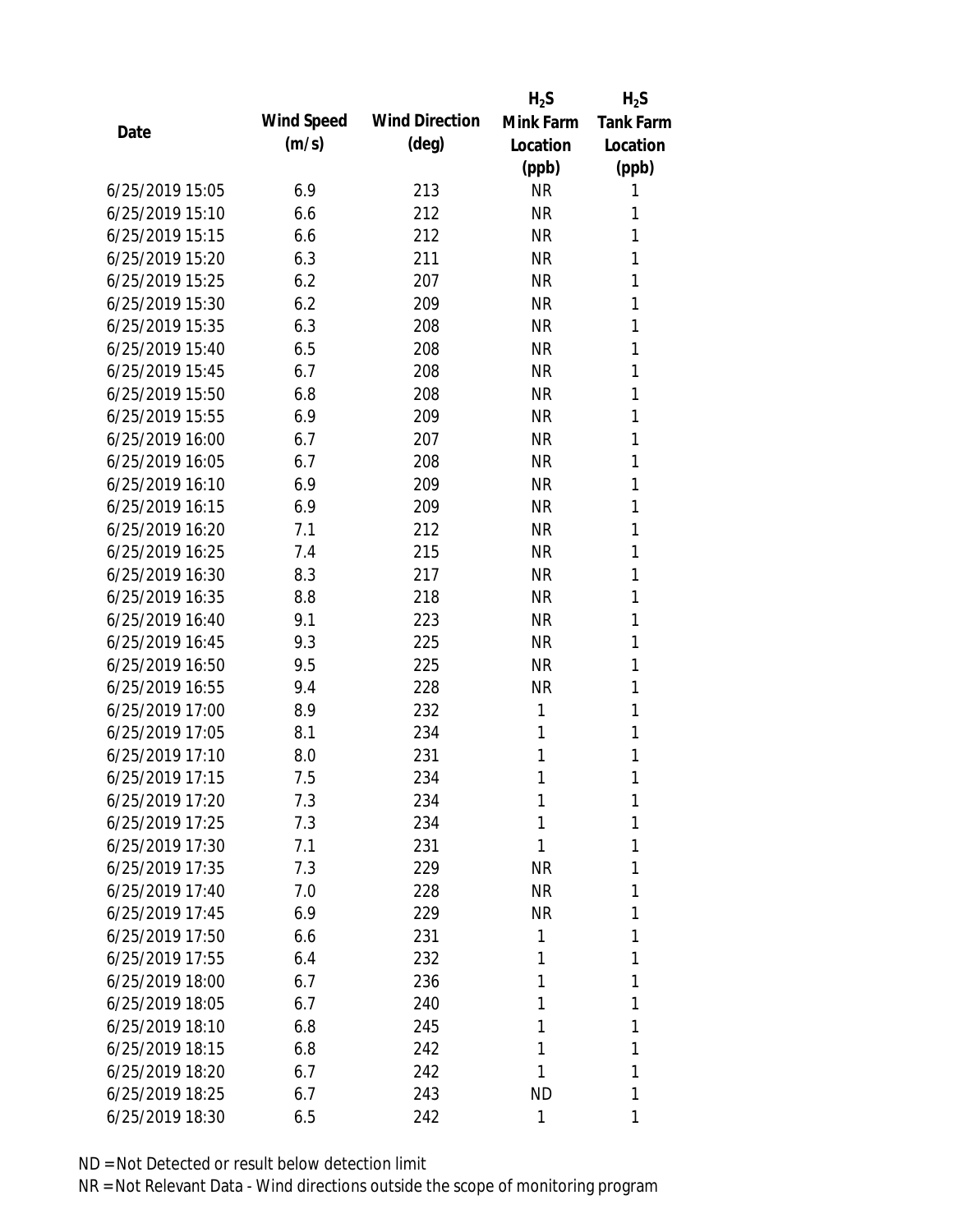|                 |            |                       | $H_2S$    | $H_2S$           |
|-----------------|------------|-----------------------|-----------|------------------|
| Date            | Wind Speed | <b>Wind Direction</b> | Mink Farm | <b>Tank Farm</b> |
|                 | (m/s)      | $(\text{deg})$        | Location  | Location         |
|                 |            |                       | (ppb)     | (ppb)            |
| 6/25/2019 18:35 | 6.3        | 241                   | 1         | 1                |
| 6/25/2019 18:40 | 6.1        | 238                   | 1         | 1                |
| 6/25/2019 18:45 | 6.2        | 239                   | 1         | $\overline{2}$   |
| 6/25/2019 18:50 | 6.2        | 238                   | 1         | 1                |
| 6/25/2019 18:55 | 6.1        | 239                   | 1         | $\overline{2}$   |
| 6/25/2019 19:00 | 5.5        | 238                   | 1         | $\overline{2}$   |
| 6/25/2019 19:05 | 5.3        | 236                   | 1         | $\overline{2}$   |
| 6/25/2019 19:10 | 5.1        | 240                   | 1         | $\overline{2}$   |
| 6/25/2019 19:15 | 4.9        | 242                   | 1         | $\overline{2}$   |
| 6/25/2019 19:20 | 4.7        | 244                   | 1         | $\overline{2}$   |
| 6/25/2019 19:25 | 4.8        | 246                   | 1         | $\overline{2}$   |
| 6/25/2019 19:30 | 5.0        | 247                   | 1         | $\overline{2}$   |
| 6/25/2019 19:35 | 5.1        | 251                   | 1         | 1                |
| 6/25/2019 19:40 | 5.1        | 252                   | 1         | 1                |
| 6/25/2019 19:45 | 5.0        | 251                   | 1         | 1                |
| 6/25/2019 19:50 | 5.0        | 252                   | 1         | 1                |
| 6/25/2019 19:55 | 4.7        | 250                   | 1         | 1                |
| 6/25/2019 20:00 | 4.6        | 251                   | 1         | 1                |
| 6/25/2019 20:05 | 4.6        | 251                   | 1         | 1                |
| 6/25/2019 20:10 | 4.4        | 251                   | 1         | <b>ND</b>        |
| 6/25/2019 20:15 | 4.2        | 251                   | 1         | <b>ND</b>        |
| 6/25/2019 20:20 | 3.9        | 252                   | 1         | <b>ND</b>        |
| 6/25/2019 20:25 | 3.7        | 255                   | 1         | 1                |
| 6/25/2019 20:30 | 3.4        | 257                   | 1         | 1                |
| 6/25/2019 20:35 | 3.1        | 258                   | 1         | 1                |
| 6/25/2019 20:40 | 3.0        | 260                   | 1         | 1                |
| 6/25/2019 20:45 | 3.0        | 261                   | 1         | 1                |
| 6/25/2019 20:50 | 2.9        | 261                   | 1         | 1                |
| 6/25/2019 20:55 | 3.0        | 262                   | 1         | 1                |
| 6/25/2019 21:00 | 3.0        | 262                   | 1         | 1                |
| 6/25/2019 21:05 | 3.0        | 262                   | 1         | 1                |
| 6/25/2019 21:10 | 2.9        | 260                   | 1         | 1                |
| 6/25/2019 21:15 | 2.9        | 260                   | 1         | 1                |
| 6/25/2019 21:20 | 2.9        | 259                   | 1         | 1                |
| 6/25/2019 21:25 | 2.8        | 256                   | 1         | 1                |
| 6/25/2019 21:30 | 2.9        | 253                   | 1         | 1                |
| 6/25/2019 21:35 | 2.9        | 252                   | <b>ND</b> | 1                |
| 6/25/2019 21:40 | 2.9        | 251                   | ND        | 1                |
| 6/25/2019 21:45 | 3.0        | 250                   | <b>ND</b> | 1                |
| 6/25/2019 21:50 | 3.0        | 249                   | 1         | 1                |
| 6/25/2019 21:55 | 3.3        | 249                   | 1         | 1                |
| 6/25/2019 22:00 | 3.4        | 249                   | 1         | 1                |
|                 |            |                       |           |                  |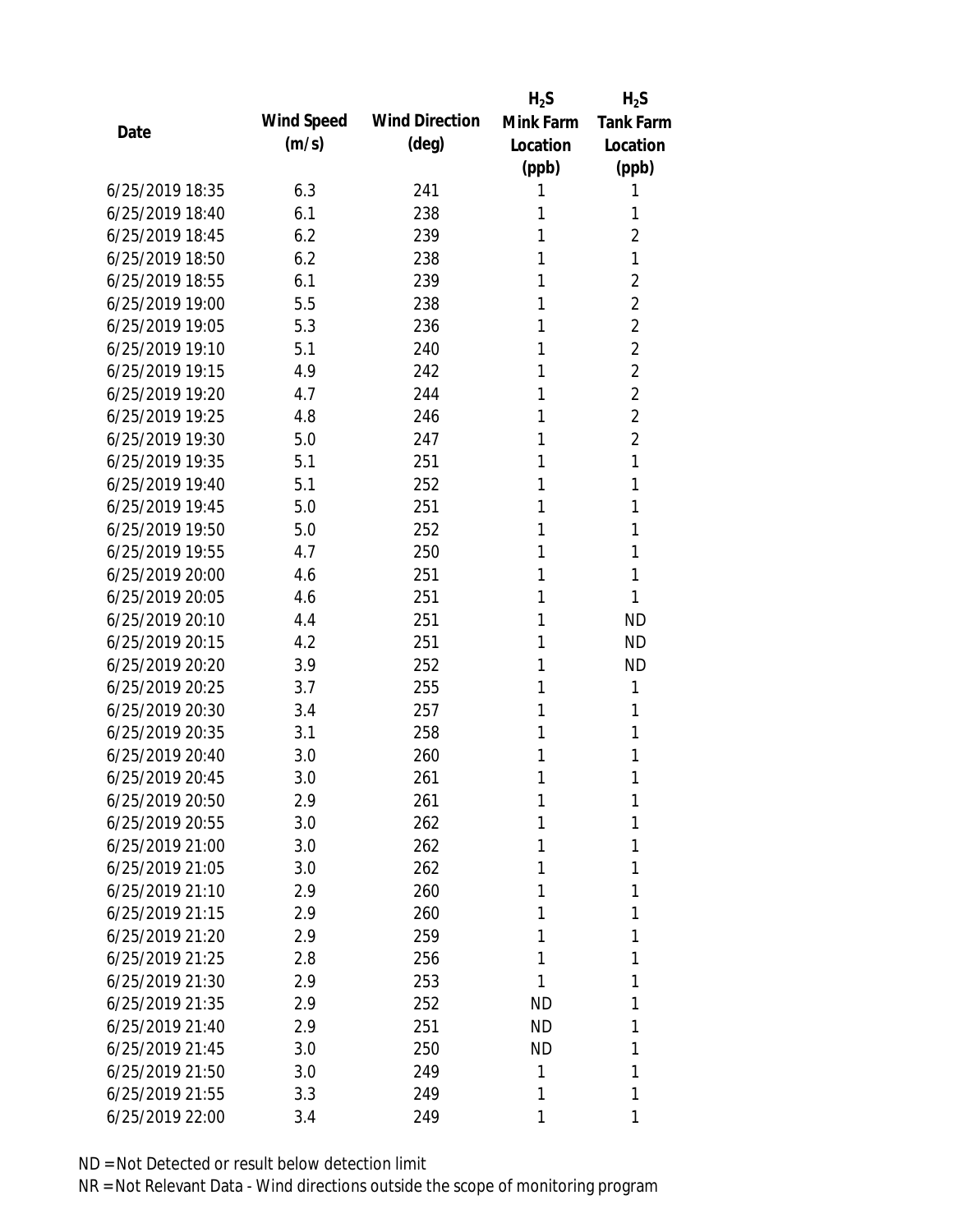|                 |            |                       | $H_2S$    | $H_2S$           |
|-----------------|------------|-----------------------|-----------|------------------|
| Date            | Wind Speed | <b>Wind Direction</b> | Mink Farm | <b>Tank Farm</b> |
|                 | (m/s)      | $(\text{deg})$        | Location  | Location         |
|                 |            |                       | (ppb)     | (ppb)            |
| 6/25/2019 22:05 | 3.7        | 249                   | 1         | 1                |
| 6/25/2019 22:10 | 3.9        | 247                   | 1         | 1                |
| 6/25/2019 22:15 | 4.0        | 248                   | 1         | 1                |
| 6/25/2019 22:20 | 4.1        | 247                   | 1         | 1                |
| 6/25/2019 22:25 | 4.0        | 247                   | 1         | 1                |
| 6/25/2019 22:30 | 3.9        | 247                   | 1         | 1                |
| 6/25/2019 22:35 | 3.7        | 247                   | 1         | 1                |
| 6/25/2019 22:40 | 3.7        | 248                   | 1         | 1                |
| 6/25/2019 22:45 | 3.7        | 247                   | 1         | 1                |
| 6/25/2019 22:50 | 3.7        | 247                   | 1         | 1                |
| 6/25/2019 22:55 | 3.7        | 247                   | 1         | 1                |
| 6/25/2019 23:00 | 3.8        | 247                   | 1         | 1                |
| 6/25/2019 23:05 | 3.8        | 245                   | 1         | 1                |
| 6/25/2019 23:10 | 3.7        | 245                   | 1         | 1                |
| 6/25/2019 23:15 | 3.7        | 244                   | 1         | 1                |
| 6/25/2019 23:20 | 3.6        | 240                   | 1         | $\overline{2}$   |
| 6/25/2019 23:25 | 3.4        | 234                   | 1         | 1                |
| 6/25/2019 23:30 | 3.3        | 231                   | 1         | 1                |
| 6/25/2019 23:35 | 3.1        | 229                   | <b>NR</b> | 1                |
| 6/25/2019 23:40 | 2.9        | 222                   | <b>NR</b> | 1                |
| 6/25/2019 23:45 | 2.7        | 213                   | <b>NR</b> | 1                |
| 6/25/2019 23:50 | 2.6        | 210                   | <b>NR</b> | 1                |
| 6/25/2019 23:55 | 2.5        | 211                   | <b>NR</b> | 1                |
| 6/25/2019 24:00 | 2.5        | 209                   | <b>NR</b> | 1                |
| 6/26/2019 00:05 | 2.6        | 209                   | <b>NR</b> | 1                |
| 6/26/2019 00:10 | 2.8        | 214                   | <b>NR</b> | 1                |
| 6/26/2019 00:15 | 3.0        | 219                   | <b>NR</b> | 1                |
| 6/26/2019 00:20 | 3.2        | 221                   | <b>NR</b> | 1                |
| 6/26/2019 00:25 | 3.5        | 221                   | <b>NR</b> | 1                |
| 6/26/2019 00:30 | 3.9        | 221                   | <b>NR</b> | 1                |
| 6/26/2019 00:35 | 4.0        | 221                   | <b>NR</b> | 1                |
| 6/26/2019 00:40 | 4.1        | 218                   | <b>NR</b> | 1                |
| 6/26/2019 00:45 | 4.2        | 218                   | NR        | 1                |
| 6/26/2019 00:50 | 4.2        | 224                   | <b>NR</b> | 1                |
| 6/26/2019 00:55 | 4.2        | 228                   | <b>NR</b> | 1                |
| 6/26/2019 01:00 | 4.2        | 234                   | 1         | 1                |
| 6/26/2019 01:05 | 4.2        | 237                   | 1         | 1                |
| 6/26/2019 01:10 | 4.1        | 241                   | 1         | 1                |
| 6/26/2019 01:15 | 4.0        | 242                   | 1         | 1                |
| 6/26/2019 01:20 | 3.7        | 237                   | 1         | 1                |
| 6/26/2019 01:25 | 3.5        | 233                   | 2         | 1                |
| 6/26/2019 01:30 | 3.3        | 229                   | <b>NR</b> | 1                |
|                 |            |                       |           |                  |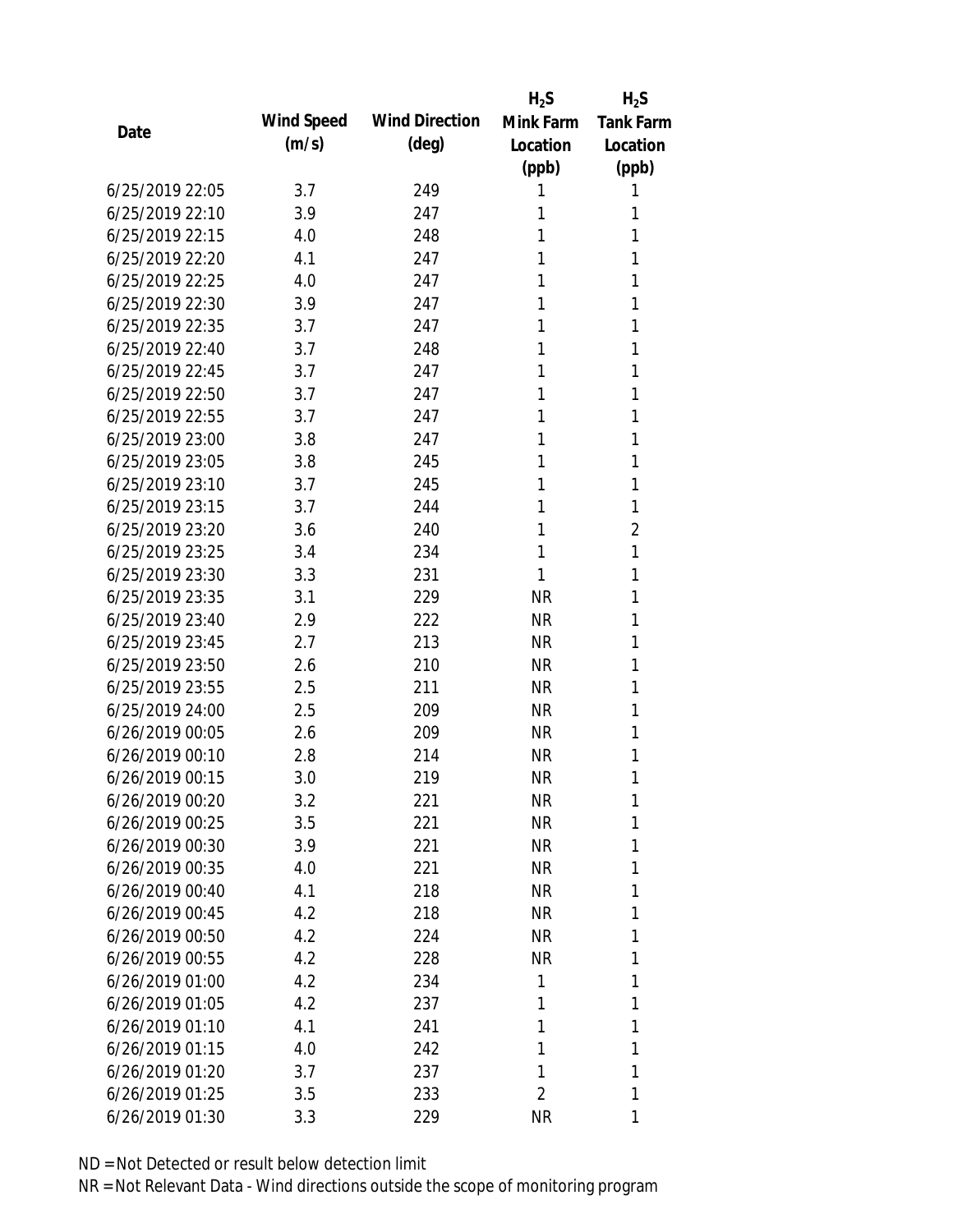|                 |            |                       | $H_2S$       | $H_2S$           |
|-----------------|------------|-----------------------|--------------|------------------|
| Date            | Wind Speed | <b>Wind Direction</b> | Mink Farm    | <b>Tank Farm</b> |
|                 | (m/s)      | $(\text{deg})$        | Location     | Location         |
|                 |            |                       | (ppb)        | (ppb)            |
| 6/26/2019 01:35 | 2.9        | 225                   | <b>NR</b>    | 1                |
| 6/26/2019 01:40 | 2.7        | 223                   | <b>NR</b>    | 1                |
| 6/26/2019 01:45 | 2.7        | 223                   | <b>NR</b>    | 1                |
| 6/26/2019 01:50 | 2.7        | 222                   | <b>NR</b>    | 1                |
| 6/26/2019 01:55 | 2.6        | 224                   | <b>NR</b>    | 1                |
| 6/26/2019 02:00 | 2.5        | 228                   | <b>NR</b>    | 1                |
| 6/26/2019 02:05 | 2.7        | 232                   | 1            | $\overline{2}$   |
| 6/26/2019 02:10 | 2.8        | 235                   | 1            | $\overline{2}$   |
| 6/26/2019 02:15 | 2.9        | 233                   | 1            | $\overline{2}$   |
| 6/26/2019 02:20 | 2.9        | 234                   | 1            | $\overline{2}$   |
| 6/26/2019 02:25 | 3.0        | 236                   | 1            | $\overline{2}$   |
| 6/26/2019 02:30 | 3.2        | 235                   | 1            | $\overline{2}$   |
| 6/26/2019 02:35 | 3.3        | 234                   | 1            | 1                |
| 6/26/2019 02:40 | 3.2        | 229                   | <b>NR</b>    | 1                |
| 6/26/2019 02:45 | 3.2        | 229                   | <b>NR</b>    | 1                |
| 6/26/2019 02:50 | 3.3        | 230                   | 1            | 1                |
| 6/26/2019 02:55 | 3.3        | 226                   | <b>NR</b>    | 1                |
| 6/26/2019 03:00 | 3.2        | 223                   | <b>NR</b>    | 1                |
| 6/26/2019 03:05 | 3.2        | 223                   | <b>NR</b>    | 1                |
| 6/26/2019 03:10 | 3.3        | 227                   | <b>NR</b>    | 1                |
| 6/26/2019 03:15 | 3.4        | 232                   | 1            | 1                |
| 6/26/2019 03:20 | 3.5        | 235                   | 1            | 1                |
| 6/26/2019 03:25 | 3.6        | 239                   | 1            | 1                |
| 6/26/2019 03:30 | 3.8        | 239                   | 1            | 1                |
| 6/26/2019 03:35 | 3.8        | 240                   | 1            | 1                |
| 6/26/2019 03:40 | 3.8        | 238                   | 1            | 1                |
| 6/26/2019 03:45 | 3.9        | 236                   | 1            | $\overline{2}$   |
| 6/26/2019 03:50 | 3.9        | 232                   | 1            | 2                |
| 6/26/2019 03:55 | 3.9        | 229                   | <b>NR</b>    | $\overline{2}$   |
| 6/26/2019 04:00 | 3.8        | 230                   | $\mathbf{1}$ | $\overline{2}$   |
| 6/26/2019 04:05 | 3.8        | 229                   | <b>NR</b>    | 2                |
| 6/26/2019 04:10 | 3.8        | 230                   | 1            | $\overline{2}$   |
| 6/26/2019 04:15 | 3.7        | 233                   | 1            | 1                |
| 6/26/2019 04:20 | 3.7        | 238                   | 1            | 1                |
| 6/26/2019 04:25 | 3.6        | 242                   | 1            | 1                |
| 6/26/2019 04:30 | 3.4        | 243                   | 1            | 1                |
| 6/26/2019 04:35 | 3.2        | 243                   | 1            | 1                |
| 6/26/2019 04:40 | 3.3        | 245                   | 1            | 1                |
| 6/26/2019 04:45 | 3.4        | 245                   | 1            | 1                |
| 6/26/2019 04:50 | 3.5        | 245                   | 1            | 1                |
| 6/26/2019 04:55 | 3.6        | 245                   | 1            | 1                |
| 6/26/2019 05:00 | 3.6        | 246                   | 1            | 1                |
|                 |            |                       |              |                  |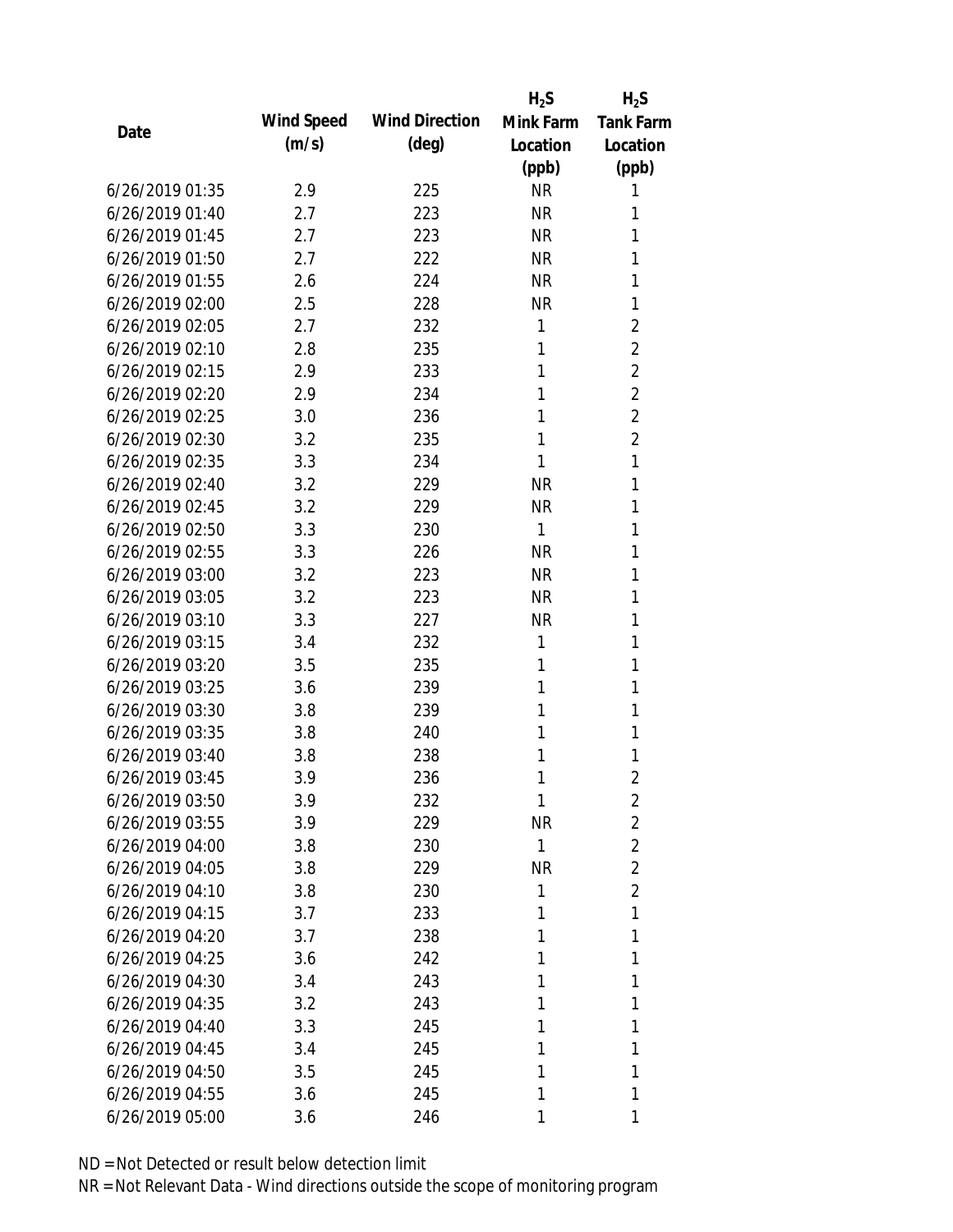|                 |            |                       | $H_2S$         | $H_2S$           |
|-----------------|------------|-----------------------|----------------|------------------|
| Date            | Wind Speed | <b>Wind Direction</b> | Mink Farm      | <b>Tank Farm</b> |
|                 | (m/s)      | $(\text{deg})$        | Location       | Location         |
|                 |            |                       | (ppb)          | (ppb)            |
| 6/26/2019 05:05 | 3.4        | 247                   | 1              | 1                |
| 6/26/2019 05:10 | 3.0        | 248                   | <b>ND</b>      | 1                |
| 6/26/2019 05:15 | 2.5        | 245                   | $\mathbf{1}$   | 1                |
| 6/26/2019 05:20 | 2.2        | 242                   | <b>ND</b>      | 1                |
| 6/26/2019 05:25 | 2.0        | 238                   | 1              | 1                |
| 6/26/2019 05:30 | 2.2        | 236                   | 1              | 1                |
| 6/26/2019 05:35 | 2.3        | 231                   | 1              | 1                |
| 6/26/2019 05:40 | 2.4        | 228                   | <b>NR</b>      | $\overline{2}$   |
| 6/26/2019 05:45 | 2.5        | 230                   | 1              | $\overline{2}$   |
| 6/26/2019 05:50 | 2.4        | 233                   | 1              | $\overline{2}$   |
| 6/26/2019 05:55 | 2.4        | 238                   | 1              | $\overline{2}$   |
| 6/26/2019 06:00 | 2.2        | 243                   | 1              | $\overline{2}$   |
| 6/26/2019 06:05 | 2.0        | 250                   | 1              | $\overline{2}$   |
| 6/26/2019 06:10 | 1.9        | 250                   | 1              | $\overline{2}$   |
| 6/26/2019 06:15 | 1.8        | 249                   | 1              | $\overline{2}$   |
| 6/26/2019 06:20 | 1.8        | 246                   | 1              | $\overline{2}$   |
| 6/26/2019 06:25 | 1.8        | 241                   | 1              | $\overline{2}$   |
| 6/26/2019 06:30 | 1.8        | 237                   | 1              | $\overline{2}$   |
| 6/26/2019 06:35 | 1.9        | 235                   | 1              | $\overline{2}$   |
| 6/26/2019 06:40 | 1.9        | 235                   | 2              | 1                |
| 6/26/2019 06:45 | 1.9        | 234                   | $\overline{2}$ | 1                |
| 6/26/2019 06:50 | 1.9        | 236                   | $\overline{2}$ | 1                |
| 6/26/2019 06:55 | 1.9        | 239                   | $\overline{2}$ | 1                |
| 6/26/2019 07:00 | 1.7        | 237                   | 2              | 1                |
| 6/26/2019 07:05 | 1.7        | 233                   | $\overline{2}$ | 1                |
| 6/26/2019 07:10 | 1.8        | 234                   | 1              | 1                |
| 6/26/2019 07:15 | 1.8        | 233                   | 1              | 1                |
| 6/26/2019 07:20 | 2.0        | 230                   | 1              | 1                |
| 6/26/2019 07:25 | 2.0        | 227                   | <b>NR</b>      | 1                |
| 6/26/2019 07:30 | 2.3        | 227                   | <b>NR</b>      | $\overline{2}$   |
| 6/26/2019 07:35 | 2.3        | 226                   | NR             | $\overline{2}$   |
| 6/26/2019 07:40 | 2.2        | 223                   | NR             | $\overline{2}$   |
| 6/26/2019 07:45 | 2.3        | 222                   | NR             | 1                |
| 6/26/2019 07:50 | 2.1        | 221                   | <b>NR</b>      | 1                |
| 6/26/2019 07:55 | 2.0        | 218                   | NR             | 1                |
| 6/26/2019 08:00 | 1.9        | 211                   | <b>NR</b>      | 1                |
| 6/26/2019 08:05 | 1.9        | 210                   | NR             | 1                |
| 6/26/2019 08:10 | 2.0        | 204                   | NR             | 1                |
| 6/26/2019 08:15 | 2.0        | 202                   | NR             | 1                |
| 6/26/2019 08:20 | 2.0        | 201                   | <b>NR</b>      | 1                |
| 6/26/2019 08:25 | 2.2        | 196                   | <b>NR</b>      | 1                |
| 6/26/2019 08:30 | 2.2        | 196                   | <b>NR</b>      | 1                |
|                 |            |                       |                |                  |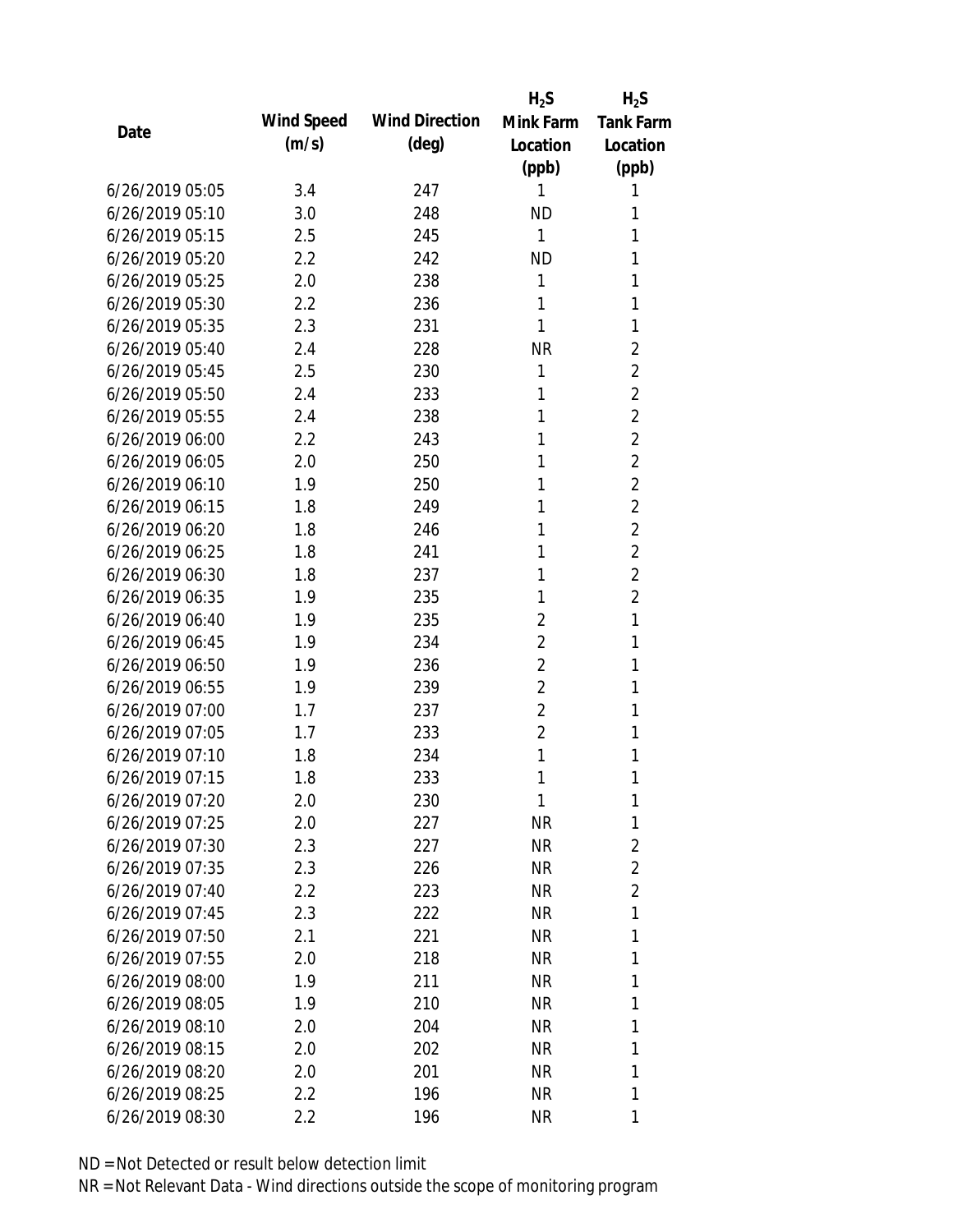|                 |            |                       | $H_2S$    | $H_2S$           |
|-----------------|------------|-----------------------|-----------|------------------|
| Date            | Wind Speed | <b>Wind Direction</b> | Mink Farm | <b>Tank Farm</b> |
|                 | (m/s)      | $(\text{deg})$        | Location  | Location         |
|                 |            |                       | (ppb)     | (ppb)            |
| 6/26/2019 08:35 | 2.2        | 192                   | <b>NR</b> | 1                |
| 6/26/2019 08:40 | 2.0        | 192                   | <b>NR</b> | 1                |
| 6/26/2019 08:45 | 2.0        | 192                   | <b>NR</b> | 1                |
| 6/26/2019 08:50 | 1.9        | 195                   | <b>NR</b> | 1                |
| 6/26/2019 08:55 | 2.0        | 203                   | <b>NR</b> | 1                |
| 6/26/2019 09:00 | 2.0        | 210                   | <b>NR</b> | 1                |
| 6/26/2019 09:05 | 1.9        | 217                   | <b>NR</b> | 1                |
| 6/26/2019 09:10 | 2.1        | 216                   | <b>NR</b> | 1                |
| 6/26/2019 09:15 | 2.1        | 210                   | <b>NR</b> | 1                |
| 6/26/2019 09:20 | 2.3        | 202                   | <b>NR</b> | 1                |
| 6/26/2019 09:25 | 2.2        | 199                   | <b>NR</b> | 1                |
| 6/26/2019 09:30 | 2.1        | 200                   | <b>NR</b> | 1                |
| 6/26/2019 09:35 | 2.1        | 195                   | <b>NR</b> | 1                |
| 6/26/2019 09:40 | 2.1        | 197                   | <b>NR</b> | 1                |
| 6/26/2019 09:45 | 2.2        | 206                   | <b>NR</b> | 1                |
| 6/26/2019 09:50 | 2.2        | 211                   | <b>NR</b> | 1                |
| 6/26/2019 09:55 | 2.3        | 209                   | <b>NR</b> | 1                |
| 6/26/2019 10:00 | 2.4        | 203                   | <b>NR</b> | 1                |
| 6/26/2019 10:05 | 2.7        | 202                   | <b>NR</b> | 1                |
| 6/26/2019 10:10 | 2.8        | 205                   | <b>NR</b> | 1                |
| 6/26/2019 10:15 | 2.8        | 199                   | <b>NR</b> | 1                |
| 6/26/2019 10:20 | 2.8        | 193                   | <b>NR</b> | 1                |
| 6/26/2019 10:25 | 2.8        | 187                   | <b>NR</b> | 1                |
| 6/26/2019 10:30 | 2.8        | 184                   | <b>NR</b> | 1                |
| 6/26/2019 10:35 | 2.7        | 176                   | <b>NR</b> | 1                |
| 6/26/2019 10:40 | 2.5        | 174                   | <b>NR</b> | 1                |
| 6/26/2019 10:45 | 2.2        | 172                   | <b>NR</b> | 1                |
| 6/26/2019 10:50 | 2.1        | 181                   | <b>NR</b> | 1                |
| 6/26/2019 10:55 | 2.0        | 189                   | <b>NR</b> | 1                |
| 6/26/2019 11:00 | 1.8        | 194                   | <b>NR</b> | 1                |
| 6/26/2019 11:05 | 1.7        | 201                   | <b>NR</b> | 1                |
| 6/26/2019 11:10 | 1.6        | 193                   | <b>NR</b> | 1                |
| 6/26/2019 11:15 | 1.7        | 192                   | <b>NR</b> | 1                |
| 6/26/2019 11:20 | 1.7        | 184                   | <b>NR</b> | 1                |
| 6/26/2019 11:25 | 1.7        | 183                   | <b>NR</b> | 1                |
| 6/26/2019 11:30 | 2.0        | 181                   | <b>NR</b> | 1                |
| 6/26/2019 11:35 | 2.1        | 182                   | <b>NR</b> | 1                |
| 6/26/2019 11:40 | 2.4        | 188                   | <b>NR</b> | 1                |
| 6/26/2019 11:45 | 2.5        | 189                   | <b>NR</b> | <b>ND</b>        |
| 6/26/2019 11:50 | 2.8        | 193                   | <b>NR</b> | <b>ND</b>        |
| 6/26/2019 11:55 | 2.9        | 199                   | <b>NR</b> | <b>ND</b>        |
| 6/26/2019 12:00 | 2.9        | 207                   | <b>NR</b> | 1                |
|                 |            |                       |           |                  |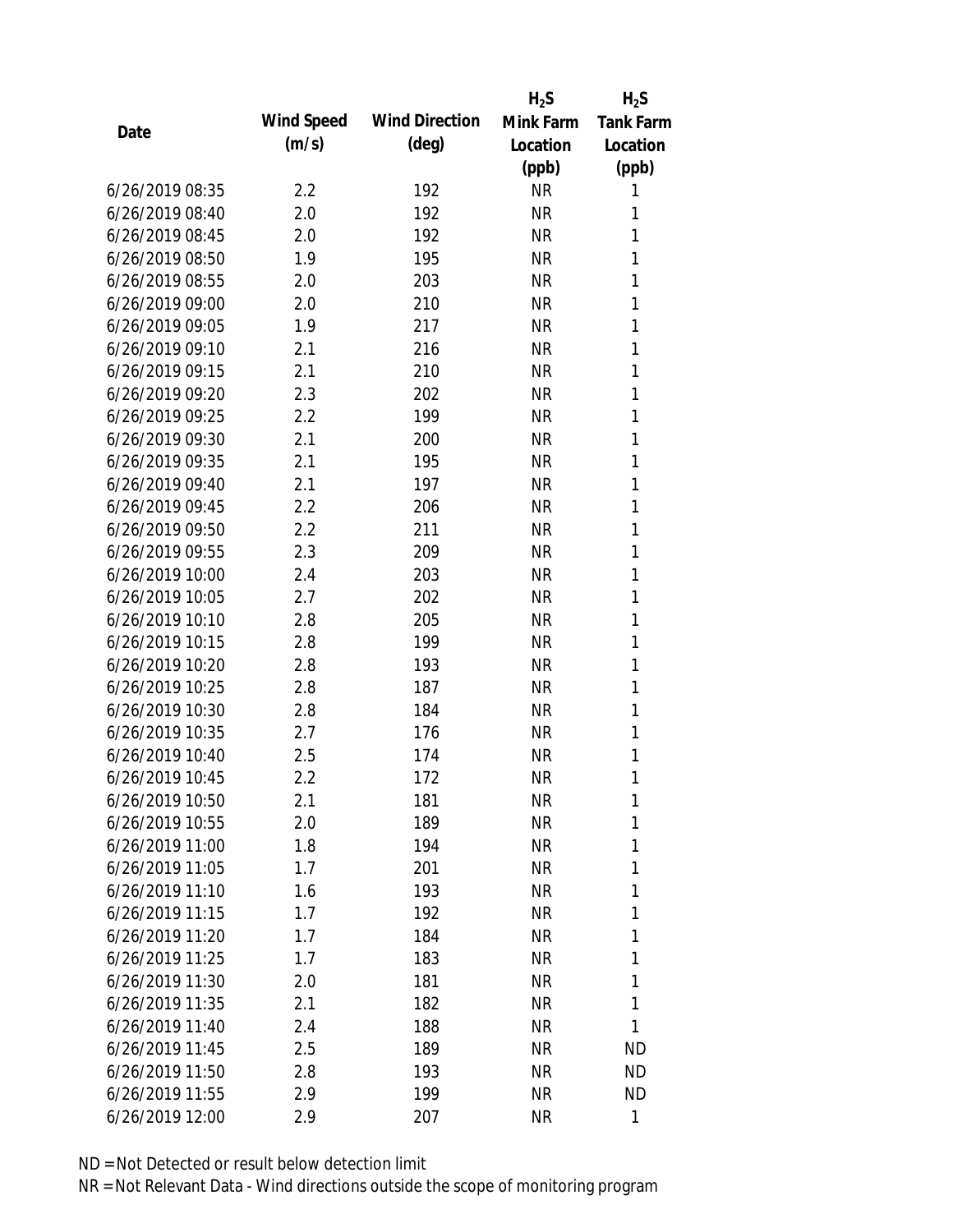|                 |            |                       | $H_2S$    | $H_2S$           |
|-----------------|------------|-----------------------|-----------|------------------|
| Date            | Wind Speed | <b>Wind Direction</b> | Mink Farm | <b>Tank Farm</b> |
|                 | (m/s)      | $(\text{deg})$        | Location  | Location         |
|                 |            |                       | (ppb)     | (ppb)            |
| 6/26/2019 12:05 | 2.8        | 205                   | <b>NR</b> | 1                |
| 6/26/2019 12:10 | 2.7        | 204                   | <b>NR</b> | 1                |
| 6/26/2019 12:15 | 2.8        | 207                   | <b>NR</b> | 1                |
| 6/26/2019 12:20 | 2.6        | 202                   | <b>NR</b> | 1                |
| 6/26/2019 12:25 | 2.6        | 198                   | <b>NR</b> | 1                |
| 6/26/2019 12:30 | 2.6        | 188                   | <b>NR</b> | 1                |
| 6/26/2019 12:35 | 2.6        | 190                   | <b>NR</b> | 1                |
| 6/26/2019 12:40 | 2.5        | 194                   | <b>NR</b> | 1                |
| 6/26/2019 12:45 | 2.4        | 191                   | <b>NR</b> | 1                |
| 6/26/2019 12:50 | 2.4        | 189                   | <b>NR</b> | 1                |
| 6/26/2019 12:55 | 2.5        | 184                   | <b>NR</b> | 1                |
| 6/26/2019 13:00 | 2.6        | 182                   | <b>NR</b> | 1                |
| 6/26/2019 13:05 | 2.6        | 176                   | <b>NR</b> | 1                |
| 6/26/2019 13:10 | 2.8        | 174                   | <b>NR</b> | 1                |
| 6/26/2019 13:15 | 3.0        | 181                   | <b>NR</b> | 1                |
| 6/26/2019 13:20 | 2.9        | 190                   | <b>NR</b> | 1                |
| 6/26/2019 13:25 | 2.9        | 192                   | <b>NR</b> | 1                |
| 6/26/2019 13:30 | 2.8        | 194                   | <b>NR</b> | $\mathbf{1}$     |
| 6/26/2019 13:35 | 2.7        | 200                   | <b>NR</b> | $\mathbf{1}$     |
| 6/26/2019 13:40 | 2.7        | 193                   | <b>NR</b> | 1                |
| 6/26/2019 13:45 | 2.5        | 180                   | <b>NR</b> | 1                |
| 6/26/2019 13:50 | 2.3        | 159                   | <b>NR</b> | <b>NR</b>        |
| 6/26/2019 13:55 | 2.2        | 152                   | <b>NR</b> | <b>NR</b>        |
| 6/26/2019 14:00 | 1.9        | 150                   | <b>NR</b> | <b>NR</b>        |
| 6/26/2019 14:05 | 1.6        | 141                   | <b>NR</b> | <b>NR</b>        |
| 6/26/2019 14:10 | 1.6        | 154                   | <b>NR</b> | <b>NR</b>        |
| 6/26/2019 14:15 | 1.6        | 161                   | <b>NR</b> | <b>NR</b>        |
| 6/26/2019 14:20 | 1.8        | 168                   | <b>NR</b> | <b>NR</b>        |
| 6/26/2019 14:25 | 2.0        | 169                   | <b>NR</b> | <b>NR</b>        |
| 6/26/2019 14:30 | 2.4        | 172                   | <b>NR</b> | NoData           |
| 6/26/2019 14:35 | 2.8        | 173                   | <b>NR</b> | NoData           |
| 6/26/2019 14:40 | 2.9        | 168                   | <b>NR</b> | <b>NR</b>        |
| 6/26/2019 14:45 | 3.0        | 170                   | <b>NR</b> | NoData           |
| 6/26/2019 14:50 | 3.1        | 174                   | <b>NR</b> | NoData           |
| 6/26/2019 14:55 | 3.0        | 176                   | <b>NR</b> | NoData           |
| 6/26/2019 15:00 | 3.0        | 172                   | <b>NR</b> | NoData           |
| 6/26/2019 15:05 | 3.0        | 166                   | <b>NR</b> | NR               |
| 6/26/2019 15:10 | 2.9        | 167                   | <b>NR</b> | NR               |
| 6/26/2019 15:15 | 3.0        | 167                   | <b>NR</b> | <b>NR</b>        |
| 6/26/2019 15:20 | 2.9        | 172                   | <b>NR</b> | NoData           |
| 6/26/2019 15:25 | 3.1        | 174                   | <b>NR</b> | NoData           |
| 6/26/2019 15:30 | 2.9        | 172                   | <b>NR</b> | NoData           |
|                 |            |                       |           |                  |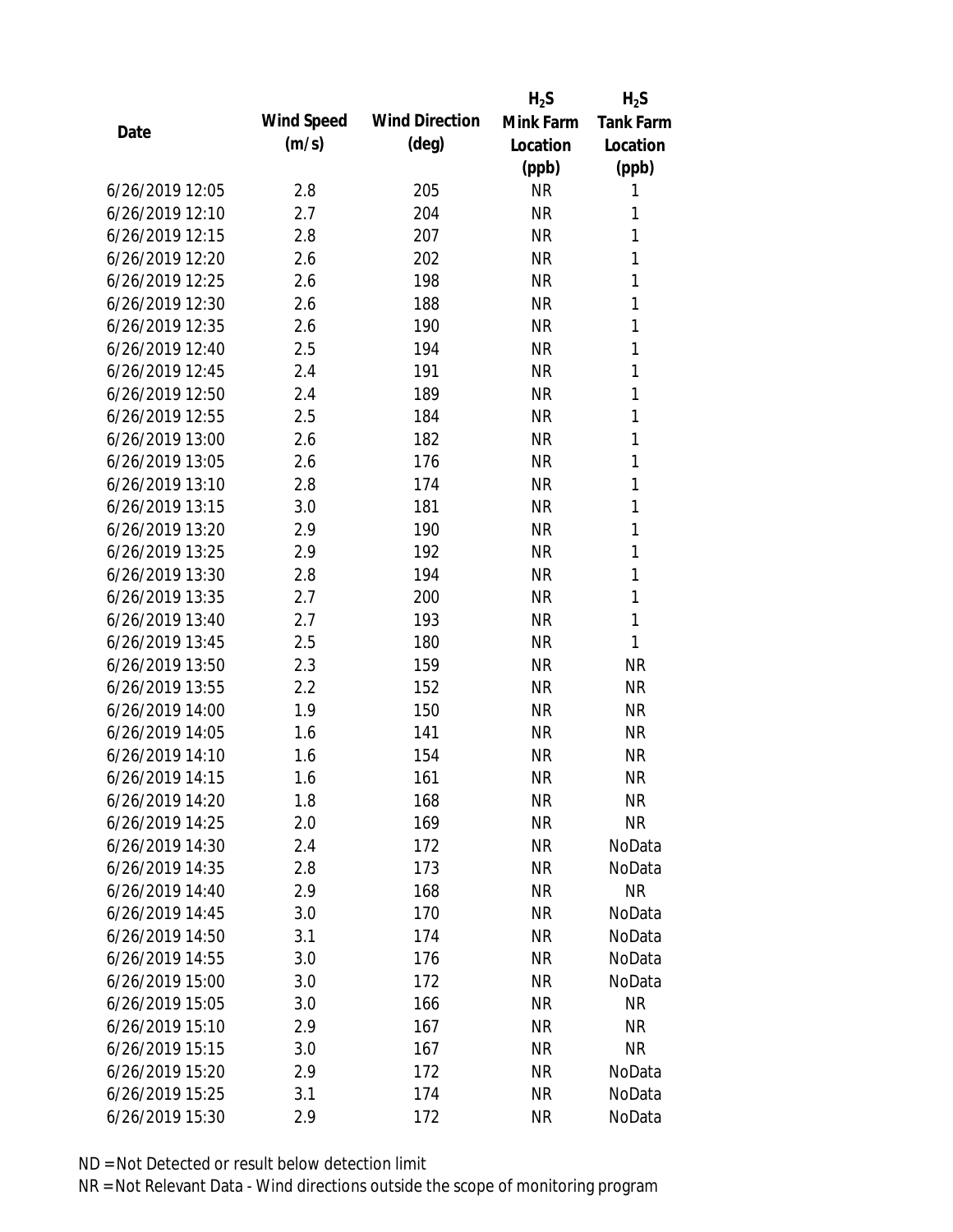|                 |            |                       | $H_2S$    | $H_2S$           |
|-----------------|------------|-----------------------|-----------|------------------|
|                 | Wind Speed | <b>Wind Direction</b> | Mink Farm | <b>Tank Farm</b> |
| Date            | (m/s)      | $(\text{deg})$        | Location  | Location         |
|                 |            |                       | (ppb)     | (ppb)            |
| 6/26/2019 15:35 | 2.9        | 185                   | <b>NR</b> | NoData           |
| 6/26/2019 15:40 | 2.9        | 188                   | <b>NR</b> | NoData           |
| 6/26/2019 15:45 | 2.9        | 187                   | <b>NR</b> | NoData           |
| 6/26/2019 15:50 | 3.0        | 182                   | <b>NR</b> | NoData           |
| 6/26/2019 15:55 | 2.8        | 181                   | <b>NR</b> | NoData           |
| 6/26/2019 16:00 | 2.9        | 184                   | <b>NR</b> | NoData           |
| 6/26/2019 16:05 | 3.0        | 179                   | <b>NR</b> | NoData           |
| 6/26/2019 16:10 | 3.1        | 181                   | <b>NR</b> | NoData           |
| 6/26/2019 16:15 | 3.0        | 183                   | <b>NR</b> | NoData           |
| 6/26/2019 16:20 | 2.9        | 188                   | <b>NR</b> | NoData           |
| 6/26/2019 16:25 | 3.1        | 187                   | <b>NR</b> | 1                |
| 6/26/2019 16:30 | 3.1        | 186                   | <b>NR</b> | 1                |
| 6/26/2019 16:35 | 3.0        | 184                   | <b>NR</b> | 1                |
| 6/26/2019 16:40 | 2.9        | 183                   | <b>NR</b> | $\mathbf{1}$     |
| 6/26/2019 16:45 | 2.9        | 182                   | <b>NR</b> | $\mathbf{1}$     |
| 6/26/2019 16:50 | 3.0        | 182                   | <b>NR</b> | 1                |
| 6/26/2019 16:55 | 2.9        | 188                   | <b>NR</b> | 1                |
| 6/26/2019 17:00 | 2.8        | 193                   | <b>NR</b> | $\mathbf{1}$     |
| 6/26/2019 17:05 | 2.8        | 198                   | <b>NR</b> | $\mathbf{1}$     |
| 6/26/2019 17:10 | 2.9        | 197                   | <b>NR</b> | $\mathbf{1}$     |
| 6/26/2019 17:15 | 2.8        | 202                   | <b>NR</b> | $\mathbf{1}$     |
| 6/26/2019 17:20 | 2.7        | 201                   | <b>NR</b> | $\mathbf{1}$     |
| 6/26/2019 17:25 | 2.9        | 202                   | <b>NR</b> | 1                |
| 6/26/2019 17:30 | 3.0        | 203                   | <b>NR</b> | $\mathbf{1}$     |
| 6/26/2019 17:35 | 3.0        | 202                   | <b>NR</b> | 1                |
| 6/26/2019 17:40 | 2.9        | 202                   | <b>NR</b> | $\mathbf{1}$     |
| 6/26/2019 17:45 | 3.0        | 196                   | <b>NR</b> | $\mathbf{1}$     |
| 6/26/2019 17:50 | 3.1        | 197                   | ΝR        | 1                |
| 6/26/2019 17:55 | 2.9        | 194                   | <b>NR</b> | 1                |
| 6/26/2019 18:00 | 3.0        | 190                   | NR        | 1                |
| 6/26/2019 18:05 | 2.9        | 188                   | NR        | 1                |
| 6/26/2019 18:10 | 2.8        | 187                   | NR        | 1                |
| 6/26/2019 18:15 | 2.7        | 189                   | NR        | 1                |
| 6/26/2019 18:20 | 2.7        | 185                   | <b>NR</b> | 1                |
| 6/26/2019 18:25 | 2.6        | 182                   | NR        | 1                |
| 6/26/2019 18:30 | 2.5        | 180                   | NR        | 1                |
| 6/26/2019 18:35 | 2.4        | 175                   | NR        | 1                |
| 6/26/2019 18:40 | 2.5        | 174                   | NR        | 1                |
| 6/26/2019 18:45 | 2.6        | 172                   | NR        | 1                |
| 6/26/2019 18:50 | 2.6        | 172                   | NR        | 1                |
| 6/26/2019 18:55 | 2.6        | 174                   | <b>NR</b> | 1                |
| 6/26/2019 19:00 | 2.6        | 176                   | <b>NR</b> | 1                |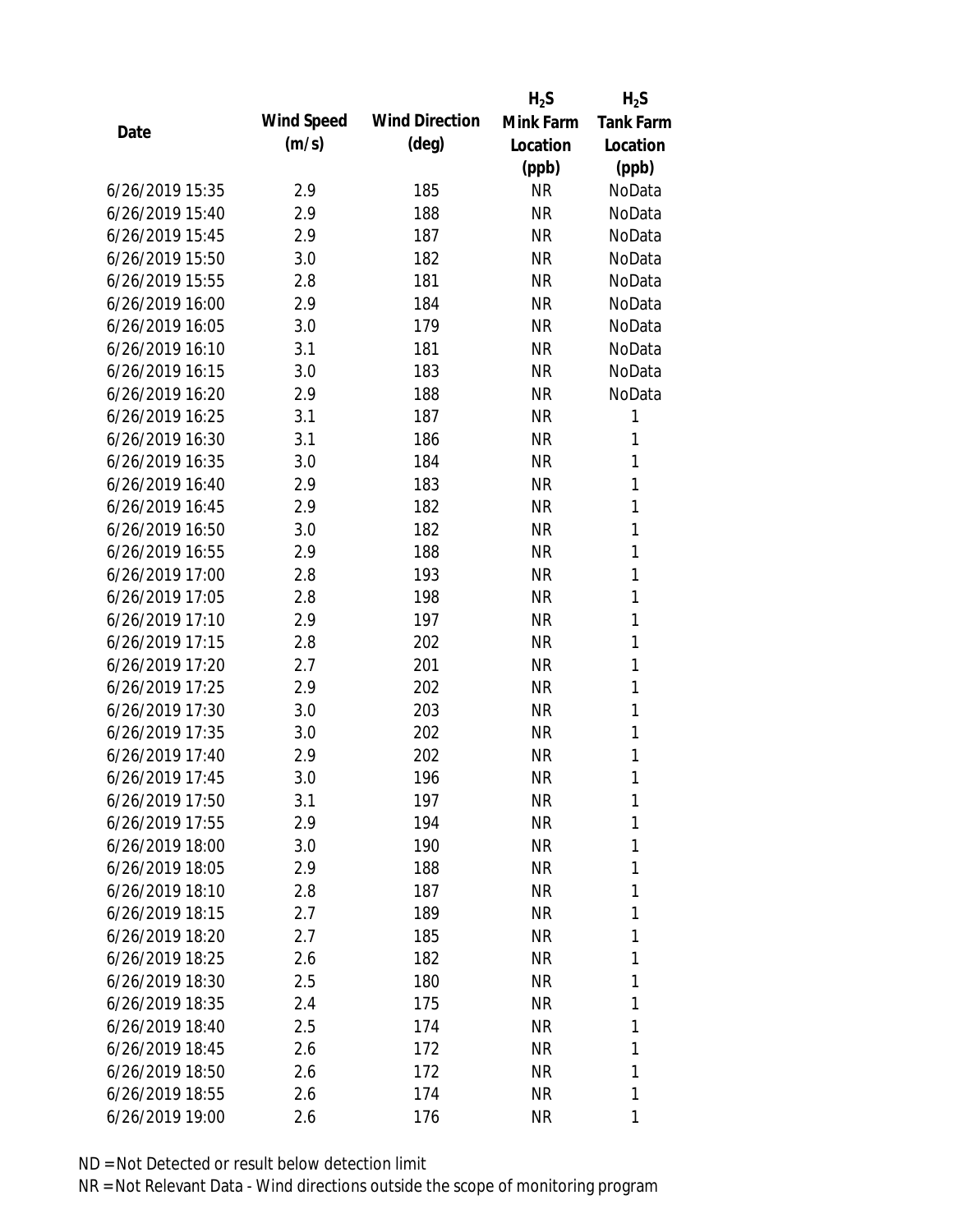|                 |            |                       | $H_2S$    | $H_2S$           |
|-----------------|------------|-----------------------|-----------|------------------|
| Date            | Wind Speed | <b>Wind Direction</b> | Mink Farm | <b>Tank Farm</b> |
|                 | (m/s)      | $(\text{deg})$        | Location  | Location         |
|                 |            |                       | (ppb)     | (ppb)            |
| 6/26/2019 19:05 | 2.7        | 177                   | <b>NR</b> | 1                |
| 6/26/2019 19:10 | 2.7        | 177                   | <b>NR</b> | 1                |
| 6/26/2019 19:15 | 2.7        | 176                   | <b>NR</b> | 1                |
| 6/26/2019 19:20 | 2.6        | 175                   | <b>NR</b> | 1                |
| 6/26/2019 19:25 | 2.5        | 174                   | <b>NR</b> | 1                |
| 6/26/2019 19:30 | 2.4        | 169                   | <b>NR</b> | <b>NR</b>        |
| 6/26/2019 19:35 | 2.3        | 163                   | <b>NR</b> | <b>NR</b>        |
| 6/26/2019 19:40 | 2.1        | 157                   | <b>NR</b> | <b>NR</b>        |
| 6/26/2019 19:45 | 1.7        | 150                   | <b>NR</b> | <b>NR</b>        |
| 6/26/2019 19:50 | 2.0        | 150                   | <b>NR</b> | <b>NR</b>        |
| 6/26/2019 19:55 | 3.1        | 139                   | <b>NR</b> | <b>NR</b>        |
| 6/26/2019 20:00 | 3.8        | 33                    | <b>NR</b> | <b>NR</b>        |
| 6/26/2019 20:05 | 4.3        | 340                   | <b>NR</b> | <b>NR</b>        |
| 6/26/2019 20:10 | 4.9        | 345                   | <b>NR</b> | <b>NR</b>        |
| 6/26/2019 20:15 | 5.9        | 349                   | <b>NR</b> | <b>NR</b>        |
| 6/26/2019 20:20 | 5.9        | 5                     | <b>NR</b> | <b>NR</b>        |
| 6/26/2019 20:25 | 5.1        | 24                    | <b>NR</b> | <b>NR</b>        |
| 6/26/2019 20:30 | 4.5        | 40                    | <b>NR</b> | <b>NR</b>        |
| 6/26/2019 20:35 | 4.1        | 56                    | <b>NR</b> | <b>NR</b>        |
| 6/26/2019 20:40 | 3.8        | 67                    | <b>NR</b> | <b>NR</b>        |
| 6/26/2019 20:45 | 3.2        | 80                    | <b>NR</b> | <b>NR</b>        |
| 6/26/2019 20:50 | 3.0        | 86                    | <b>NR</b> | <b>NR</b>        |
| 6/26/2019 20:55 | 2.8        | 78                    | <b>NR</b> | <b>NR</b>        |
| 6/26/2019 21:00 | 3.0        | 66                    | <b>NR</b> | <b>NR</b>        |
| 6/26/2019 21:05 | 3.5        | 64                    | <b>NR</b> | <b>NR</b>        |
| 6/26/2019 21:10 | 4.0        | 71                    | <b>NR</b> | <b>NR</b>        |
| 6/26/2019 21:15 | 4.2        | 82                    | <b>NR</b> | <b>NR</b>        |
| 6/26/2019 21:20 | 4.0        | 88                    | <b>NR</b> | <b>NR</b>        |
| 6/26/2019 21:25 | 3.8        | 103                   | <b>NR</b> | <b>NR</b>        |
| 6/26/2019 21:30 | 3.7        | 135                   | <b>NR</b> | <b>NR</b>        |
| 6/26/2019 21:35 | 3.3        | 145                   | <b>NR</b> | <b>NR</b>        |
| 6/26/2019 21:40 | 2.9        | 142                   | <b>NR</b> | <b>NR</b>        |
| 6/26/2019 21:45 | 2.9        | 150                   | <b>NR</b> | <b>NR</b>        |
| 6/26/2019 21:50 | 3.3        | 158                   | <b>NR</b> | <b>NR</b>        |
| 6/26/2019 21:55 | 3.7        | 161                   | <b>NR</b> | <b>NR</b>        |
| 6/26/2019 22:00 | 4.0        | 159                   | <b>NR</b> | <b>NR</b>        |
| 6/26/2019 22:05 | 4.3        | 152                   | <b>NR</b> | <b>NR</b>        |
| 6/26/2019 22:10 | 4.5        | 149                   | <b>NR</b> | <b>NR</b>        |
| 6/26/2019 22:15 | 4.7        | 145                   | <b>NR</b> | <b>NR</b>        |
| 6/26/2019 22:20 | 4.8        | 140                   | <b>NR</b> | <b>NR</b>        |
| 6/26/2019 22:25 | 4.7        | 136                   | <b>NR</b> | <b>NR</b>        |
| 6/26/2019 22:30 | 4.6        | 132                   | <b>NR</b> | <b>NR</b>        |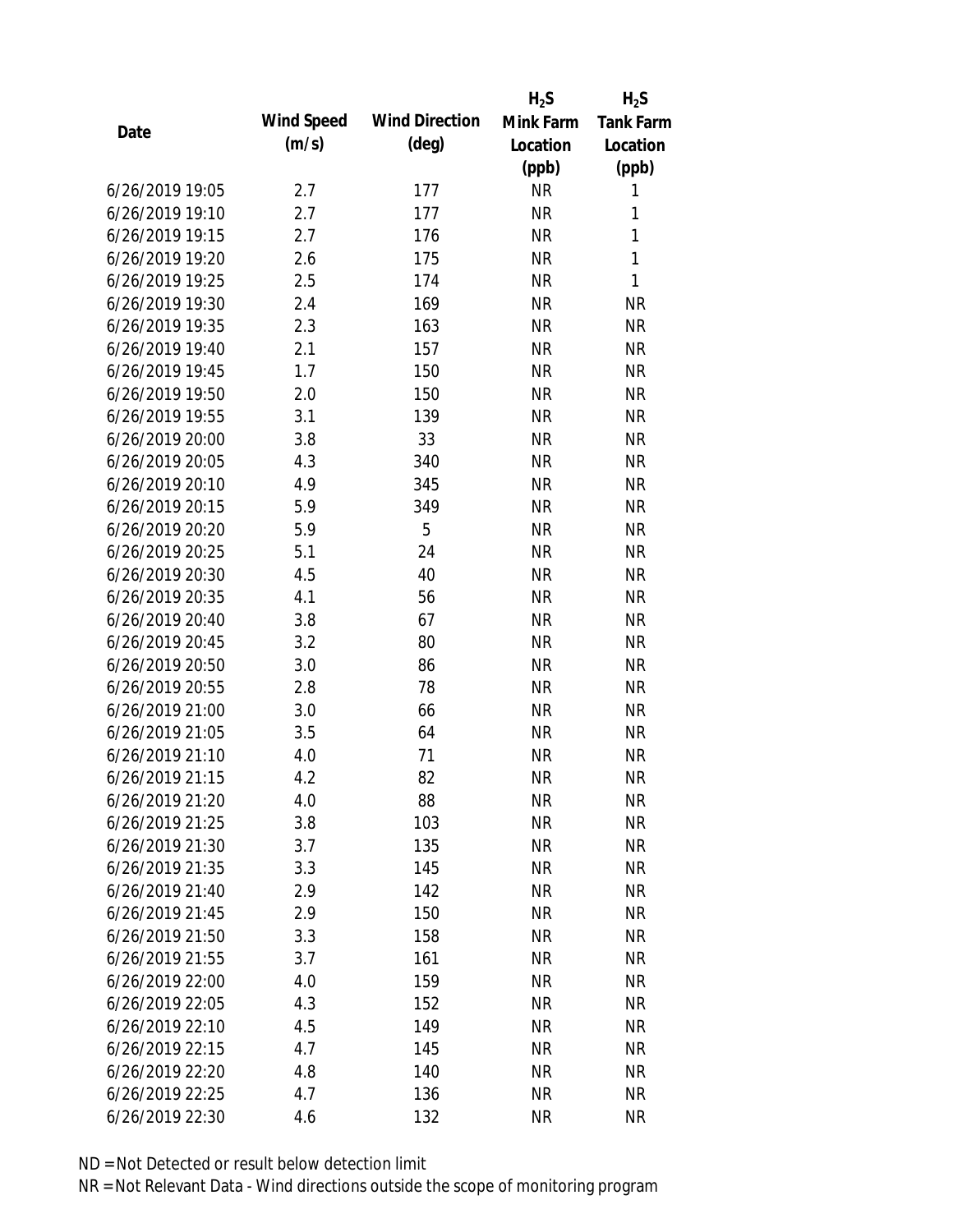|                 |            |                       | $H_2S$       | $H_2S$           |
|-----------------|------------|-----------------------|--------------|------------------|
| Date            | Wind Speed | <b>Wind Direction</b> | Mink Farm    | <b>Tank Farm</b> |
|                 | (m/s)      | $(\text{deg})$        | Location     | Location         |
|                 |            |                       | (ppb)        | (ppb)            |
| 6/26/2019 22:35 | 4.6        | 129                   | <b>NR</b>    | <b>NR</b>        |
| 6/26/2019 22:40 | 4.4        | 126                   | <b>NR</b>    | <b>NR</b>        |
| 6/26/2019 22:45 | 4.2        | 123                   | <b>NR</b>    | <b>NR</b>        |
| 6/26/2019 22:50 | 3.9        | 121                   | <b>NR</b>    | <b>NR</b>        |
| 6/26/2019 22:55 | 3.9        | 119                   | <b>NR</b>    | <b>NR</b>        |
| 6/26/2019 23:00 | 3.8        | 120                   | <b>NR</b>    | <b>NR</b>        |
| 6/26/2019 23:05 | 3.5        | 119                   | <b>NR</b>    | <b>NR</b>        |
| 6/26/2019 23:10 | 3.2        | 118                   | <b>NR</b>    | <b>NR</b>        |
| 6/26/2019 23:15 | 2.9        | 119                   | <b>NR</b>    | <b>NR</b>        |
| 6/26/2019 23:20 | 2.8        | 124                   | <b>NR</b>    | <b>NR</b>        |
| 6/26/2019 23:25 | 2.6        | 126                   | <b>NR</b>    | <b>NR</b>        |
| 6/26/2019 23:30 | 2.2        | 124                   | <b>NR</b>    | <b>NR</b>        |
| 6/26/2019 23:35 | 2.0        | 112                   | <b>NR</b>    | <b>NR</b>        |
| 6/26/2019 23:40 | 1.8        | 95                    | <b>NR</b>    | <b>NR</b>        |
| 6/26/2019 23:45 | 1.8        | 69                    | <b>NR</b>    | <b>NR</b>        |
| 6/26/2019 23:50 | 1.6        | 45                    | <b>NR</b>    | <b>NR</b>        |
| 6/26/2019 23:55 | 1.4        | 33                    | 1            | <b>NR</b>        |
| 6/26/2019 24:00 | 1.3        | 30                    | $\mathbf{1}$ | <b>NR</b>        |
| 6/27/2019 00:05 | 1.2        | 31                    | <b>NR</b>    | <b>NR</b>        |
| 6/27/2019 00:10 | 1.2        | 44                    | <b>NR</b>    | <b>NR</b>        |
| 6/27/2019 00:15 | 1.2        | 209                   | <b>NR</b>    | <b>NR</b>        |
| 6/27/2019 00:20 | 1.4        | 216                   | <b>NR</b>    | <b>NR</b>        |
| 6/27/2019 00:25 | 1.7        | 213                   | <b>NR</b>    | $\mathbf{1}$     |
| 6/27/2019 00:30 | 2.1        | 209                   | <b>NR</b>    | 1                |
| 6/27/2019 00:35 | 2.4        | 204                   | <b>NR</b>    | $\mathbf{1}$     |
| 6/27/2019 00:40 | 2.7        | 198                   | <b>NR</b>    | $\mathbf{1}$     |
| 6/27/2019 00:45 | 2.9        | 188                   | <b>NR</b>    | 1                |
| 6/27/2019 00:50 | 3.0        | 180                   | <b>NR</b>    | 1                |
| 6/27/2019 00:55 | 3.1        | 178                   | <b>NR</b>    | 1                |
| 6/27/2019 01:00 | 3.1        | 178                   | NR           | 1                |
| 6/27/2019 01:05 | 3.2        | 176                   | <b>NR</b>    | 1                |
| 6/27/2019 01:10 | 3.4        | 180                   | NR           | 1                |
| 6/27/2019 01:15 | 3.5        | 183                   | NR           | 1                |
| 6/27/2019 01:20 | 3.6        | 184                   | <b>NR</b>    | 1                |
| 6/27/2019 01:25 | 3.7        | 183                   | NR           | 1                |
| 6/27/2019 01:30 | 3.9        | 182                   | <b>NR</b>    | 1                |
| 6/27/2019 01:35 | 4.3        | 181                   | NR           | 1                |
| 6/27/2019 01:40 | 4.5        | 180                   | NR           | 1                |
| 6/27/2019 01:45 | 4.9        | 178                   | NR           | 1                |
| 6/27/2019 01:50 | 5.4        | 175                   | <b>NR</b>    | 1                |
| 6/27/2019 01:55 | 5.8        | 173                   | <b>NR</b>    | 1                |
| 6/27/2019 02:00 | 6.1        | 172                   | <b>NR</b>    | 1                |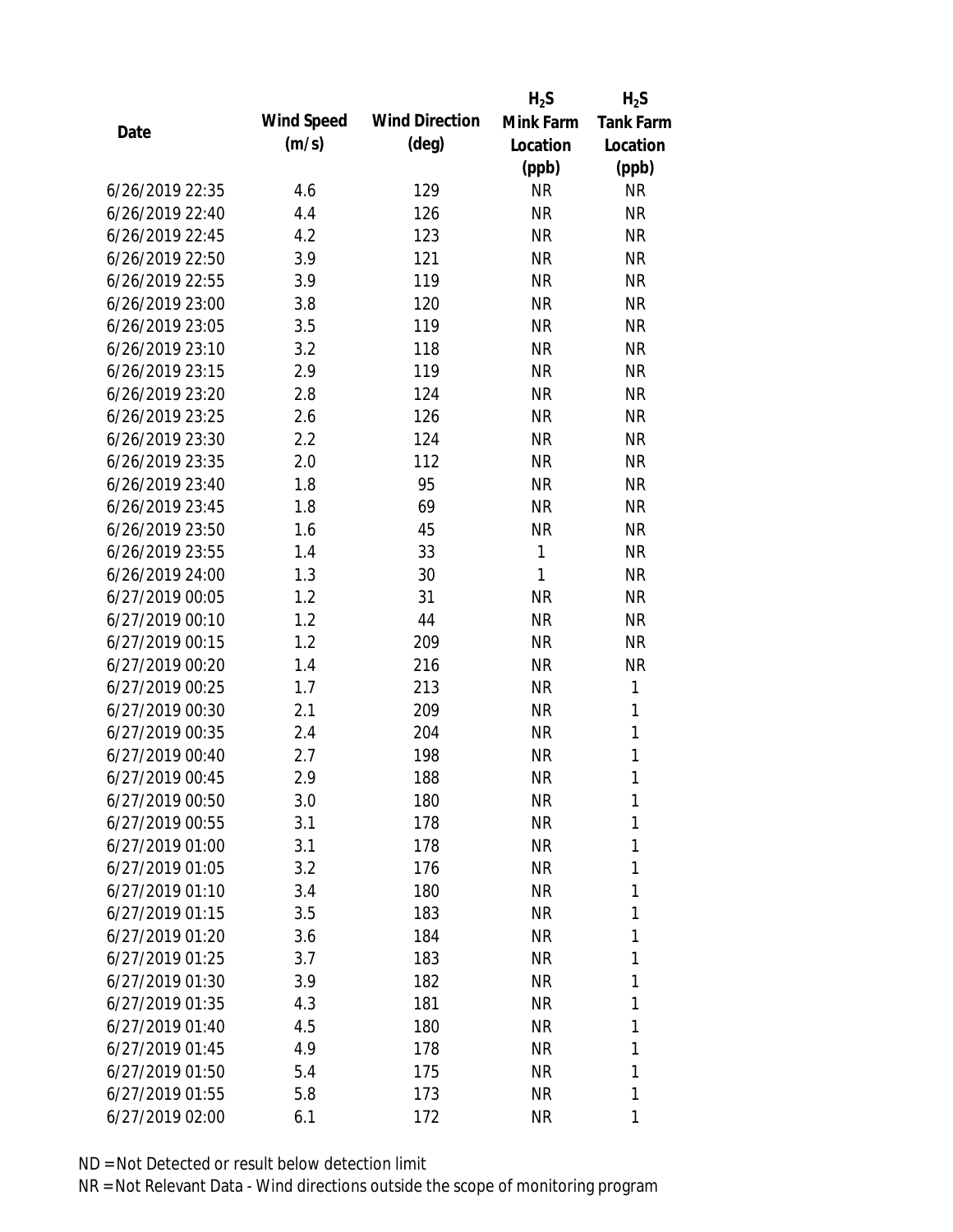|                 |            |                       | $H_2S$    | $H_2S$           |
|-----------------|------------|-----------------------|-----------|------------------|
| Date            | Wind Speed | <b>Wind Direction</b> | Mink Farm | <b>Tank Farm</b> |
|                 | (m/s)      | $(\text{deg})$        | Location  | Location         |
|                 |            |                       | (ppb)     | (ppb)            |
| 6/27/2019 02:05 | 6.2        | 169                   | <b>NR</b> | <b>NR</b>        |
| 6/27/2019 02:10 | 6.2        | 166                   | <b>NR</b> | <b>NR</b>        |
| 6/27/2019 02:15 | 5.8        | 163                   | <b>NR</b> | <b>NR</b>        |
| 6/27/2019 02:20 | 5.5        | 163                   | <b>NR</b> | <b>NR</b>        |
| 6/27/2019 02:25 | 5.3        | 162                   | <b>NR</b> | <b>NR</b>        |
| 6/27/2019 02:30 | 5.0        | 163                   | <b>NR</b> | <b>NR</b>        |
| 6/27/2019 02:35 | 4.8        | 164                   | <b>NR</b> | <b>NR</b>        |
| 6/27/2019 02:40 | 4.6        | 165                   | <b>NR</b> | <b>NR</b>        |
| 6/27/2019 02:45 | 4.7        | 167                   | <b>NR</b> | <b>NR</b>        |
| 6/27/2019 02:50 | 4.7        | 168                   | <b>NR</b> | <b>NR</b>        |
| 6/27/2019 02:55 | 4.8        | 169                   | <b>NR</b> | <b>NR</b>        |
| 6/27/2019 03:00 | 4.8        | 168                   | <b>NR</b> | <b>NR</b>        |
| 6/27/2019 03:05 | 4.8        | 169                   | <b>NR</b> | <b>NR</b>        |
| 6/27/2019 03:10 | 4.9        | 168                   | <b>NR</b> | <b>NR</b>        |
| 6/27/2019 03:15 | 4.7        | 170                   | <b>NR</b> | 1                |
| 6/27/2019 03:20 | 4.4        | 173                   | <b>NR</b> | 1                |
| 6/27/2019 03:25 | 4.1        | 174                   | <b>NR</b> | <b>ND</b>        |
| 6/27/2019 03:30 | 4.0        | 175                   | <b>NR</b> | 1                |
| 6/27/2019 03:35 | 3.9        | 176                   | <b>NR</b> | 1                |
| 6/27/2019 03:40 | 3.9        | 176                   | <b>NR</b> | 1                |
| 6/27/2019 03:45 | 4.0        | 176                   | <b>NR</b> | $\mathbf{1}$     |
| 6/27/2019 03:50 | 4.0        | 175                   | <b>NR</b> | $\mathbf{1}$     |
| 6/27/2019 03:55 | 4.0        | 173                   | <b>NR</b> | 1                |
| 6/27/2019 04:00 | 4.0        | 173                   | <b>NR</b> | $\mathbf{1}$     |
| 6/27/2019 04:05 | 3.7        | 173                   | <b>NR</b> | 1                |
| 6/27/2019 04:10 | 3.4        | 174                   | <b>NR</b> | $\mathbf{1}$     |
| 6/27/2019 04:15 | 3.2        | 173                   | <b>NR</b> | 1                |
| 6/27/2019 04:20 | 3.0        | 172                   | <b>NR</b> | 1                |
| 6/27/2019 04:25 | 2.7        | 173                   | <b>NR</b> | 1                |
| 6/27/2019 04:30 | 2.3        | 177                   | NR        | 1                |
| 6/27/2019 04:35 | 2.2        | 178                   | <b>NR</b> | 1                |
| 6/27/2019 04:40 | 2.2        | 180                   | NR        | 1                |
| 6/27/2019 04:45 | 2.1        | 182                   | NR        | 1                |
| 6/27/2019 04:50 | 2.1        | 186                   | <b>NR</b> | 1                |
| 6/27/2019 04:55 | 2.2        | 187                   | <b>NR</b> | 1                |
| 6/27/2019 05:00 | 2.3        | 186                   | <b>NR</b> | 1                |
| 6/27/2019 05:05 | 2.3        | 188                   | <b>NR</b> | ND               |
| 6/27/2019 05:10 | 2.2        | 189                   | NR        | <b>ND</b>        |
| 6/27/2019 05:15 | 2.2        | 191                   | NR        | <b>ND</b>        |
| 6/27/2019 05:20 | 2.2        | 194                   | NR        | <b>ND</b>        |
| 6/27/2019 05:25 | 2.2        | 197                   | <b>NR</b> | 1                |
| 6/27/2019 05:30 | 2.3        | 199                   | <b>NR</b> | 1                |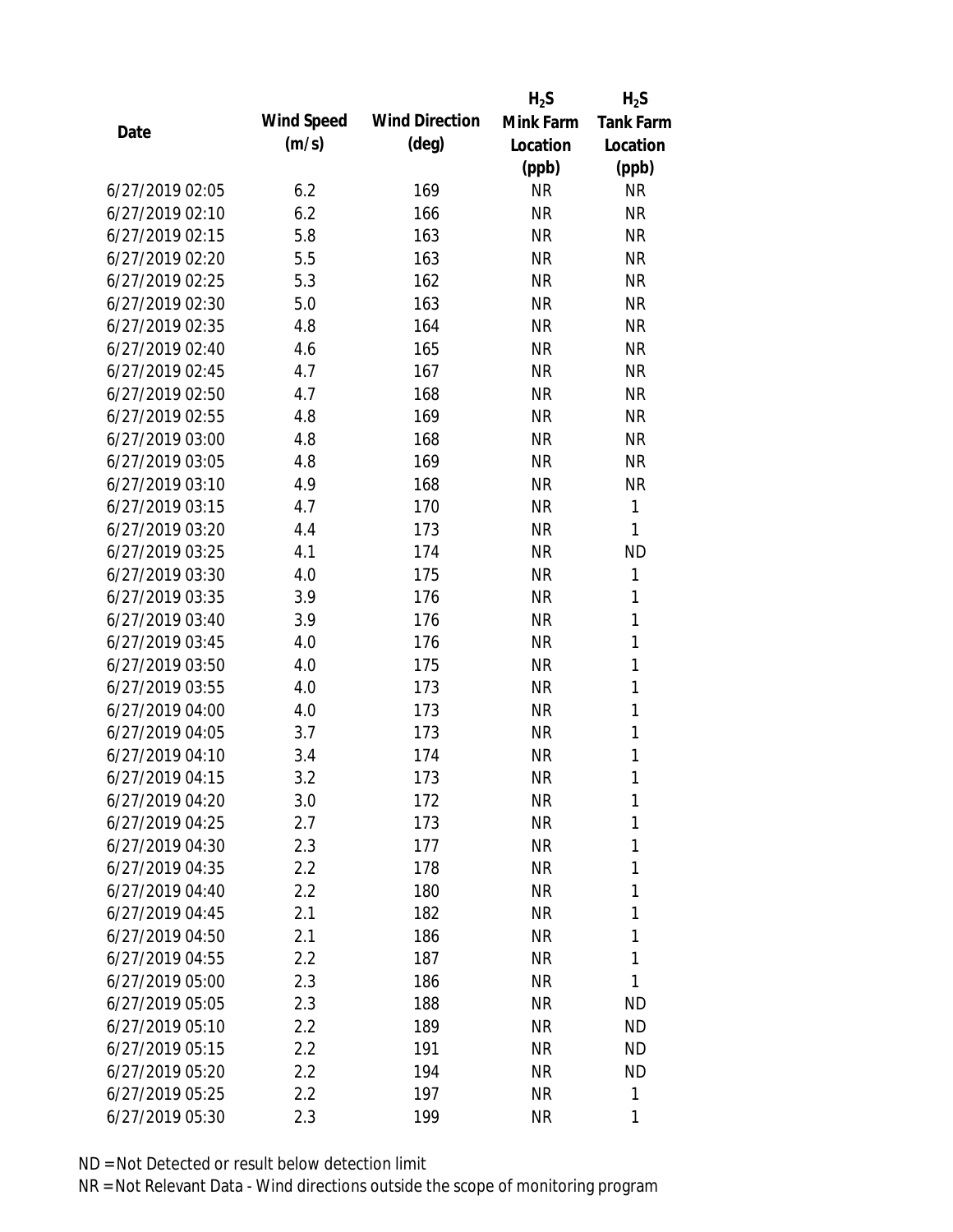|                 |            |                       | $H_2S$    | $H_2S$           |
|-----------------|------------|-----------------------|-----------|------------------|
|                 | Wind Speed | <b>Wind Direction</b> | Mink Farm | <b>Tank Farm</b> |
| Date            | (m/s)      | $(\text{deg})$        | Location  | Location         |
|                 |            |                       | (ppb)     | (ppb)            |
| 6/27/2019 05:35 | 2.4        | 198                   | <b>NR</b> | 1                |
| 6/27/2019 05:40 | 2.5        | 199                   | <b>NR</b> | 1                |
| 6/27/2019 05:45 | 2.6        | 198                   | <b>NR</b> | 1                |
| 6/27/2019 05:50 | 2.6        | 196                   | <b>NR</b> | $\overline{2}$   |
| 6/27/2019 05:55 | 2.6        | 193                   | <b>NR</b> | 1                |
| 6/27/2019 06:00 | 2.6        | 192                   | <b>NR</b> | 1                |
| 6/27/2019 06:05 | 2.5        | 192                   | <b>NR</b> | 1                |
| 6/27/2019 06:10 | 2.5        | 192                   | <b>NR</b> | 1                |
| 6/27/2019 06:15 | 2.5        | 193                   | <b>NR</b> | 1                |
| 6/27/2019 06:20 | 2.5        | 194                   | <b>NR</b> | 1                |
| 6/27/2019 06:25 | 2.4        | 197                   | <b>NR</b> | 1                |
| 6/27/2019 06:30 | 2.4        | 199                   | <b>NR</b> | 1                |
| 6/27/2019 06:35 | 2.5        | 203                   | <b>NR</b> | 1                |
| 6/27/2019 06:40 | 2.7        | 207                   | <b>NR</b> | 1                |
| 6/27/2019 06:45 | 3.0        | 210                   | <b>NR</b> | 1                |
| 6/27/2019 06:50 | 3.4        | 212                   | <b>NR</b> | 1                |
| 6/27/2019 06:55 | 3.7        | 215                   | <b>NR</b> | 1                |
| 6/27/2019 07:00 | 3.9        | 217                   | <b>NR</b> | $\mathbf{1}$     |
| 6/27/2019 07:05 | 4.1        | 218                   | <b>NR</b> | 1                |
| 6/27/2019 07:10 | 4.2        | 218                   | <b>NR</b> | 1                |
| 6/27/2019 07:15 | 4.1        | 219                   | <b>NR</b> | 1                |
| 6/27/2019 07:20 | 4.0        | 220                   | <b>NR</b> | $\overline{2}$   |
| 6/27/2019 07:25 | 4.0        | 220                   | <b>NR</b> | $\overline{2}$   |
| 6/27/2019 07:30 | 4.1        | 221                   | <b>NR</b> | $\overline{2}$   |
| 6/27/2019 07:35 | 4.0        | 219                   | <b>NR</b> | $\overline{2}$   |
| 6/27/2019 07:40 | 4.1        | 219                   | <b>NR</b> | $\overline{2}$   |
| 6/27/2019 07:45 | 4.1        | 219                   | <b>NR</b> | 1                |
| 6/27/2019 07:50 | 3.9        | 218                   | <b>NR</b> | 1                |
| 6/27/2019 07:55 | 3.8        | 218                   | <b>NR</b> | 1                |
| 6/27/2019 08:00 | 3.6        | 219                   | <b>NR</b> | 1                |
| 6/27/2019 08:05 | 3.4        | 221                   | <b>NR</b> | 1                |
| 6/27/2019 08:10 | 3.2        | 221                   | <b>NR</b> | 1                |
| 6/27/2019 08:15 | 3.1        | 221                   | <b>NR</b> | 1                |
| 6/27/2019 08:20 | 3.0        | 223                   | <b>NR</b> | 1                |
| 6/27/2019 08:25 | 2.9        | 225                   | <b>NR</b> | 1                |
| 6/27/2019 08:30 | 2.8        | 223                   | NR        | $\overline{2}$   |
| 6/27/2019 08:35 | 2.8        | 220                   | <b>NR</b> | $\overline{2}$   |
| 6/27/2019 08:40 | 2.7        | 221                   | NR        | 1                |
| 6/27/2019 08:45 | 2.6        | 220                   | <b>NR</b> | 1                |
| 6/27/2019 08:50 | 2.6        | 219                   | <b>NR</b> | 1                |
| 6/27/2019 08:55 | 2.6        | 218                   | <b>NR</b> | 1                |
|                 |            |                       |           |                  |
| 6/27/2019 09:00 | 2.5        | 218                   | <b>NR</b> | 1                |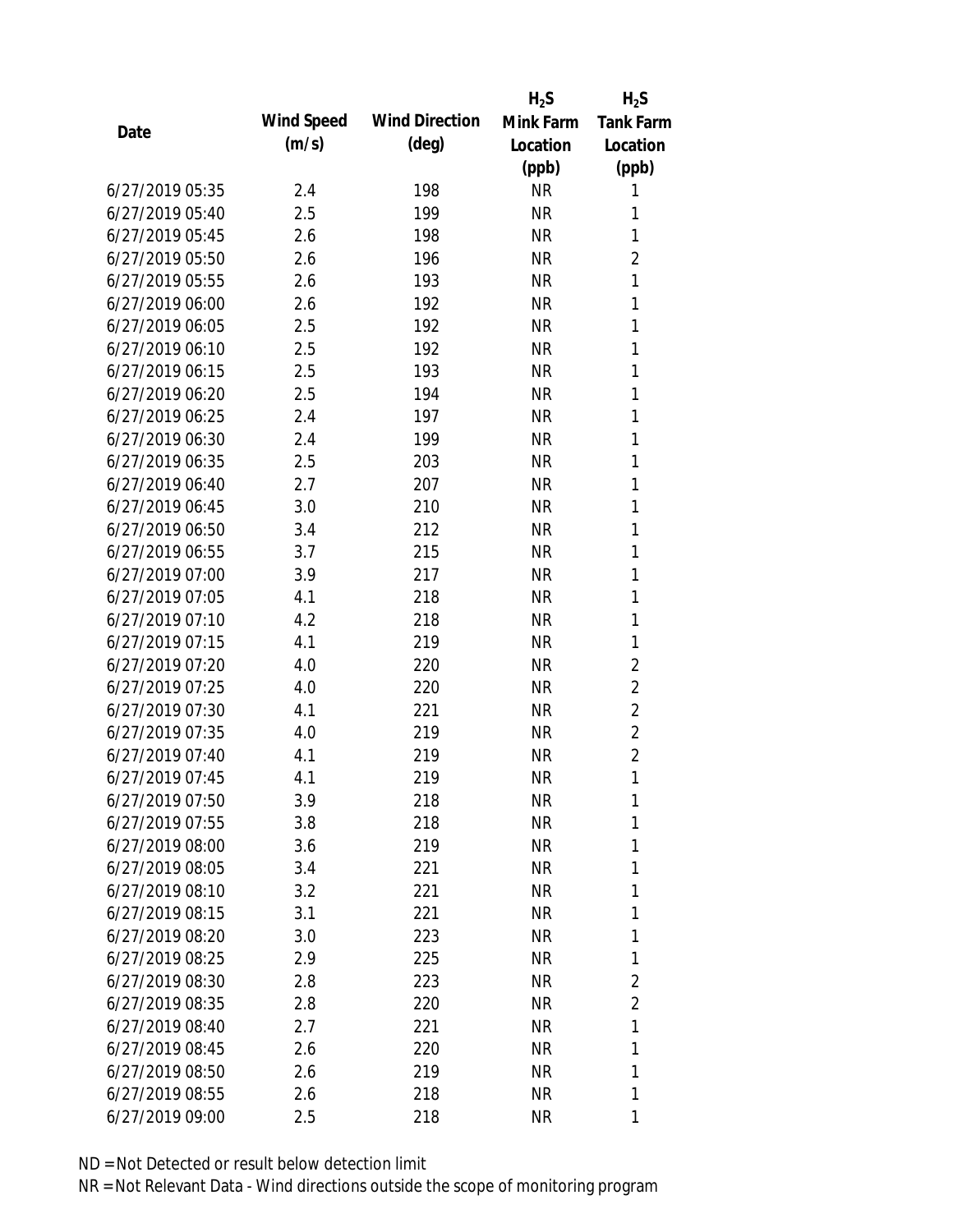|                 |            |                       | $H_2S$    | $H_2S$           |
|-----------------|------------|-----------------------|-----------|------------------|
| Date            | Wind Speed | <b>Wind Direction</b> | Mink Farm | <b>Tank Farm</b> |
|                 | (m/s)      | $(\text{deg})$        | Location  | Location         |
|                 |            |                       | (ppb)     | (ppb)            |
| 6/27/2019 09:05 | 2.4        | 217                   | <b>NR</b> | 1                |
| 6/27/2019 09:10 | 2.3        | 214                   | <b>NR</b> | 1                |
| 6/27/2019 09:15 | 2.2        | 214                   | <b>NR</b> | 1                |
| 6/27/2019 09:20 | 2.0        | 210                   | <b>NR</b> | 1                |
| 6/27/2019 09:25 | 2.0        | 201                   | <b>NR</b> | 1                |
| 6/27/2019 09:30 | 2.0        | 197                   | <b>NR</b> | <b>ND</b>        |
| 6/27/2019 09:35 | 2.1        | 195                   | <b>NR</b> | <b>ND</b>        |
| 6/27/2019 09:40 | 1.9        | 191                   | <b>NR</b> | <b>ND</b>        |
| 6/27/2019 09:45 | 2.0        | 183                   | <b>NR</b> | 1                |
| 6/27/2019 09:50 | 2.1        | 179                   | <b>NR</b> | 1                |
| 6/27/2019 09:55 | 2.1        | 179                   | <b>NR</b> | 1                |
| 6/27/2019 10:00 | 2.0        | 181                   | <b>NR</b> | 1                |
| 6/27/2019 10:05 | 2.7        | 181                   | <b>NR</b> | 1                |
| 6/27/2019 10:10 | 2.6        | 183                   | <b>NR</b> | 1                |
| 6/27/2019 10:15 | 2.4        | 183                   | <b>NR</b> | 1                |
| 6/27/2019 10:20 | 2.4        | 181                   | <b>NR</b> | 1                |
| 6/27/2019 10:25 | 2.4        | 184                   | <b>NR</b> | 1                |
| 6/27/2019 10:30 | 2.4        | 182                   | <b>NR</b> | 1                |
| 6/27/2019 10:35 | 1.8        | 178                   | <b>NR</b> | 1                |
| 6/27/2019 10:40 | 2.0        | 176                   | <b>NR</b> | 1                |
| 6/27/2019 10:45 | 2.1        | 179                   | <b>NR</b> | 1                |
| 6/27/2019 10:50 | 2.2        | 175                   | <b>NR</b> | 1                |
| 6/27/2019 10:55 | 2.2        | 166                   | <b>NR</b> | <b>NR</b>        |
| 6/27/2019 11:00 | 2.3        | 161                   | <b>NR</b> | <b>NR</b>        |
| 6/27/2019 11:05 | 2.2        | 162                   | <b>NR</b> | <b>NR</b>        |
| 6/27/2019 11:10 | 2.2        | 156                   | <b>NR</b> | <b>NR</b>        |
| 6/27/2019 11:15 | 2.2        | 150                   | <b>NR</b> | <b>NR</b>        |
| 6/27/2019 11:20 | 2.0        | 160                   | <b>NR</b> | <b>NR</b>        |
| 6/27/2019 11:25 | 2.0        | 168                   | <b>NR</b> | <b>NR</b>        |
| 6/27/2019 11:30 | 2.0        | 168                   | NR        | <b>NR</b>        |
| 6/27/2019 11:35 | 2.0        | 166                   | <b>NR</b> | <b>NR</b>        |
| 6/27/2019 11:40 | 1.9        | 165                   | <b>NR</b> | <b>NR</b>        |
| 6/27/2019 11:45 | 1.9        | 163                   | <b>NR</b> | <b>NR</b>        |
| 6/27/2019 11:50 | 2.0        | 162                   | <b>NR</b> | <b>NR</b>        |
| 6/27/2019 11:55 | 2.0        | 158                   | <b>NR</b> | <b>NR</b>        |
| 6/27/2019 12:00 | 2.0        | 157                   | <b>NR</b> | <b>NR</b>        |
| 6/27/2019 12:05 | 2.1        | 151                   | <b>NR</b> | <b>NR</b>        |
| 6/27/2019 12:10 | 2.3        | 154                   | <b>NR</b> | <b>NR</b>        |
| 6/27/2019 12:15 | 2.4        | 154                   | <b>NR</b> | <b>NR</b>        |
| 6/27/2019 12:20 | 2.5        | 148                   | <b>NR</b> | <b>NR</b>        |
| 6/27/2019 12:25 | 2.4        | 151                   | <b>NR</b> | <b>NR</b>        |
| 6/27/2019 12:30 | 2.5        | 156                   | <b>NR</b> | <b>NR</b>        |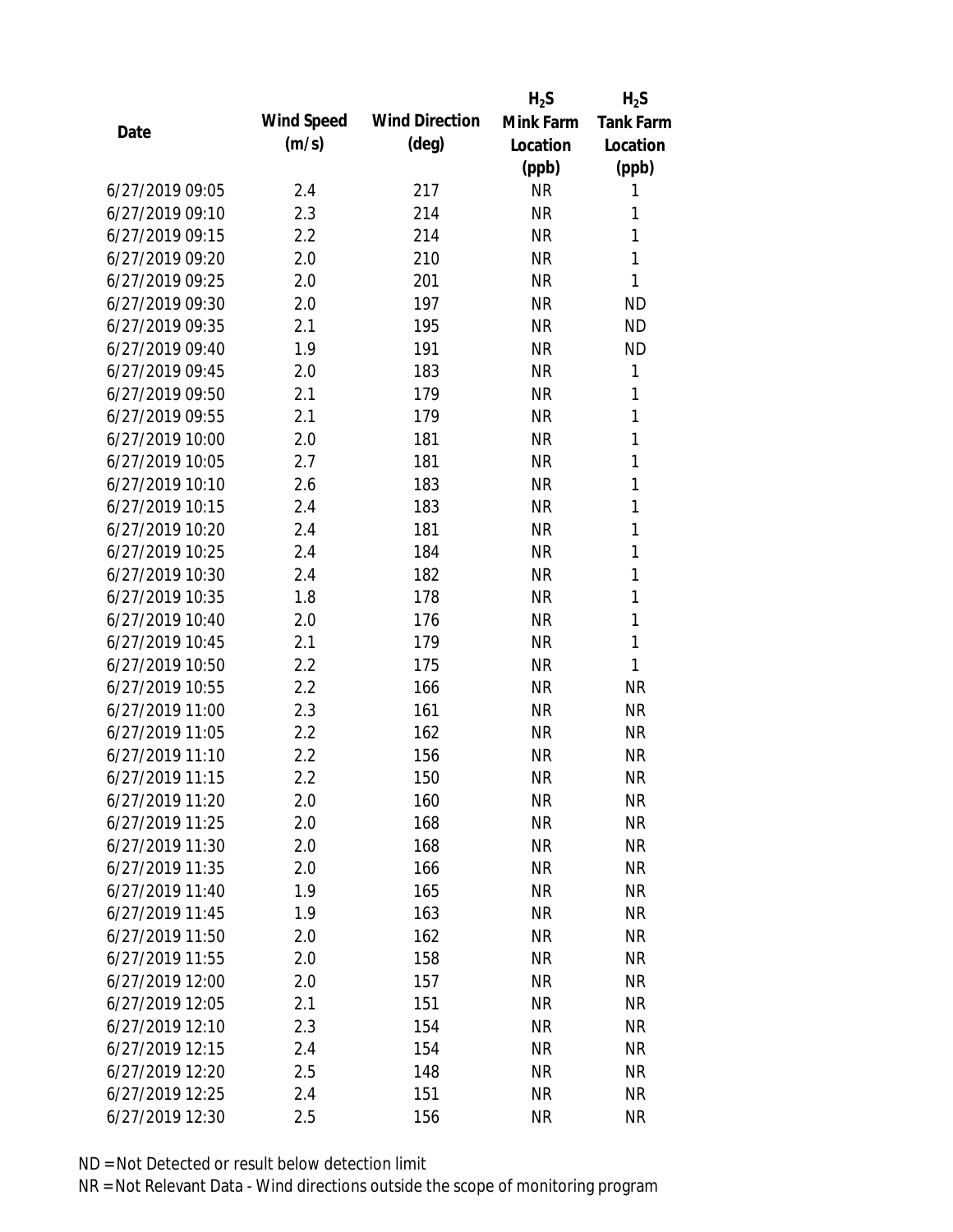|                 |            |                       | $H_2S$    | $H_2S$           |
|-----------------|------------|-----------------------|-----------|------------------|
| Date            | Wind Speed | <b>Wind Direction</b> | Mink Farm | <b>Tank Farm</b> |
|                 | (m/s)      | $(\text{deg})$        | Location  | Location         |
|                 |            |                       | (ppb)     | (ppb)            |
| 6/27/2019 12:35 | 2.5        | 162                   | <b>NR</b> | <b>NR</b>        |
| 6/27/2019 12:40 | 2.5        | 169                   | <b>NR</b> | <b>NR</b>        |
| 6/27/2019 12:45 | 2.5        | 173                   | <b>NR</b> | 1                |
| 6/27/2019 12:50 | 2.5        | 177                   | <b>NR</b> | 1                |
| 6/27/2019 12:55 | 2.6        | 178                   | <b>NR</b> | 1                |
| 6/27/2019 13:00 | 2.7        | 173                   | <b>NR</b> | 1                |
| 6/27/2019 13:05 | 2.7        | 172                   | <b>NR</b> | 1                |
| 6/27/2019 13:10 | 2.7        | 169                   | <b>NR</b> | <b>NR</b>        |
| 6/27/2019 13:15 | 2.7        | 173                   | <b>NR</b> | 1                |
| 6/27/2019 13:20 | 2.5        | 177                   | <b>NR</b> | 1                |
| 6/27/2019 13:25 | 2.5        | 178                   | <b>NR</b> | 1                |
| 6/27/2019 13:30 | 2.5        | 180                   | <b>NR</b> | 1                |
| 6/27/2019 13:35 | 2.5        | 183                   | <b>NR</b> | 1                |
| 6/27/2019 13:40 | 2.6        | 181                   | <b>NR</b> | 1                |
| 6/27/2019 13:45 | 2.6        | 181                   | <b>NR</b> | 1                |
| 6/27/2019 13:50 | 2.7        | 182                   | <b>NR</b> | 1                |
| 6/27/2019 13:55 | 2.8        | 179                   | <b>NR</b> | 1                |
| 6/27/2019 14:00 | 2.7        | 178                   | <b>NR</b> | 1                |
| 6/27/2019 14:05 | 2.8        | 180                   | <b>NR</b> | 1                |
| 6/27/2019 14:10 | 3.0        | 184                   | <b>NR</b> | 1                |
| 6/27/2019 14:15 | 3.1        | 184                   | <b>NR</b> | 1                |
| 6/27/2019 14:20 | 3.1        | 180                   | <b>NR</b> | 1                |
| 6/27/2019 14:25 | 3.2        | 180                   | <b>NR</b> | 1                |
| 6/27/2019 14:30 | 3.5        | 182                   | <b>NR</b> | 1                |
| 6/27/2019 14:35 | 3.5        | 181                   | <b>NR</b> | 1                |
| 6/27/2019 14:40 | 3.5        | 183                   | <b>NR</b> | 1                |
| 6/27/2019 14:45 | 3.5        | 183                   | <b>NR</b> | 1                |
| 6/27/2019 14:50 | 3.6        | 184                   | <b>NR</b> | 1                |
| 6/27/2019 14:55 | 3.8        | 183                   | NR        | 1                |
| 6/27/2019 15:00 | 3.9        | 179                   | NR        | 1                |
| 6/27/2019 15:05 | 3.9        | 181                   | <b>NR</b> | 1                |
| 6/27/2019 15:10 | 3.8        | 182                   | NR        | 1                |
| 6/27/2019 15:15 | 3.9        | 184                   | NR        | 1                |
| 6/27/2019 15:20 | 3.8        | 183                   | <b>NR</b> | 1                |
| 6/27/2019 15:25 | 3.6        | 185                   | NR        | 1                |
| 6/27/2019 15:30 | 3.4        | 188                   | <b>NR</b> | 1                |
| 6/27/2019 15:35 | 3.6        | 185                   | NR        | 1                |
| 6/27/2019 15:40 | 3.6        | 183                   | NR        | 1                |
| 6/27/2019 15:45 | 3.6        | 182                   | NR        | 1                |
| 6/27/2019 15:50 | 3.6        | 185                   | <b>NR</b> | 1                |
| 6/27/2019 15:55 | 3.7        | 189                   | <b>NR</b> | 1                |
| 6/27/2019 16:00 | 3.8        | 196                   | <b>NR</b> | 1                |
|                 |            |                       |           |                  |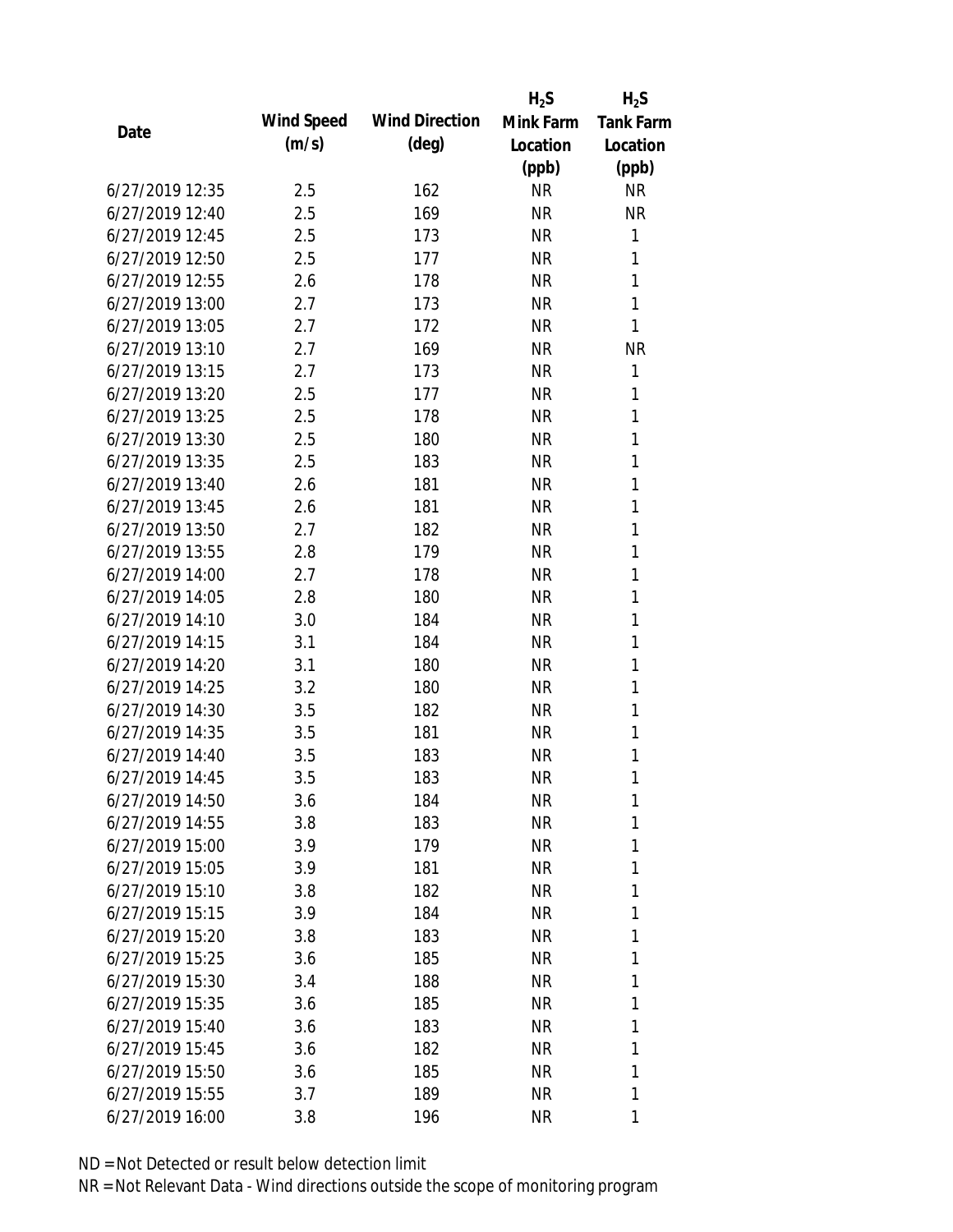|                 |            |                       | $H_2S$       | $H_2S$           |
|-----------------|------------|-----------------------|--------------|------------------|
| Date            | Wind Speed | <b>Wind Direction</b> | Mink Farm    | <b>Tank Farm</b> |
|                 | (m/s)      | $(\text{deg})$        | Location     | Location         |
|                 |            |                       | (ppb)        | (ppb)            |
| 6/27/2019 16:05 | 3.6        | 200                   | <b>NR</b>    | 1                |
| 6/27/2019 16:10 | 3.6        | 203                   | <b>NR</b>    | 1                |
| 6/27/2019 16:15 | 3.6        | 199                   | <b>NR</b>    | 1                |
| 6/27/2019 16:20 | 3.7        | 194                   | <b>NR</b>    | 1                |
| 6/27/2019 16:25 | 3.5        | 195                   | <b>NR</b>    | 1                |
| 6/27/2019 16:30 | 3.4        | 192                   | <b>NR</b>    | 1                |
| 6/27/2019 16:35 | 3.4        | 190                   | <b>NR</b>    | 1                |
| 6/27/2019 16:40 | 3.5        | 185                   | <b>NR</b>    | 1                |
| 6/27/2019 16:45 | 3.6        | 189                   | <b>NR</b>    | 1                |
| 6/27/2019 16:50 | 3.5        | 199                   | <b>NR</b>    | 1                |
| 6/27/2019 16:55 | 3.4        | 199                   | <b>NR</b>    | 1                |
| 6/27/2019 17:00 | 3.5        | 196                   | <b>NR</b>    | 1                |
| 6/27/2019 17:05 | 3.5        | 202                   | <b>NR</b>    | 1                |
| 6/27/2019 17:10 | 3.4        | 205                   | <b>NR</b>    | 1                |
| 6/27/2019 17:15 | 3.4        | 206                   | <b>NR</b>    | 1                |
| 6/27/2019 17:20 | 3.4        | 200                   | <b>NR</b>    | 1                |
| 6/27/2019 17:25 | 3.5        | 202                   | <b>NR</b>    | 1                |
| 6/27/2019 17:30 | 3.5        | 204                   | <b>NR</b>    | 1                |
| 6/27/2019 17:35 | 3.3        | 201                   | <b>NR</b>    | 1                |
| 6/27/2019 17:40 | 3.3        | 200                   | <b>NR</b>    | 1                |
| 6/27/2019 17:45 | 3.2        | 200                   | <b>NR</b>    | 1                |
| 6/27/2019 17:50 | 3.1        | 203                   | <b>NR</b>    | 1                |
| 6/27/2019 17:55 | 3.1        | 198                   | <b>NR</b>    | 1                |
| 6/27/2019 18:00 | 3.1        | 198                   | <b>NR</b>    | 1                |
| 6/27/2019 18:05 | 3.2        | 201                   | <b>NR</b>    | 1                |
| 6/27/2019 18:10 | 3.2        | 202                   | <b>NR</b>    | 1                |
| 6/27/2019 18:15 | 3.3        | 201                   | <b>NR</b>    | 1                |
| 6/27/2019 18:20 | 3.4        | 198                   | <b>NR</b>    | 1                |
| 6/27/2019 18:25 | 3.5        | 196                   | <b>NR</b>    | 1                |
| 6/27/2019 18:30 | 3.4        | 194                   | <b>NR</b>    | 1                |
| 6/27/2019 18:35 | 3.2        | 193                   | <b>NR</b>    | 1                |
| 6/27/2019 18:40 | 3.1        | 193                   | <b>NR</b>    | 1                |
| 6/27/2019 18:45 | 2.8        | 192                   | <b>NR</b>    | <b>ND</b>        |
| 6/27/2019 18:50 | 2.7        | 192                   | <b>NR</b>    | <b>ND</b>        |
| 6/27/2019 18:55 | 2.6        | 192                   | <b>NR</b>    | <b>ND</b>        |
| 6/27/2019 19:00 | 2.6        | 194                   | <b>NR</b>    | <b>ND</b>        |
| 6/27/2019 19:05 | 2.9        | 200                   | <b>NR</b>    | <b>NR</b>        |
| 6/27/2019 19:10 | 3.4        | 213                   | NR           | <b>NR</b>        |
| 6/27/2019 19:15 | 3.8        | 246                   | <b>NR</b>    | <b>NR</b>        |
| 6/27/2019 19:20 | 4.3        | 299                   | <b>NR</b>    | <b>NR</b>        |
| 6/27/2019 19:25 | 5.4        | 333                   | <b>NR</b>    | <b>NR</b>        |
| 6/27/2019 19:30 | 5.9        | 346                   | $\mathbf{1}$ | <b>NR</b>        |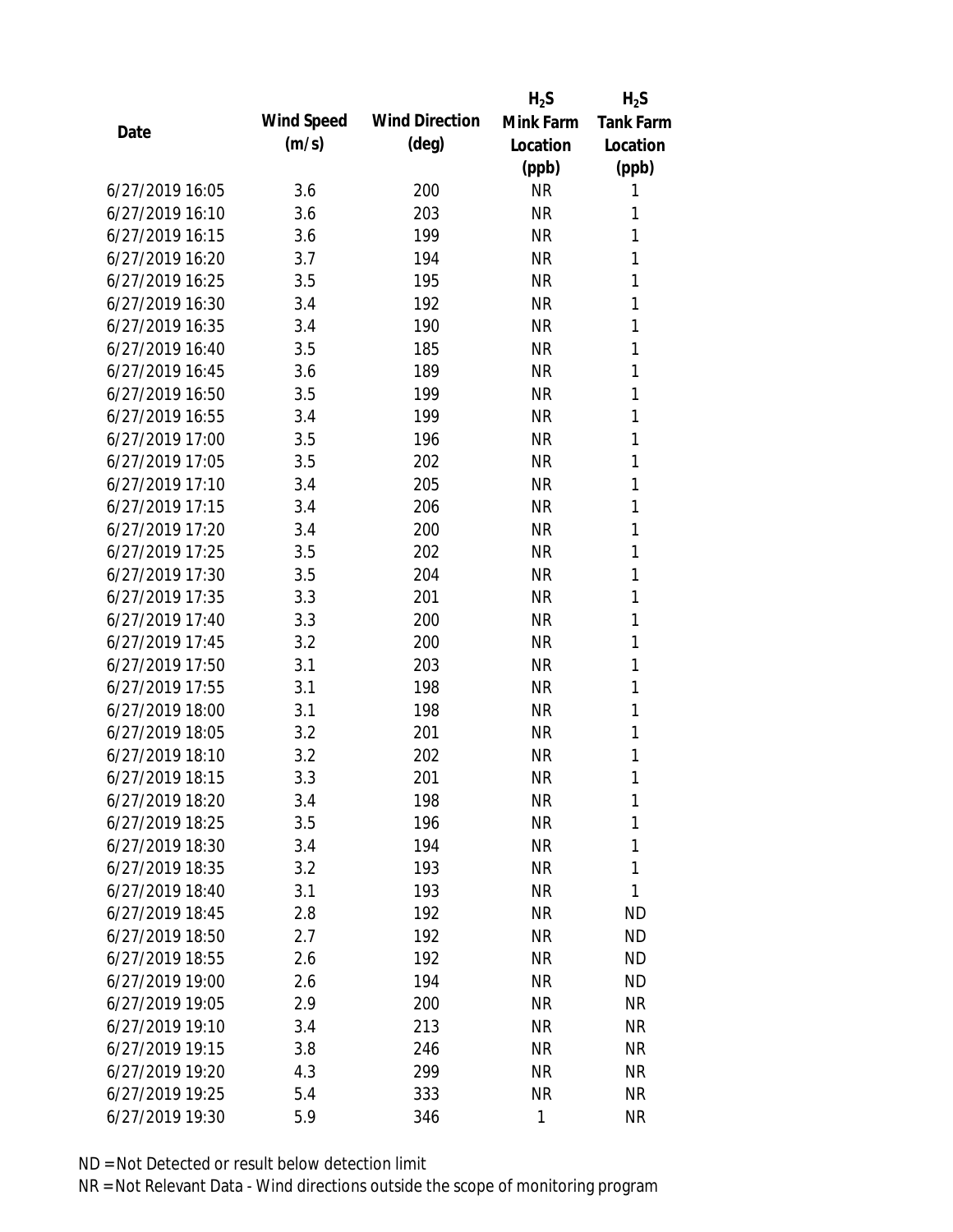|                                    |            |                       | $H_2S$       | $H_2S$           |
|------------------------------------|------------|-----------------------|--------------|------------------|
| Date                               | Wind Speed | <b>Wind Direction</b> | Mink Farm    | <b>Tank Farm</b> |
|                                    | (m/s)      | $(\text{deg})$        | Location     | Location         |
|                                    |            |                       | (ppb)        | (ppb)            |
| 6/27/2019 19:35                    | 5.8        | 356                   | 1            | <b>NR</b>        |
| 6/27/2019 19:40                    | 5.5        | 8                     | 1            | <b>NR</b>        |
| 6/27/2019 19:45                    | 5.3        | 16                    | 1            | <b>NR</b>        |
| 6/27/2019 19:50                    | 4.7        | 23                    | 1            | <b>NR</b>        |
| 6/27/2019 19:55                    | 3.7        | 26                    | 1            | <b>NR</b>        |
| 6/27/2019 20:00                    | 3.4        | 31                    | 1            | <b>NR</b>        |
| 6/27/2019 20:05                    | 3.2        | 32                    | 1            | <b>NR</b>        |
| 6/27/2019 20:10                    | 3.0        | 31                    | 1            | <b>NR</b>        |
| 6/27/2019 20:15                    | 2.8        | 24                    | 1            | <b>NR</b>        |
| 6/27/2019 20:20                    | 2.7        | 22                    | 1            | <b>NR</b>        |
| 6/27/2019 20:25                    | 2.6        | 21                    | 1            | <b>NR</b>        |
| 6/27/2019 20:30                    | 2.5        | 22                    | 1            | <b>NR</b>        |
| 6/27/2019 20:35                    | 2.4        | 26                    | 1            | <b>NR</b>        |
| 6/27/2019 20:40                    | 2.4        | 30                    | 1            | <b>NR</b>        |
| 6/27/2019 20:45                    | 2.1        | 40                    | 1            | <b>NR</b>        |
| 6/27/2019 20:50                    | 2.1        | 55                    | <b>NR</b>    | <b>NR</b>        |
| 6/27/2019 20:55                    | 2.1        | 69                    | <b>NR</b>    | <b>NR</b>        |
| 6/27/2019 21:00                    | 2.4        | 84                    | <b>NR</b>    | <b>NR</b>        |
| 6/27/2019 21:05                    | 2.6        | 97                    | <b>NR</b>    | <b>NR</b>        |
| 6/27/2019 21:10                    | 2.9        | 105                   | <b>NR</b>    | <b>NR</b>        |
| 6/27/2019 21:15                    | 3.4        | 106                   | <b>NR</b>    | <b>NR</b>        |
| 6/27/2019 21:20                    | 4.0        | 109                   | <b>NR</b>    | <b>NR</b>        |
| 6/27/2019 21:25                    | 4.1        | 111                   | <b>NR</b>    | <b>NR</b>        |
| 6/27/2019 21:30                    | 4.0        | 106                   | <b>NR</b>    | <b>NR</b>        |
| 6/27/2019 21:35                    | 3.6        | 97                    | <b>NR</b>    | <b>NR</b>        |
| 6/27/2019 21:40                    | 3.2        | 87                    | <b>NR</b>    | <b>NR</b>        |
| 6/27/2019 21:45                    | 2.8        | 80                    | <b>NR</b>    | <b>NR</b>        |
| 6/27/2019 21:50                    | 2.3        | 75                    | <b>NR</b>    | <b>NR</b>        |
| 6/27/2019 21:55                    | 2.0        | 70                    | <b>NR</b>    | <b>NR</b>        |
| 6/27/2019 22:00                    | 2.0        | 71                    | <b>NR</b>    | <b>NR</b>        |
| 6/27/2019 22:05                    | 2.1        | 79                    | <b>NR</b>    | <b>NR</b>        |
| 6/27/2019 22:10                    | 2.2        | 85                    | <b>NR</b>    | <b>NR</b>        |
| 6/27/2019 22:15                    | 2.2        | 78                    | <b>NR</b>    | <b>NR</b>        |
| 6/27/2019 22:20                    | 2.1        | 67                    | <b>NR</b>    | <b>NR</b>        |
| 6/27/2019 22:25                    | 2.0        | 62                    | <b>NR</b>    | <b>NR</b>        |
| 6/27/2019 22:30                    | 1.8        | 59                    | <b>NR</b>    | <b>NR</b>        |
| 6/27/2019 22:35                    | 1.5        | 48                    | <b>NR</b>    | <b>NR</b>        |
| 6/27/2019 22:40                    | 1.3        | 37                    | $\mathbf{1}$ | <b>NR</b>        |
|                                    |            |                       |              |                  |
| 6/27/2019 22:45<br>6/27/2019 22:50 | 1.1        | 41                    | <b>NR</b>    | <b>NR</b>        |
|                                    | 0.8        | 49                    | <b>NR</b>    | <b>NR</b>        |
| 6/27/2019 22:55                    | 0.8        | 48                    | <b>NR</b>    | <b>NR</b>        |
| 6/27/2019 23:00                    | 0.7        | 41                    | <b>NR</b>    | <b>NR</b>        |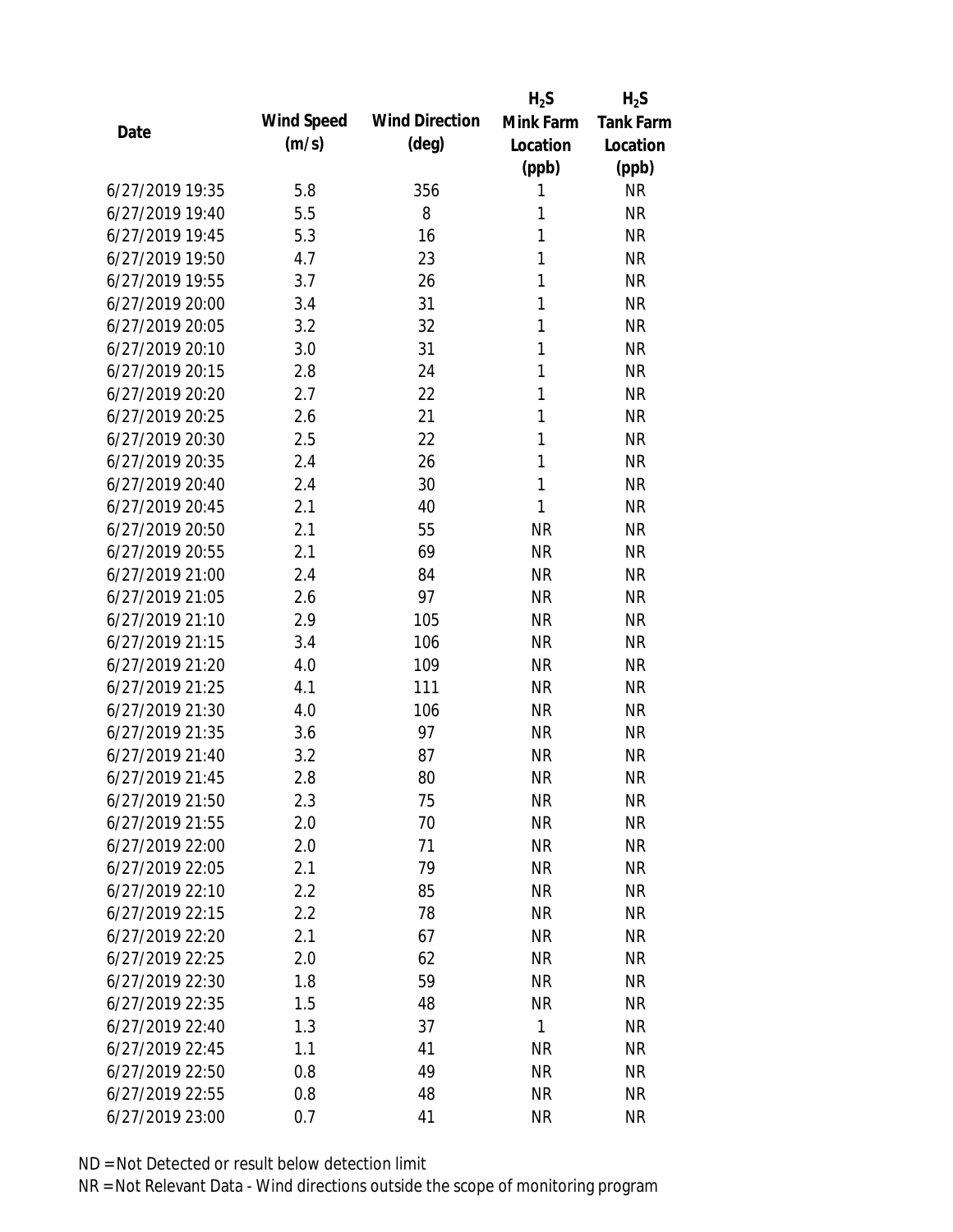|                 |            |                       | $H_2S$    | $H_2S$           |
|-----------------|------------|-----------------------|-----------|------------------|
|                 | Wind Speed | <b>Wind Direction</b> | Mink Farm | <b>Tank Farm</b> |
| Date            | (m/s)      | $(\text{deg})$        | Location  | Location         |
|                 |            |                       | (ppb)     | (ppb)            |
| 6/27/2019 23:05 | 0.8        | 54                    | <b>NR</b> | <b>NR</b>        |
| 6/27/2019 23:10 | 1.0        | 72                    | <b>NR</b> | <b>NR</b>        |
| 6/27/2019 23:15 | 1.2        | 82                    | <b>NR</b> | <b>NR</b>        |
| 6/27/2019 23:20 | 1.4        | 89                    | <b>NR</b> | <b>NR</b>        |
| 6/27/2019 23:25 | 1.8        | 100                   | <b>NR</b> | <b>NR</b>        |
| 6/27/2019 23:30 | 2.3        | 110                   | <b>NR</b> | <b>NR</b>        |
| 6/27/2019 23:35 | 2.7        | 118                   | <b>NR</b> | <b>NR</b>        |
| 6/27/2019 23:40 | 3.1        | 121                   | <b>NR</b> | <b>NR</b>        |
| 6/27/2019 23:45 | 3.4        | 124                   | <b>NR</b> | <b>NR</b>        |
| 6/27/2019 23:50 | 3.7        | 127                   | <b>NR</b> | <b>NR</b>        |
| 6/27/2019 23:55 | 3.8        | 130                   | <b>NR</b> | <b>NR</b>        |
| 6/27/2019 24:00 | 3.8        | 131                   | <b>NR</b> | <b>NR</b>        |
| 6/28/2019 00:05 | 3.8        | 131                   | <b>NR</b> | <b>NR</b>        |
| 6/28/2019 00:10 | 3.8        | 131                   | <b>NR</b> | <b>NR</b>        |
| 6/28/2019 00:15 | 3.8        | 132                   | <b>NR</b> | <b>NR</b>        |
| 6/28/2019 00:20 | 3.9        | 134                   | <b>NR</b> | <b>NR</b>        |
| 6/28/2019 00:25 | 4.0        | 134                   | <b>NR</b> | <b>NR</b>        |
| 6/28/2019 00:30 | 4.1        | 134                   | <b>NR</b> | <b>NR</b>        |
| 6/28/2019 00:35 | 4.3        | 135                   | <b>NR</b> | <b>NR</b>        |
| 6/28/2019 00:40 | 4.4        | 137                   | <b>NR</b> | <b>NR</b>        |
| 6/28/2019 00:45 | 4.5        | 137                   | <b>NR</b> | <b>NR</b>        |
| 6/28/2019 00:50 | 4.6        | 139                   | <b>NR</b> | <b>NR</b>        |
| 6/28/2019 00:55 | 4.6        | 140                   | <b>NR</b> | <b>NR</b>        |
| 6/28/2019 01:00 | 4.7        | 142                   | <b>NR</b> | <b>NR</b>        |
| 6/28/2019 01:05 | 4.5        | 144                   | <b>NR</b> | <b>NR</b>        |
| 6/28/2019 01:10 | 4.4        | 147                   | <b>NR</b> | <b>NR</b>        |
| 6/28/2019 01:15 | 4.4        | 150                   | <b>NR</b> | <b>NR</b>        |
| 6/28/2019 01:20 | 4.4        | 153                   | <b>NR</b> | <b>NR</b>        |
| 6/28/2019 01:25 | 4.4        | 156                   | <b>NR</b> | <b>NR</b>        |
| 6/28/2019 01:30 | 4.4        | 159                   | <b>NR</b> | <b>NR</b>        |
| 6/28/2019 01:35 | 4.4        | 161                   | <b>NR</b> | <b>NR</b>        |
| 6/28/2019 01:40 | 4.5        | 162                   | <b>NR</b> | NR               |
| 6/28/2019 01:45 | 4.5        | 164                   | <b>NR</b> | NR               |
| 6/28/2019 01:50 | 4.5        | 164                   | <b>NR</b> | <b>NR</b>        |
| 6/28/2019 01:55 | 4.5        | 166                   | <b>NR</b> | <b>NR</b>        |
| 6/28/2019 02:00 | 4.5        | 167                   | <b>NR</b> | <b>NR</b>        |
| 6/28/2019 02:05 | 4.6        | 169                   | <b>NR</b> | <b>NR</b>        |
| 6/28/2019 02:10 | 4.4        | 171                   | <b>NR</b> | 1                |
| 6/28/2019 02:15 | 4.4        | 173                   | <b>NR</b> | 1                |
| 6/28/2019 02:20 | 4.3        | 174                   | <b>NR</b> | 1                |
| 6/28/2019 02:25 | 4.2        | 175                   | <b>NR</b> | 1                |
|                 |            |                       |           |                  |
| 6/28/2019 02:30 | 4.0        | 176                   | <b>NR</b> | 1                |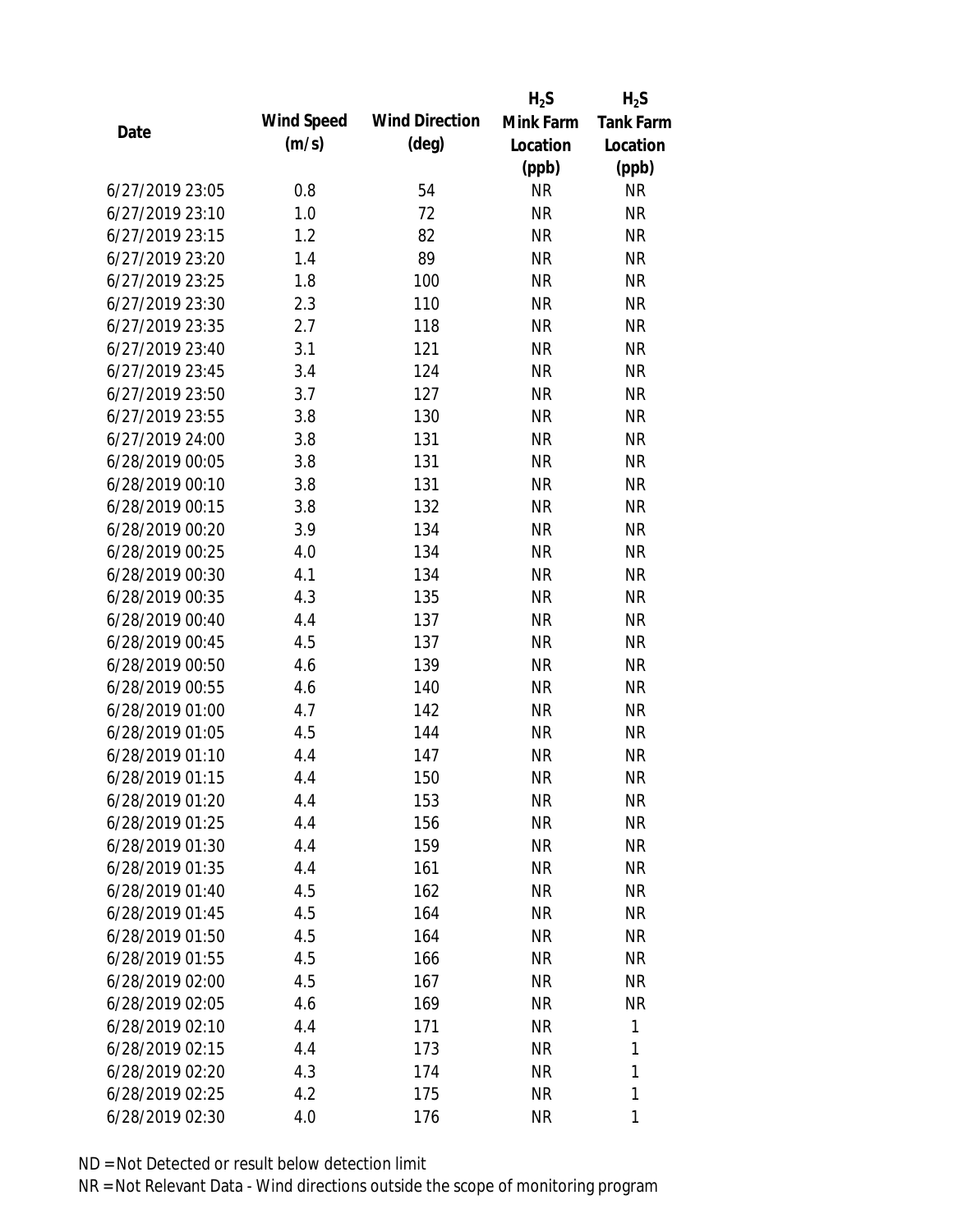|                 |            |                       | $H_2S$    | $H_2S$           |
|-----------------|------------|-----------------------|-----------|------------------|
| Date            | Wind Speed | <b>Wind Direction</b> | Mink Farm | <b>Tank Farm</b> |
|                 | (m/s)      | $(\text{deg})$        | Location  | Location         |
|                 |            |                       | (ppb)     | (ppb)            |
| 6/28/2019 02:35 | 3.9        | 177                   | <b>NR</b> | 1                |
| 6/28/2019 02:40 | 3.8        | 178                   | <b>NR</b> | 1                |
| 6/28/2019 02:45 | 3.7        | 180                   | <b>NR</b> | 1                |
| 6/28/2019 02:50 | 3.5        | 183                   | <b>NR</b> | 1                |
| 6/28/2019 02:55 | 3.3        | 185                   | <b>NR</b> | 1                |
| 6/28/2019 03:00 | 3.1        | 187                   | <b>NR</b> | <b>ND</b>        |
| 6/28/2019 03:05 | 3.0        | 189                   | <b>NR</b> | <b>ND</b>        |
| 6/28/2019 03:10 | 3.0        | 190                   | <b>NR</b> | 1                |
| 6/28/2019 03:15 | 2.9        | 191                   | <b>NR</b> | 1                |
| 6/28/2019 03:20 | 2.9        | 190                   | <b>NR</b> | 1                |
| 6/28/2019 03:25 | 2.9        | 187                   | <b>NR</b> | $\mathbf{1}$     |
| 6/28/2019 03:30 | 2.9        | 184                   | <b>NR</b> | 1                |
| 6/28/2019 03:35 | 2.9        | 181                   | <b>NR</b> | 1                |
| 6/28/2019 03:40 | 2.9        | 178                   | <b>NR</b> | $\overline{2}$   |
| 6/28/2019 03:45 | 2.9        | 176                   | <b>NR</b> | 1                |
| 6/28/2019 03:50 | 2.8        | 176                   | <b>NR</b> | 1                |
| 6/28/2019 03:55 | 2.8        | 178                   | <b>NR</b> | 1                |
| 6/28/2019 04:00 | 2.8        | 181                   | <b>NR</b> | $\mathbf{1}$     |
| 6/28/2019 04:05 | 2.7        | 183                   | <b>NR</b> | 1                |
| 6/28/2019 04:10 | 2.7        | 185                   | <b>NR</b> | 1                |
| 6/28/2019 04:15 | 2.7        | 185                   | <b>NR</b> | 1                |
| 6/28/2019 04:20 | 2.8        | 186                   | <b>NR</b> | 1                |
| 6/28/2019 04:25 | 2.9        | 186                   | <b>NR</b> | 1                |
| 6/28/2019 04:30 | 3.0        | 186                   | <b>NR</b> | 1                |
| 6/28/2019 04:35 | 3.0        | 187                   | <b>NR</b> | 1                |
| 6/28/2019 04:40 | 3.1        | 188                   | <b>NR</b> | 1                |
| 6/28/2019 04:45 | 3.1        | 189                   | <b>NR</b> | 1                |
| 6/28/2019 04:50 | 3.2        | 190                   | <b>NR</b> | 1                |
| 6/28/2019 04:55 | 3.1        | 192                   | <b>NR</b> | 1                |
| 6/28/2019 05:00 | 3.0        | 193                   | <b>NR</b> | 1                |
| 6/28/2019 05:05 | 3.0        | 194                   | <b>NR</b> | 1                |
| 6/28/2019 05:10 | 3.0        | 195                   | <b>NR</b> | 1                |
| 6/28/2019 05:15 | 3.1        | 197                   | <b>NR</b> | 1                |
| 6/28/2019 05:20 | 3.1        | 198                   | <b>NR</b> | 1                |
| 6/28/2019 05:25 | 3.3        | 199                   | <b>NR</b> | 1                |
| 6/28/2019 05:30 | 3.3        | 200                   | <b>NR</b> | 1                |
| 6/28/2019 05:35 | 3.4        | 201                   | <b>NR</b> | 1                |
| 6/28/2019 05:40 | 3.4        | 202                   | NR        | 1                |
| 6/28/2019 05:45 | 3.2        | 203                   | <b>NR</b> | 1                |
| 6/28/2019 05:50 | 2.9        | 208                   | <b>NR</b> | 1                |
| 6/28/2019 05:55 | 2.6        | 211                   | <b>NR</b> | 1                |
| 6/28/2019 06:00 | 2.4        | 213                   | <b>NR</b> | 1                |
|                 |            |                       |           |                  |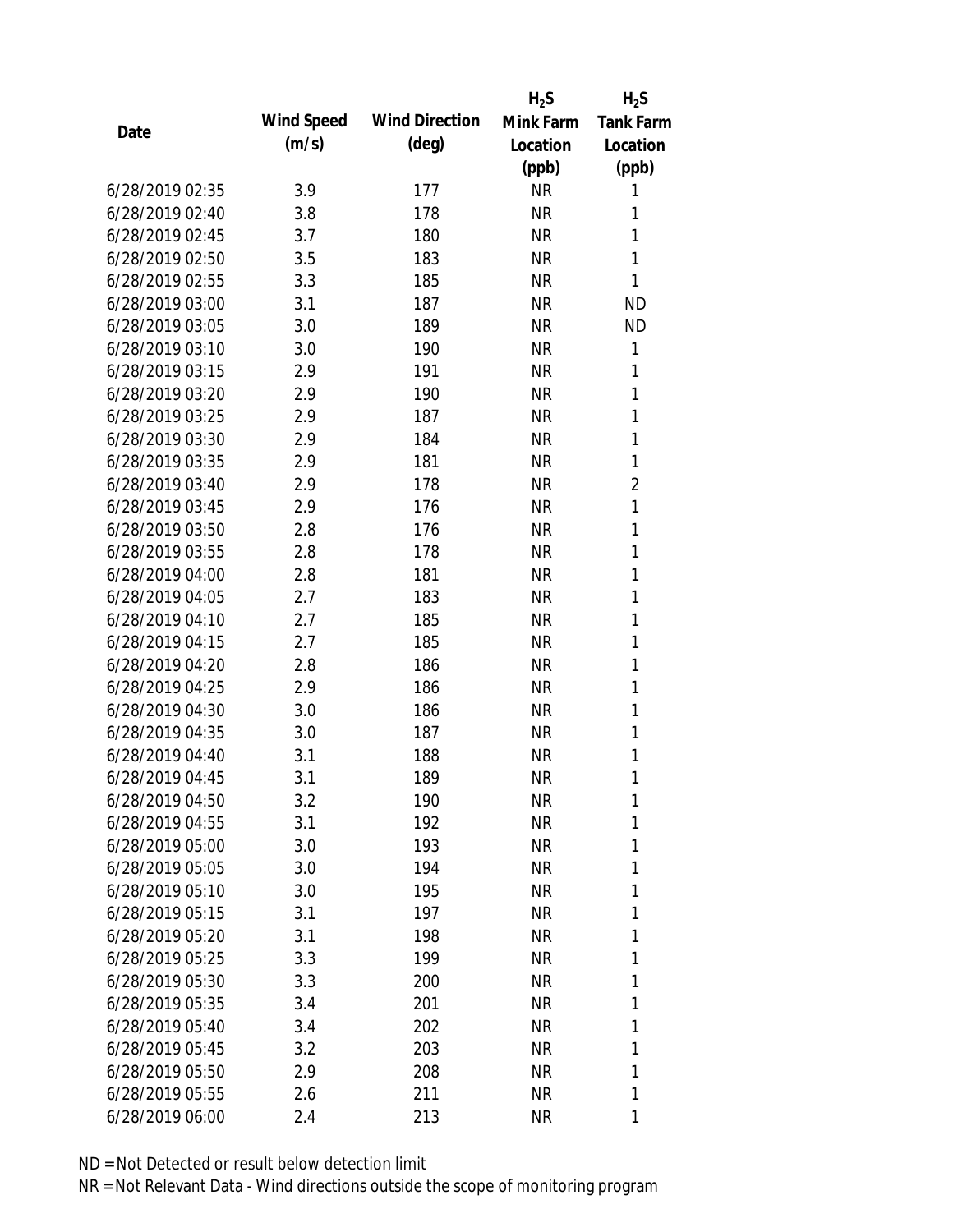|                 |            |                       | $H_2S$    | $H_2S$           |
|-----------------|------------|-----------------------|-----------|------------------|
| Date            | Wind Speed | <b>Wind Direction</b> | Mink Farm | <b>Tank Farm</b> |
|                 | (m/s)      | $(\text{deg})$        | Location  | Location         |
|                 |            |                       | (ppb)     | (ppb)            |
| 6/28/2019 06:05 | 2.2        | 212                   | <b>NR</b> | 1                |
| 6/28/2019 06:10 | 2.1        | 213                   | <b>NR</b> | 1                |
| 6/28/2019 06:15 | 2.0        | 211                   | <b>NR</b> | 1                |
| 6/28/2019 06:20 | 2.1        | 203                   | <b>NR</b> | 1                |
| 6/28/2019 06:25 | 2.3        | 196                   | <b>NR</b> | 1                |
| 6/28/2019 06:30 | 2.3        | 191                   | <b>NR</b> | 1                |
| 6/28/2019 06:35 | 2.5        | 189                   | <b>NR</b> | 1                |
| 6/28/2019 06:40 | 2.6        | 185                   | <b>NR</b> | 1                |
| 6/28/2019 06:45 | 2.8        | 183                   | <b>NR</b> | 1                |
| 6/28/2019 06:50 | 3.0        | 183                   | <b>NR</b> | 1                |
| 6/28/2019 06:55 | 3.1        | 182                   | <b>NR</b> | 1                |
| 6/28/2019 07:00 | 3.2        | 182                   | <b>NR</b> | 1                |
| 6/28/2019 07:05 | 3.2        | 182                   | <b>NR</b> | 1                |
| 6/28/2019 07:10 | 3.2        | 184                   | <b>NR</b> | 1                |
| 6/28/2019 07:15 | 3.2        | 186                   | <b>NR</b> | 1                |
| 6/28/2019 07:20 | 3.2        | 188                   | <b>NR</b> | 1                |
| 6/28/2019 07:25 | 3.2        | 191                   | <b>NR</b> | 1                |
| 6/28/2019 07:30 | 3.2        | 195                   | <b>NR</b> | 1                |
| 6/28/2019 07:35 | 3.0        | 198                   | <b>NR</b> | 1                |
| 6/28/2019 07:40 | 2.9        | 202                   | <b>NR</b> | 1                |
| 6/28/2019 07:45 | 2.7        | 208                   | <b>NR</b> | 2                |
| 6/28/2019 07:50 | 2.4        | 215                   | <b>NR</b> | $\overline{2}$   |
| 6/28/2019 07:55 | 2.3        | 222                   | <b>NR</b> | $\overline{2}$   |
| 6/28/2019 08:00 | 2.1        | 228                   | <b>NR</b> | $\overline{2}$   |
| 6/28/2019 08:05 | 2.0        | 230                   | 1         | $\overline{2}$   |
| 6/28/2019 08:10 | 2.1        | 227                   | <b>NR</b> | $\overline{2}$   |
| 6/28/2019 08:15 | 2.3        | 222                   | <b>NR</b> | $\overline{2}$   |
| 6/28/2019 08:20 | 2.6        | 213                   | <b>NR</b> | 2                |
| 6/28/2019 08:25 | 2.7        | 205                   | <b>NR</b> | $\overline{2}$   |
| 6/28/2019 08:30 | 3.0        | 198                   | <b>NR</b> | $\overline{2}$   |
| 6/28/2019 08:35 | 3.1        | 195                   | <b>NR</b> | 1                |
| 6/28/2019 08:40 | 3.3        | 192                   | <b>NR</b> | 1                |
| 6/28/2019 08:45 | 3.3        | 193                   | <b>NR</b> | 1                |
| 6/28/2019 08:50 | 3.2        | 194                   | <b>NR</b> | 1                |
| 6/28/2019 08:55 | 3.1        | 196                   | <b>NR</b> | 1                |
| 6/28/2019 09:00 | 3.0        | 196                   | <b>NR</b> | 1                |
| 6/28/2019 09:05 | 3.0        | 196                   | <b>NR</b> | 1                |
| 6/28/2019 09:10 | 2.8        | 198                   | <b>NR</b> | 1                |
| 6/28/2019 09:15 | 2.7        | 196                   | <b>NR</b> | 1                |
| 6/28/2019 09:20 | 2.7        | 195                   | <b>NR</b> | 1                |
| 6/28/2019 09:25 | 2.7        | 192                   | <b>NR</b> | 1                |
| 6/28/2019 09:30 | 2.6        | 191                   | <b>NR</b> | 1                |
|                 |            |                       |           |                  |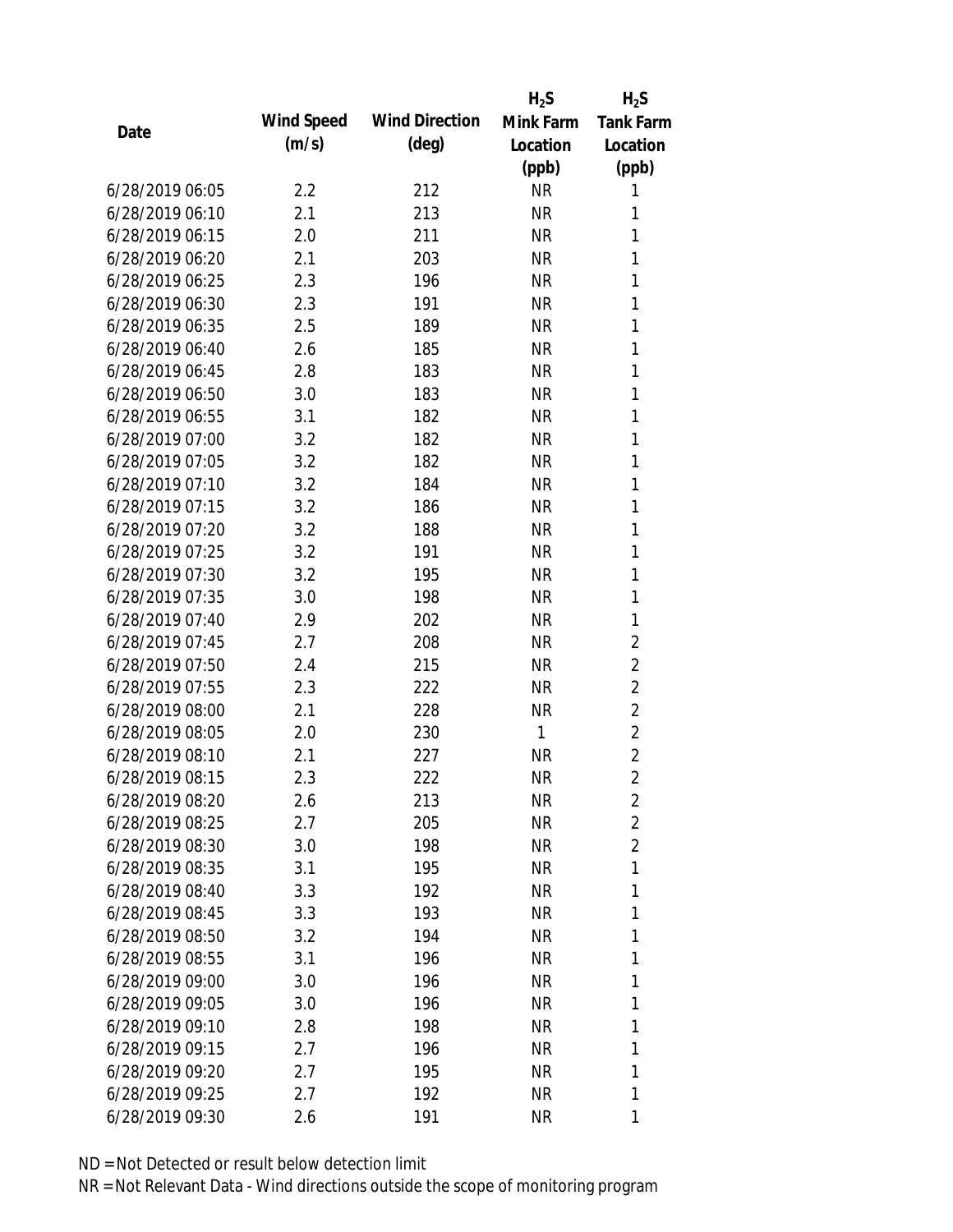|                 |            |                       | $H_2S$    | $H_2S$           |
|-----------------|------------|-----------------------|-----------|------------------|
| Date            | Wind Speed | <b>Wind Direction</b> | Mink Farm | <b>Tank Farm</b> |
|                 | (m/s)      | $(\text{deg})$        | Location  | Location         |
|                 |            |                       | (ppb)     | (ppb)            |
| 6/28/2019 09:35 | 2.6        | 193                   | <b>NR</b> | 1                |
| 6/28/2019 09:40 | 2.6        | 197                   | <b>NR</b> | 1                |
| 6/28/2019 09:45 | 2.5        | 201                   | <b>NR</b> | 1                |
| 6/28/2019 09:50 | 2.4        | 203                   | <b>NR</b> | 1                |
| 6/28/2019 09:55 | 2.3        | 204                   | <b>NR</b> | 1                |
| 6/28/2019 10:00 | 2.4        | 206                   | <b>NR</b> | 1                |
| 6/28/2019 10:05 | 2.3        | 200                   | <b>NR</b> | 1                |
| 6/28/2019 10:10 | 2.3        | 194                   | <b>NR</b> | 1                |
| 6/28/2019 10:15 | 2.4        | 190                   | <b>NR</b> | 1                |
| 6/28/2019 10:20 | 2.5        | 188                   | <b>NR</b> | 1                |
| 6/28/2019 10:25 | 2.7        | 188                   | <b>NR</b> | 1                |
| 6/28/2019 10:30 | 2.8        | 185                   | <b>NR</b> | 1                |
| 6/28/2019 10:35 | 3.1        | 186                   | <b>NR</b> | 1                |
| 6/28/2019 10:40 | 3.3        | 182                   | <b>NR</b> | 1                |
| 6/28/2019 10:45 | 3.5        | 180                   | <b>NR</b> | 1                |
| 6/28/2019 10:50 | 3.6        | 181                   | <b>NR</b> | 1                |
| 6/28/2019 10:55 | 3.7        | 182                   | <b>NR</b> | 1                |
| 6/28/2019 11:00 | 3.8        | 183                   | <b>NR</b> | 1                |
| 6/28/2019 11:05 | 3.9        | 184                   | <b>NR</b> | 1                |
| 6/28/2019 11:10 | 3.9        | 187                   | <b>NR</b> | 1                |
| 6/28/2019 11:15 | 3.8        | 188                   | <b>NR</b> | 1                |
| 6/28/2019 11:20 | 3.8        | 193                   | <b>NR</b> | 1                |
| 6/28/2019 11:25 | 3.7        | 196                   | <b>NR</b> | 1                |
| 6/28/2019 11:30 | 3.3        | 205                   | <b>NR</b> | 1                |
| 6/28/2019 11:35 | 3.0        | 214                   | <b>NR</b> | <b>NR</b>        |
| 6/28/2019 11:40 | 2.8        | 229                   | <b>NR</b> | <b>NR</b>        |
| 6/28/2019 11:45 | 2.5        | 262                   | <b>NR</b> | <b>NR</b>        |
| 6/28/2019 11:50 | 2.3        | 33                    | <b>NR</b> | <b>NR</b>        |
| 6/28/2019 11:55 | 2.2        | 35                    | <b>NR</b> | <b>NR</b>        |
| 6/28/2019 12:00 | 2.6        | 38                    | 1         | <b>NR</b>        |
| 6/28/2019 12:05 | 3.1        | 37                    | 1         | <b>NR</b>        |
| 6/28/2019 12:10 | 3.3        | 37                    | 1         | <b>NR</b>        |
| 6/28/2019 12:15 | 3.6        | 28                    | 1         | <b>NR</b>        |
| 6/28/2019 12:20 | 3.7        | 29                    | 1         | <b>NR</b>        |
| 6/28/2019 12:25 | 3.7        | 34                    | 1         | <b>NR</b>        |
| 6/28/2019 12:30 | 3.5        | 43                    | <b>NR</b> | <b>NR</b>        |
| 6/28/2019 12:35 | 2.8        | 53                    | <b>NR</b> | <b>NR</b>        |
| 6/28/2019 12:40 | 2.4        | 56                    | <b>NR</b> | <b>NR</b>        |
| 6/28/2019 12:45 | 2.1        | 62                    | <b>NR</b> | <b>NR</b>        |
| 6/28/2019 12:50 | 2.1        | 66                    | <b>NR</b> | <b>NR</b>        |
| 6/28/2019 12:55 | 2.3        | 69                    | <b>NR</b> | <b>NR</b>        |
| 6/28/2019 13:00 | 2.5        | 74                    | <b>NR</b> | <b>NR</b>        |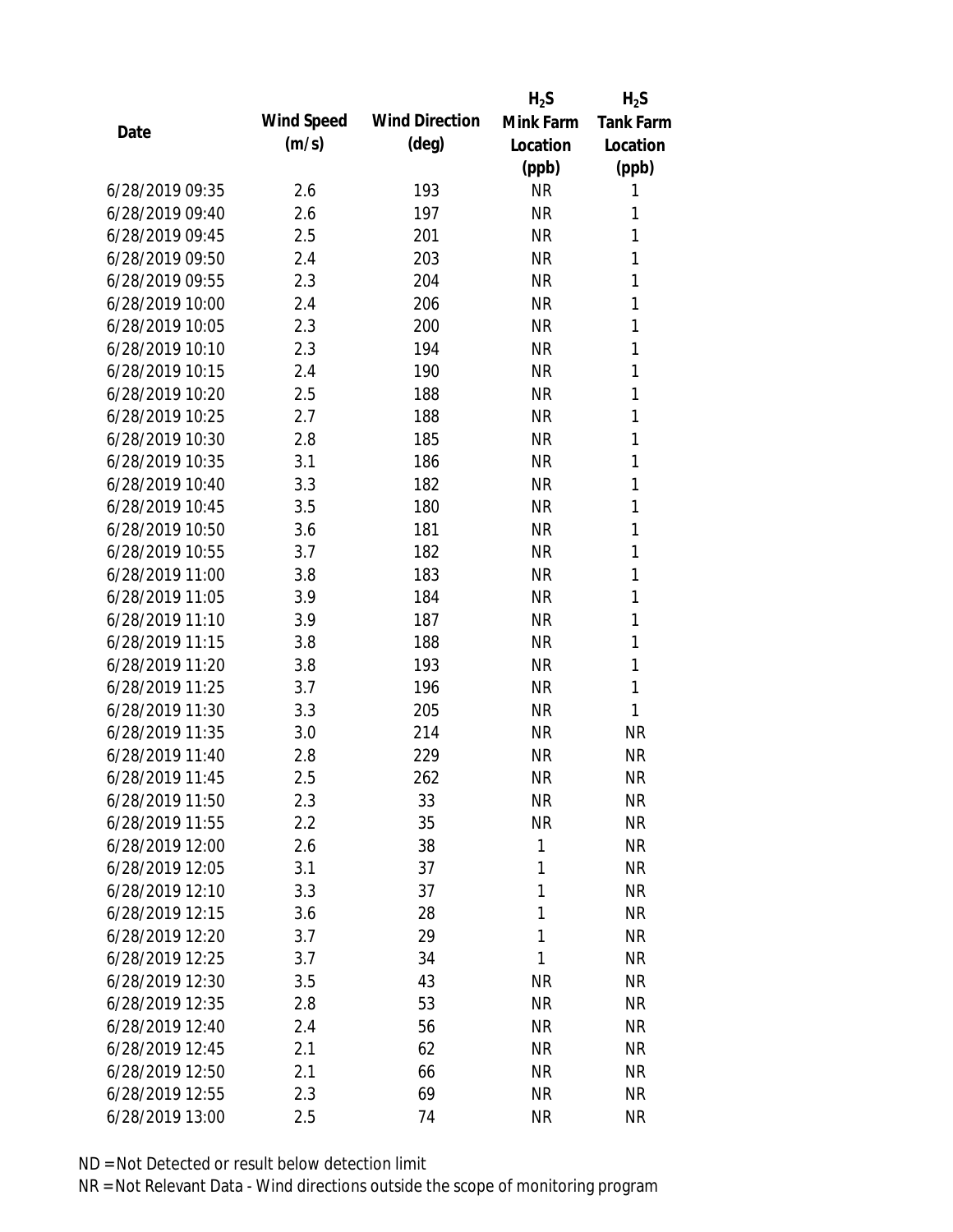|                 |            |                       | $H_2S$    | $H_2S$           |
|-----------------|------------|-----------------------|-----------|------------------|
|                 | Wind Speed | <b>Wind Direction</b> | Mink Farm | <b>Tank Farm</b> |
| Date            | (m/s)      | (deg)                 | Location  | Location         |
|                 |            |                       | (ppb)     | (ppb)            |
| 6/28/2019 13:05 | 2.7        | 81                    | <b>NR</b> | <b>NR</b>        |
| 6/28/2019 13:10 | 3.0        | 94                    | <b>NR</b> | <b>NR</b>        |
| 6/28/2019 13:15 | 3.4        | 104                   | <b>NR</b> | <b>NR</b>        |
| 6/28/2019 13:20 | 3.7        | 111                   | <b>NR</b> | <b>NR</b>        |
| 6/28/2019 13:25 | 3.8        | 116                   | <b>NR</b> | <b>NR</b>        |
| 6/28/2019 13:30 | 4.1        | 120                   | <b>NR</b> | <b>NR</b>        |
| 6/28/2019 13:35 | 4.4        | 124                   | <b>NR</b> | <b>NR</b>        |
| 6/28/2019 13:40 | 4.4        | 125                   | <b>NR</b> | <b>NR</b>        |
| 6/28/2019 13:45 | 4.5        | 129                   | <b>NR</b> | <b>NR</b>        |
| 6/28/2019 13:50 | 4.5        | 129                   | <b>NR</b> | <b>NR</b>        |
| 6/28/2019 13:55 | 4.5        | 131                   | <b>NR</b> | <b>NR</b>        |
| 6/28/2019 14:00 | 4.5        | 131                   | <b>NR</b> | <b>NR</b>        |
| 6/28/2019 14:05 | 4.5        | 132                   | <b>NR</b> | <b>NR</b>        |
| 6/28/2019 14:10 | 4.6        | 134                   | <b>NR</b> | <b>NR</b>        |
| 6/28/2019 14:15 | 4.5        | 137                   | <b>NR</b> | <b>NR</b>        |
| 6/28/2019 14:20 | 4.4        | 140                   | <b>NR</b> | <b>NR</b>        |
| 6/28/2019 14:25 | 4.4        | 145                   | <b>NR</b> | <b>NR</b>        |
| 6/28/2019 14:30 | 4.3        | 148                   | <b>NR</b> | <b>NR</b>        |
| 6/28/2019 14:35 | 4.5        | 151                   | <b>NR</b> | <b>NR</b>        |
| 6/28/2019 14:40 | 4.7        | 155                   | <b>NR</b> | <b>NR</b>        |
| 6/28/2019 14:45 | 5.0        | 157                   | <b>NR</b> | <b>NR</b>        |
| 6/28/2019 14:50 | 5.3        | 163                   | <b>NR</b> | <b>NR</b>        |
| 6/28/2019 14:55 | 5.5        | 168                   | <b>NR</b> | <b>NR</b>        |
| 6/28/2019 15:00 | 5.5        | 176                   | <b>NR</b> | 1                |
| 6/28/2019 15:05 | 5.3        | 182                   | <b>NR</b> | 1                |
| 6/28/2019 15:10 | 5.2        | 187                   | <b>NR</b> | $\mathbf{1}$     |
| 6/28/2019 15:15 | 4.8        | 190                   | <b>NR</b> | 1                |
| 6/28/2019 15:20 | 4.7        | 189                   | <b>NR</b> | 1                |
| 6/28/2019 15:25 | 4.5        | 188                   | <b>NR</b> | 1                |
| 6/28/2019 15:30 | 4.4        | 188                   | <b>NR</b> | 1                |
| 6/28/2019 15:35 | 4.1        | 188                   | <b>NR</b> | 1                |
| 6/28/2019 15:40 | 3.9        | 188                   | <b>NR</b> | 1                |
| 6/28/2019 15:45 | 3.8        | 191                   | NR        | <b>ND</b>        |
| 6/28/2019 15:50 | 3.8        | 196                   | NR        | <b>ND</b>        |
| 6/28/2019 15:55 | 3.7        | 198                   | <b>NR</b> | <b>ND</b>        |
| 6/28/2019 16:00 | 3.9        | 197                   | <b>NR</b> | <b>ND</b>        |
| 6/28/2019 16:05 | 4.2        | 197                   | <b>NR</b> | 1                |
| 6/28/2019 16:10 | 4.4        | 198                   | NR        | 1                |
| 6/28/2019 16:15 | 4.5        | 197                   | NR        | 1                |
| 6/28/2019 16:20 | 4.5        | 194                   | <b>NR</b> | 1                |
| 6/28/2019 16:25 | 4.5        | 193                   | <b>NR</b> | 1                |
| 6/28/2019 16:30 | 4.4        | 192                   | <b>NR</b> | 1                |
|                 |            |                       |           |                  |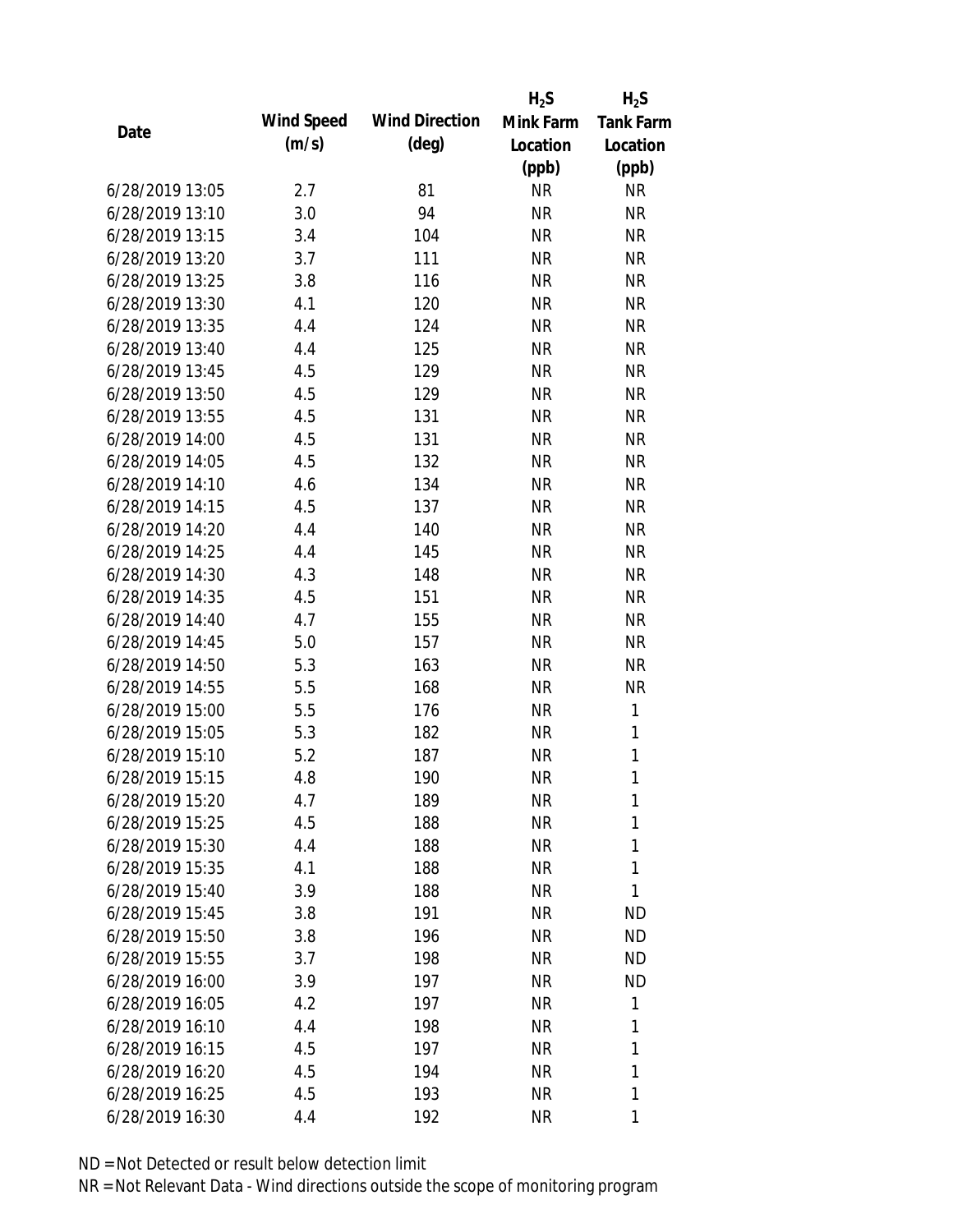|                 |            |                       | $H_2S$    | $H_2S$           |
|-----------------|------------|-----------------------|-----------|------------------|
| Date            | Wind Speed | <b>Wind Direction</b> | Mink Farm | <b>Tank Farm</b> |
|                 | (m/s)      | $(\text{deg})$        | Location  | Location         |
|                 |            |                       | (ppb)     | (ppb)            |
| 6/28/2019 16:35 | 4.2        | 193                   | <b>NR</b> | 1                |
| 6/28/2019 16:40 | 4.1        | 192                   | <b>NR</b> | 1                |
| 6/28/2019 16:45 | 4.0        | 192                   | <b>NR</b> | 1                |
| 6/28/2019 16:50 | 3.9        | 194                   | <b>NR</b> | $\mathbf{1}$     |
| 6/28/2019 16:55 | 3.8        | 197                   | <b>NR</b> | 1                |
| 6/28/2019 17:00 | 3.8        | 199                   | <b>NR</b> | $\mathbf{1}$     |
| 6/28/2019 17:05 | 3.8        | 200                   | <b>NR</b> | $\mathbf{1}$     |
| 6/28/2019 17:10 | 3.8        | 200                   | <b>NR</b> | $\mathbf{1}$     |
| 6/28/2019 17:15 | 3.8        | 202                   | <b>NR</b> | $\mathbf{1}$     |
| 6/28/2019 17:20 | 4.2        | 200                   | <b>NR</b> | $\mathbf{1}$     |
| 6/28/2019 17:25 | 4.3        | 197                   | <b>NR</b> | $\mathbf{1}$     |
| 6/28/2019 17:30 | 4.2        | 193                   | <b>NR</b> | 1                |
| 6/28/2019 17:35 | 4.1        | 188                   | <b>NR</b> | $\mathbf{1}$     |
| 6/28/2019 17:40 | 4.0        | 183                   | <b>NR</b> | 1                |
| 6/28/2019 17:45 | 4.3        | 176                   | <b>NR</b> | $\mathbf{1}$     |
| 6/28/2019 17:50 | 4.7        | 171                   | <b>NR</b> | 1                |
| 6/28/2019 17:55 | 5.5        | 167                   | <b>NR</b> | <b>NR</b>        |
| 6/28/2019 18:00 | 6.3        | 161                   | <b>NR</b> | <b>NR</b>        |
| 6/28/2019 18:05 | 6.9        | 156                   | <b>NR</b> | <b>NR</b>        |
| 6/28/2019 18:10 | 7.9        | 150                   | <b>NR</b> | <b>NR</b>        |
| 6/28/2019 18:15 | 8.0        | 145                   | <b>NR</b> | <b>NR</b>        |
| 6/28/2019 18:20 | 7.6        | 139                   | <b>NR</b> | <b>NR</b>        |
| 6/28/2019 18:25 | 7.0        | 132                   | <b>NR</b> | <b>NR</b>        |
| 6/28/2019 18:30 | 6.6        | 129                   | <b>NR</b> | <b>NR</b>        |
| 6/28/2019 18:35 | 6.2        | 126                   | <b>NR</b> | <b>NR</b>        |
| 6/28/2019 18:40 | 5.4        | 127                   | <b>NR</b> | <b>NR</b>        |
| 6/28/2019 18:45 | 5.0        | 130                   | <b>NR</b> | <b>NR</b>        |
| 6/28/2019 18:50 | 4.6        | 133                   | <b>NR</b> | <b>NR</b>        |
| 6/28/2019 18:55 | 4.0        | 139                   | <b>NR</b> | <b>NR</b>        |
| 6/28/2019 19:00 | 3.6        | 146                   | <b>NR</b> | <b>NR</b>        |
| 6/28/2019 19:05 | 3.3        | 155                   | <b>NR</b> | <b>NR</b>        |
| 6/28/2019 19:10 | 3.1        | 163                   | <b>NR</b> | NR               |
| 6/28/2019 19:15 | 3.0        | 171                   | <b>NR</b> | 1                |
| 6/28/2019 19:20 | 3.0        | 178                   | <b>NR</b> | 1                |
| 6/28/2019 19:25 | 3.1        | 184                   | <b>NR</b> | 1                |
| 6/28/2019 19:30 | 3.0        | 188                   | <b>NR</b> | 1                |
| 6/28/2019 19:35 | 3.1        | 191                   | <b>NR</b> | 1                |
| 6/28/2019 19:40 | 3.3        | 193                   | NR        | 1                |
| 6/28/2019 19:45 | 3.4        | 194                   | <b>NR</b> | 1                |
| 6/28/2019 19:50 | 3.5        | 196                   | <b>NR</b> | 1                |
| 6/28/2019 19:55 | 3.6        | 197                   | <b>NR</b> | 1                |
| 6/28/2019 20:00 | 3.8        | 200                   | <b>NR</b> | 1                |
|                 |            |                       |           |                  |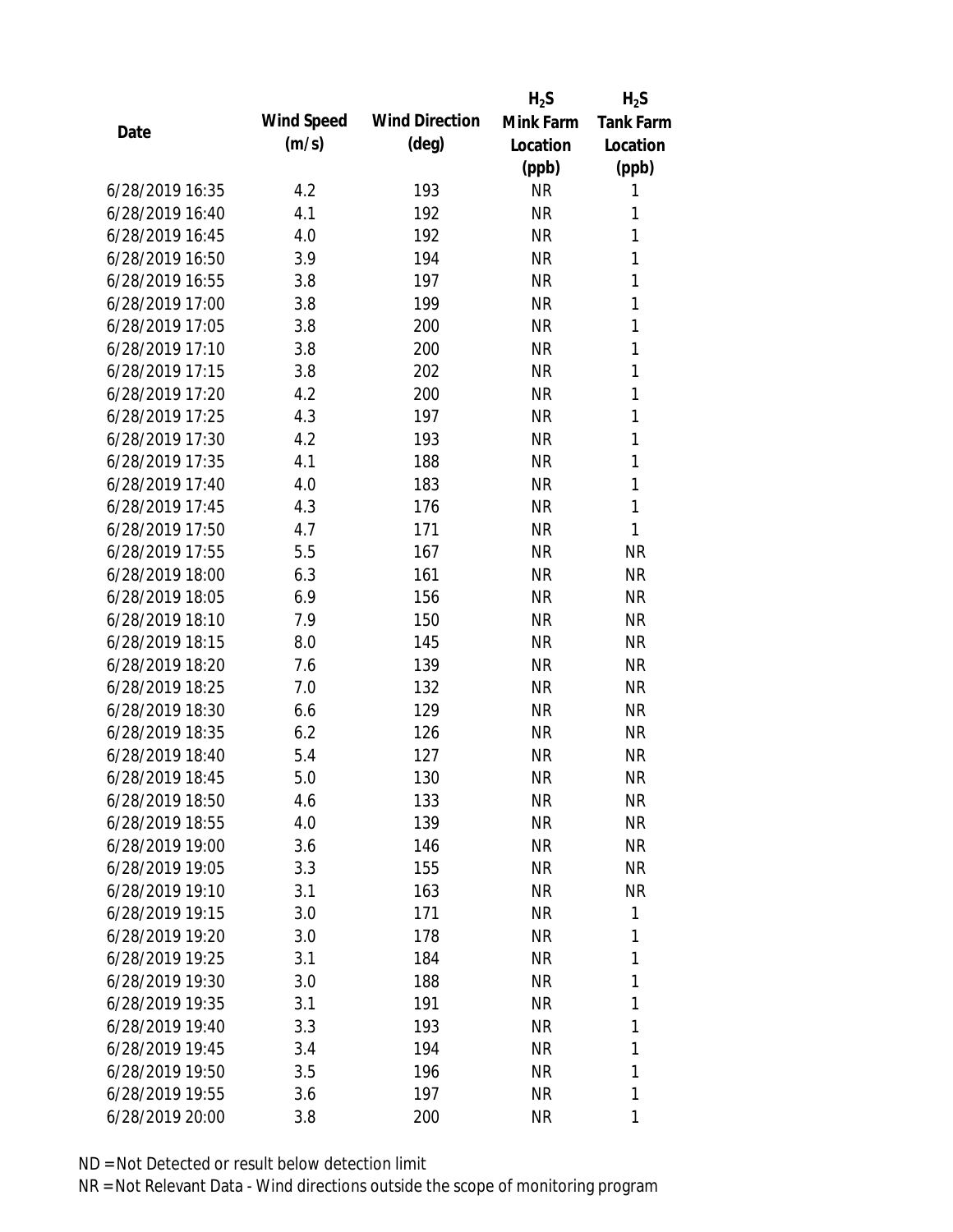|                 |            |                       | $H_2S$    | $H_2S$           |
|-----------------|------------|-----------------------|-----------|------------------|
|                 | Wind Speed | <b>Wind Direction</b> | Mink Farm | <b>Tank Farm</b> |
| Date            | (m/s)      | $(\text{deg})$        | Location  | Location         |
|                 |            |                       | (ppb)     | (ppb)            |
| 6/28/2019 20:05 | 4.1        | 203                   | <b>NR</b> | 1                |
| 6/28/2019 20:10 | 4.3        | 206                   | <b>NR</b> | 1                |
| 6/28/2019 20:15 | 4.4        | 209                   | <b>NR</b> | 1                |
| 6/28/2019 20:20 | 4.3        | 212                   | <b>NR</b> | <b>ND</b>        |
| 6/28/2019 20:25 | 4.0        | 215                   | <b>NR</b> | 1                |
| 6/28/2019 20:30 | 3.9        | 216                   | <b>NR</b> | 1                |
| 6/28/2019 20:35 | 3.6        | 216                   | <b>NR</b> | 1                |
| 6/28/2019 20:40 | 3.2        | 215                   | <b>NR</b> | 1                |
| 6/28/2019 20:45 | 2.9        | 215                   | <b>NR</b> | 1                |
| 6/28/2019 20:50 | 2.7        | 216                   | <b>NR</b> | 1                |
| 6/28/2019 20:55 | 2.7        | 217                   | <b>NR</b> | 1                |
| 6/28/2019 21:00 | 2.6        | 217                   | <b>NR</b> | 1                |
| 6/28/2019 21:05 | 2.5        | 216                   | <b>NR</b> | 1                |
| 6/28/2019 21:10 | 2.4        | 215                   | <b>NR</b> | 1                |
| 6/28/2019 21:15 | 2.4        | 212                   | <b>NR</b> | 1                |
| 6/28/2019 21:20 | 2.2        | 210                   | <b>NR</b> | 1                |
| 6/28/2019 21:25 | 2.1        | 209                   | <b>NR</b> | 1                |
| 6/28/2019 21:30 | 2.0        | 209                   | <b>NR</b> | 1                |
| 6/28/2019 21:35 | 1.9        | 212                   | <b>NR</b> | 1                |
| 6/28/2019 21:40 | 1.9        | 219                   | <b>NR</b> | 1                |
| 6/28/2019 21:45 | 2.2        | 229                   | <b>NR</b> | 1                |
| 6/28/2019 21:50 | 2.8        | 234                   | 1         | 1                |
| 6/28/2019 21:55 | 3.1        | 239                   | 1         | 1                |
| 6/28/2019 22:00 | 3.4        | 242                   | 1         | 1                |
| 6/28/2019 22:05 | 3.6        | 243                   | 1         | 1                |
| 6/28/2019 22:10 | 3.6        | 239                   | 1         | 1                |
| 6/28/2019 22:15 | 3.3        | 233                   | 1         | 1                |
| 6/28/2019 22:20 | 3.0        | 227                   | <b>NR</b> | 1                |
| 6/28/2019 22:25 | 2.9        | 225                   | <b>NR</b> | 1                |
| 6/28/2019 22:30 | 2.9        | 225                   | <b>NR</b> | 1                |
| 6/28/2019 22:35 | 2.9        | 228                   | <b>NR</b> | 1                |
| 6/28/2019 22:40 | 3.0        | 233                   | 1         | 1                |
| 6/28/2019 22:45 | 3.1        | 237                   | 1         | 1                |
| 6/28/2019 22:50 | 3.0        | 237                   | 1         | 1                |
| 6/28/2019 22:55 | 2.9        | 233                   | 1         | 1                |
| 6/28/2019 23:00 | 2.7        | 228                   | <b>NR</b> | 1                |
| 6/28/2019 23:05 | 2.4        | 221                   | <b>NR</b> | 1                |
| 6/28/2019 23:10 | 2.1        | 214                   | <b>NR</b> | 1                |
| 6/28/2019 23:15 | 1.8        | 209                   | <b>NR</b> | 1                |
| 6/28/2019 23:20 | 1.6        | 212                   | <b>NR</b> | 1                |
| 6/28/2019 23:25 | 1.5        | 221                   | <b>NR</b> | 1                |
| 6/28/2019 23:30 | 1.5        | 230                   | 1         | 1                |
|                 |            |                       |           |                  |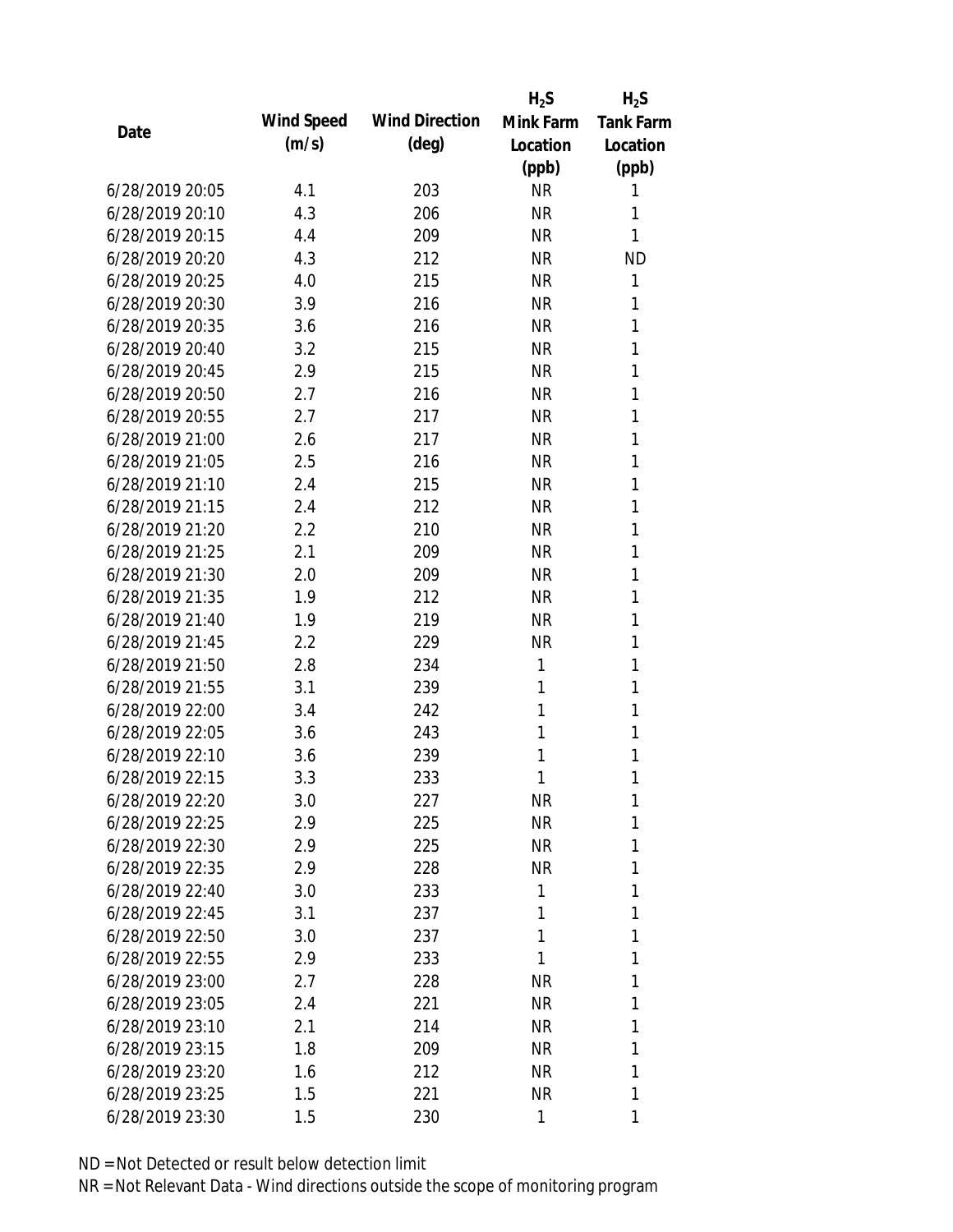|                 |            |                       | $H_2S$       | $H_2S$           |
|-----------------|------------|-----------------------|--------------|------------------|
| Date            | Wind Speed | <b>Wind Direction</b> | Mink Farm    | <b>Tank Farm</b> |
|                 | (m/s)      | $(\text{deg})$        | Location     | Location         |
|                 |            |                       | (ppb)        | (ppb)            |
| 6/28/2019 23:35 | 1.5        | 239                   | 1            | 1                |
| 6/28/2019 23:40 | 1.4        | 246                   | 1            | 1                |
| 6/28/2019 23:45 | 1.6        | 250                   | 1            | 1                |
| 6/28/2019 23:50 | 1.6        | 250                   | 1            | 2                |
| 6/28/2019 23:55 | 1.4        | 244                   | 1            | $\overline{2}$   |
| 6/28/2019 24:00 | 1.4        | 240                   | 1            | $\overline{2}$   |
| 6/29/2019 00:05 | 1.3        | 236                   | <b>ND</b>    | $\overline{2}$   |
| 6/29/2019 00:10 | 1.1        | 233                   | $\mathbf{1}$ | $\overline{2}$   |
| 6/29/2019 00:15 | 1.0        | 214                   | <b>NR</b>    | $\overline{2}$   |
| 6/29/2019 00:20 | 1.0        | 194                   | <b>NR</b>    | $\overline{2}$   |
| 6/29/2019 00:25 | 1.2        | 186                   | <b>NR</b>    | $\overline{2}$   |
| 6/29/2019 00:30 | 1.2        | 179                   | <b>NR</b>    | $\overline{2}$   |
| 6/29/2019 00:35 | 1.3        | 180                   | <b>NR</b>    | $\mathbf{1}$     |
| 6/29/2019 00:40 | 1.5        | 184                   | <b>NR</b>    | 1                |
| 6/29/2019 00:45 | 1.6        | 191                   | <b>NR</b>    | 1                |
| 6/29/2019 00:50 | 1.6        | 198                   | <b>NR</b>    | 1                |
| 6/29/2019 00:55 | 1.7        | 204                   | <b>NR</b>    | 1                |
| 6/29/2019 01:00 | 1.7        | 205                   | <b>NR</b>    | 1                |
| 6/29/2019 01:05 | 1.7        | 205                   | <b>NR</b>    | 1                |
| 6/29/2019 01:10 | 1.9        | 202                   | <b>NR</b>    | 1                |
| 6/29/2019 01:15 | 2.1        | 200                   | <b>NR</b>    | 1                |
| 6/29/2019 01:20 | 2.4        | 197                   | <b>NR</b>    | 1                |
| 6/29/2019 01:25 | 2.4        | 194                   | <b>NR</b>    | 1                |
| 6/29/2019 01:30 | 2.5        | 193                   | <b>NR</b>    | 1                |
| 6/29/2019 01:35 | 2.5        | 194                   | <b>NR</b>    | 1                |
| 6/29/2019 01:40 | 2.4        | 192                   | <b>NR</b>    | 1                |
| 6/29/2019 01:45 | 2.1        | 191                   | <b>NR</b>    | <b>ND</b>        |
| 6/29/2019 01:50 | 1.7        | 194                   | <b>NR</b>    | <b>ND</b>        |
| 6/29/2019 01:55 | 1.4        | 192                   | <b>NR</b>    | 1                |
| 6/29/2019 02:00 | 1.0        | 190                   | <b>NR</b>    | 1                |
| 6/29/2019 02:05 | 0.8        | 187                   | <b>NR</b>    | 1                |
| 6/29/2019 02:10 | 0.8        | 192                   | <b>NR</b>    | 1                |
| 6/29/2019 02:15 | 0.9        | 193                   | <b>NR</b>    | 1                |
| 6/29/2019 02:20 | 1.0        | 191                   | <b>NR</b>    | 1                |
| 6/29/2019 02:25 | 1.0        | 195                   | <b>NR</b>    | 1                |
| 6/29/2019 02:30 | 1.0        | 198                   | <b>NR</b>    | 1                |
| 6/29/2019 02:35 | 1.3        | 196                   | <b>NR</b>    | 1                |
| 6/29/2019 02:40 | 1.3        | 192                   | NR           | 2                |
| 6/29/2019 02:45 | 1.1        | 192                   | <b>NR</b>    | 2                |
| 6/29/2019 02:50 | 1.0        | 194                   | <b>NR</b>    | 2                |
| 6/29/2019 02:55 | 1.0        | 192                   | <b>NR</b>    | $\overline{2}$   |
| 6/29/2019 03:00 | 1.1        | 193                   | <b>NR</b>    | $\overline{2}$   |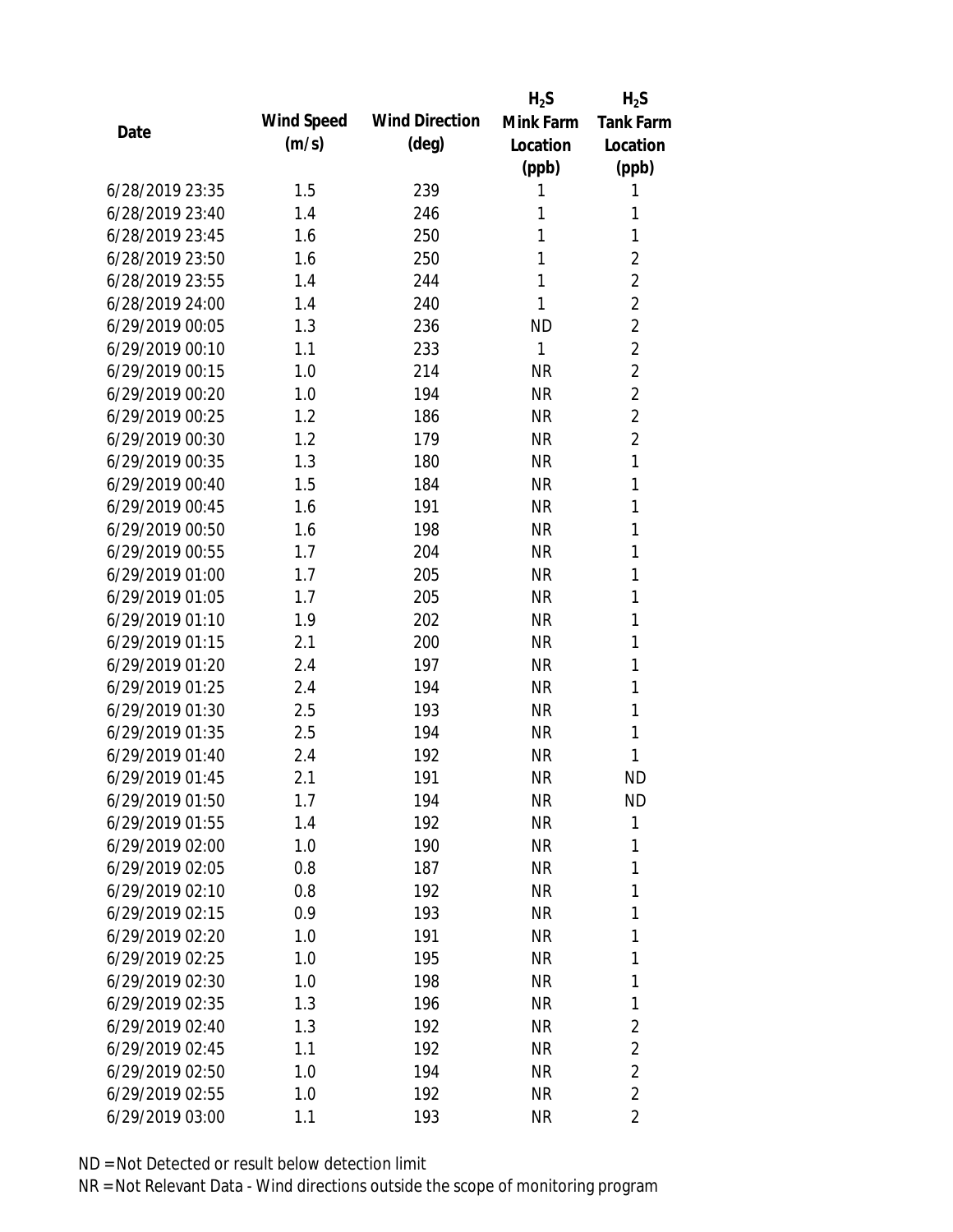|                 |            |                       | $H_2S$    | $H_2S$           |
|-----------------|------------|-----------------------|-----------|------------------|
| Date            | Wind Speed | <b>Wind Direction</b> | Mink Farm | <b>Tank Farm</b> |
|                 | (m/s)      | $(\text{deg})$        | Location  | Location         |
|                 |            |                       | (ppb)     | (ppb)            |
| 6/29/2019 03:05 | 1.2        | 200                   | <b>NR</b> | 2                |
| 6/29/2019 03:10 | 1.2        | 210                   | <b>NR</b> | $\overline{2}$   |
| 6/29/2019 03:15 | 1.4        | 211                   | <b>NR</b> | 1                |
| 6/29/2019 03:20 | 1.6        | 208                   | <b>NR</b> | 1                |
| 6/29/2019 03:25 | 1.8        | 205                   | <b>NR</b> | 1                |
| 6/29/2019 03:30 | 1.9        | 201                   | <b>NR</b> | 1                |
| 6/29/2019 03:35 | 1.8        | 199                   | <b>NR</b> | 1                |
| 6/29/2019 03:40 | 1.9        | 196                   | <b>NR</b> | 1                |
| 6/29/2019 03:45 | 1.9        | 196                   | <b>NR</b> | 1                |
| 6/29/2019 03:50 | 1.9        | 195                   | <b>NR</b> | 1                |
| 6/29/2019 03:55 | 1.8        | 197                   | <b>NR</b> | 1                |
| 6/29/2019 04:00 | 1.8        | 197                   | <b>NR</b> | 1                |
| 6/29/2019 04:05 | 1.8        | 196                   | <b>NR</b> | 1                |
| 6/29/2019 04:10 | 1.8        | 199                   | <b>NR</b> | 1                |
| 6/29/2019 04:15 | 1.8        | 198                   | <b>NR</b> | 1                |
| 6/29/2019 04:20 | 1.8        | 201                   | <b>NR</b> | 1                |
| 6/29/2019 04:25 | 2.0        | 204                   | <b>NR</b> | 1                |
| 6/29/2019 04:30 | 2.0        | 207                   | <b>NR</b> | 1                |
| 6/29/2019 04:35 | 2.1        | 208                   | <b>NR</b> | 1                |
| 6/29/2019 04:40 | 2.2        | 209                   | <b>NR</b> | 1                |
| 6/29/2019 04:45 | 2.1        | 213                   | <b>NR</b> | 1                |
| 6/29/2019 04:50 | 1.9        | 215                   | <b>NR</b> | 1                |
| 6/29/2019 04:55 | 1.7        | 215                   | <b>NR</b> | 1                |
| 6/29/2019 05:00 | 1.7        | 218                   | <b>NR</b> | 1                |
| 6/29/2019 05:05 | 1.6        | 225                   | <b>NR</b> | 1                |
| 6/29/2019 05:10 | 1.6        | 230                   | 1         | 1                |
| 6/29/2019 05:15 | 1.6        | 232                   | 1         | $\overline{2}$   |
| 6/29/2019 05:20 | 1.7        | 233                   | 1         | 2                |
| 6/29/2019 05:25 | 1.7        | 236                   | 1         | 3                |
| 6/29/2019 05:30 | 1.8        | 237                   | 1         | 3                |
| 6/29/2019 05:35 | 1.8        | 236                   | 1         | 3                |
| 6/29/2019 05:40 | 1.9        | 233                   | 1         | 4                |
| 6/29/2019 05:45 | 1.9        | 231                   | 1         | 4                |
| 6/29/2019 05:50 | 2.0        | 229                   | <b>NR</b> | 3                |
| 6/29/2019 05:55 | 2.1        | 227                   | <b>NR</b> | 3                |
| 6/29/2019 06:00 | 2.3        | 224                   | <b>NR</b> | 3                |
| 6/29/2019 06:05 | 2.5        | 222                   | <b>NR</b> | 2                |
| 6/29/2019 06:10 | 2.6        | 221                   | NR        | $\overline{2}$   |
| 6/29/2019 06:15 | 2.8        | 221                   | <b>NR</b> | $\overline{2}$   |
| 6/29/2019 06:20 | 2.8        | 220                   | <b>NR</b> | 1                |
| 6/29/2019 06:25 | 2.7        | 217                   | <b>NR</b> | 1                |
| 6/29/2019 06:30 | 2.6        | 213                   | <b>NR</b> | 1                |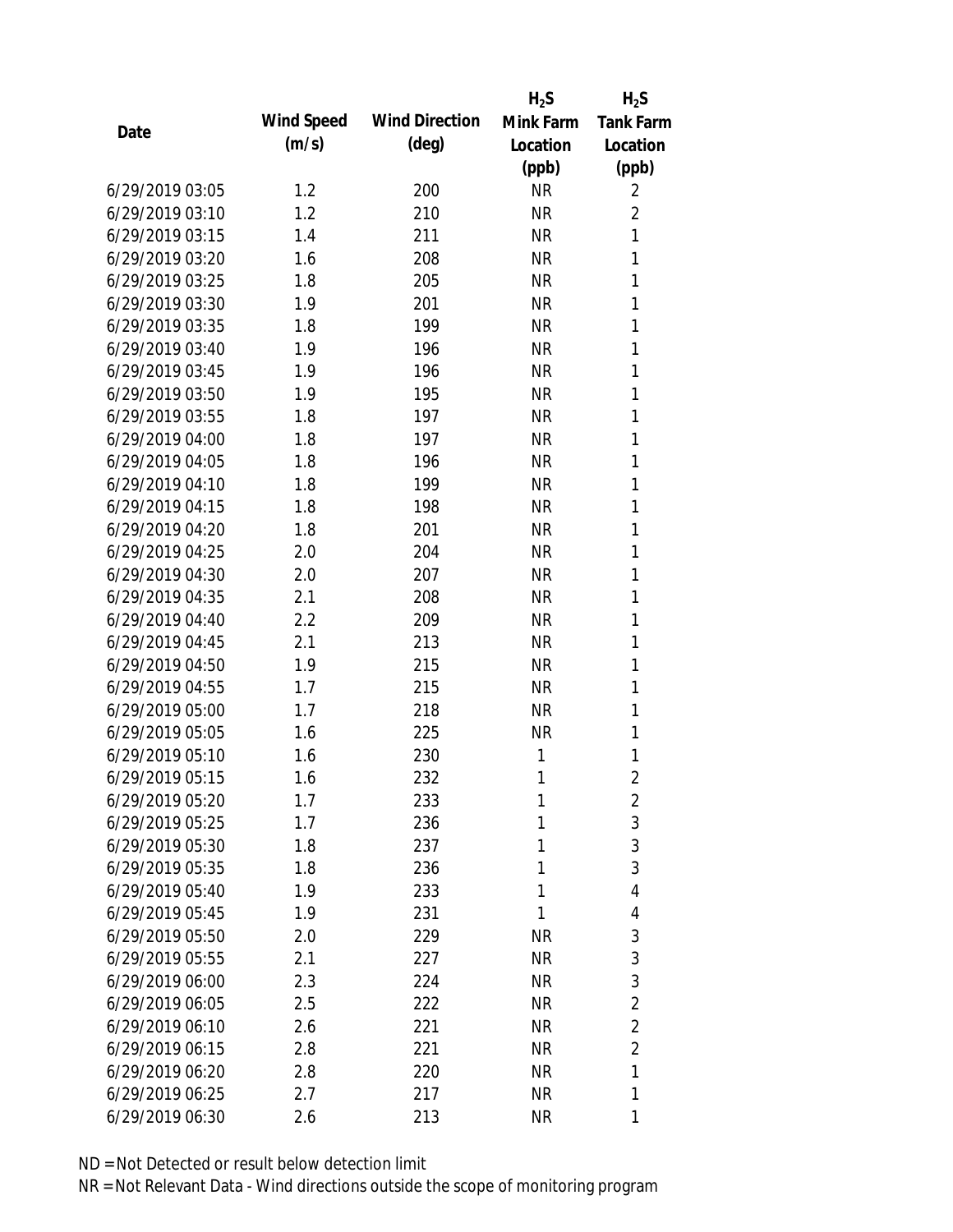|                 |            |                       | $H_2S$    | $H_2S$           |
|-----------------|------------|-----------------------|-----------|------------------|
|                 | Wind Speed | <b>Wind Direction</b> | Mink Farm | <b>Tank Farm</b> |
| Date            | (m/s)      | $(\text{deg})$        | Location  | Location         |
|                 |            |                       | (ppb)     | (ppb)            |
| 6/29/2019 06:35 | 2.5        | 211                   | <b>NR</b> | 1                |
| 6/29/2019 06:40 | 2.4        | 209                   | <b>NR</b> | 1                |
| 6/29/2019 06:45 | 2.3        | 210                   | <b>NR</b> | 1                |
| 6/29/2019 06:50 | 2.3        | 214                   | <b>NR</b> | 1                |
| 6/29/2019 06:55 | 2.3        | 221                   | <b>NR</b> | 1                |
| 6/29/2019 07:00 | 2.3        | 223                   | <b>NR</b> | 1                |
| 6/29/2019 07:05 | 2.2        | 224                   | <b>NR</b> | 2                |
| 6/29/2019 07:10 | 2.1        | 227                   | <b>NR</b> | $\overline{2}$   |
| 6/29/2019 07:15 | 2.0        | 227                   | <b>NR</b> | $\overline{2}$   |
| 6/29/2019 07:20 | 2.0        | 223                   | <b>NR</b> | $\overline{2}$   |
| 6/29/2019 07:25 | 1.8        | 219                   | <b>NR</b> | $\overline{2}$   |
| 6/29/2019 07:30 | 1.6        | 219                   | <b>NR</b> | $\overline{2}$   |
| 6/29/2019 07:35 | 1.5        | 221                   | <b>NR</b> | 3                |
| 6/29/2019 07:40 | 1.5        | 228                   | <b>NR</b> | 3                |
| 6/29/2019 07:45 | 1.5        | 228                   | <b>NR</b> | 3                |
| 6/29/2019 07:50 | 1.4        | 227                   | <b>NR</b> | $\overline{2}$   |
| 6/29/2019 07:55 | 1.5        | 226                   | <b>NR</b> | $\overline{2}$   |
| 6/29/2019 08:00 | 1.6        | 232                   | 1         | $\overline{2}$   |
| 6/29/2019 08:05 | 1.5        | 237                   | 1         | $\overline{2}$   |
| 6/29/2019 08:10 | 1.4        | 232                   | 1         | $\mathbf{1}$     |
| 6/29/2019 08:15 | 1.4        | 239                   | 1         | 1                |
| 6/29/2019 08:20 | 1.4        | 246                   | 1         | 1                |
| 6/29/2019 08:25 | 1.5        | 251                   | 1         | 1                |
| 6/29/2019 08:30 | 1.4        | 245                   | 1         | 1                |
| 6/29/2019 08:35 | 1.3        | 244                   | 1         | 1                |
| 6/29/2019 08:40 | 1.3        | 245                   | 1         | 1                |
| 6/29/2019 08:45 | 1.1        | 243                   | 1         | 1                |
| 6/29/2019 08:50 | 1.0        | 242                   | 1         | 1                |
| 6/29/2019 08:55 | 1.0        | 250                   | 1         | 1                |
| 6/29/2019 09:00 | 1.1        | 259                   | 1         | 1                |
| 6/29/2019 09:05 | 1.2        | 267                   | 1         | 1                |
| 6/29/2019 09:10 | 1.3        | 277                   | 1         | <b>NR</b>        |
| 6/29/2019 09:15 | 1.4        | 280                   | 1         | <b>NR</b>        |
| 6/29/2019 09:20 | 1.4        | 287                   | 1         | <b>NR</b>        |
| 6/29/2019 09:25 | 1.4        | 289                   | 1         | <b>NR</b>        |
| 6/29/2019 09:30 | 1.6        | 284                   | 1         | <b>NR</b>        |
| 6/29/2019 09:35 | 1.7        | 277                   | 1         | <b>NR</b>        |
| 6/29/2019 09:40 | 1.7        | 273                   | 1         | 1                |
| 6/29/2019 09:45 | 1.9        | 267                   | 1         | 1                |
| 6/29/2019 09:50 | 2.0        | 259                   | <b>ND</b> | 1                |
| 6/29/2019 09:55 | 2.1        | 255                   | 1         | 1                |
| 6/29/2019 10:00 | 1.9        | 258                   | 1         | 1                |
|                 |            |                       |           |                  |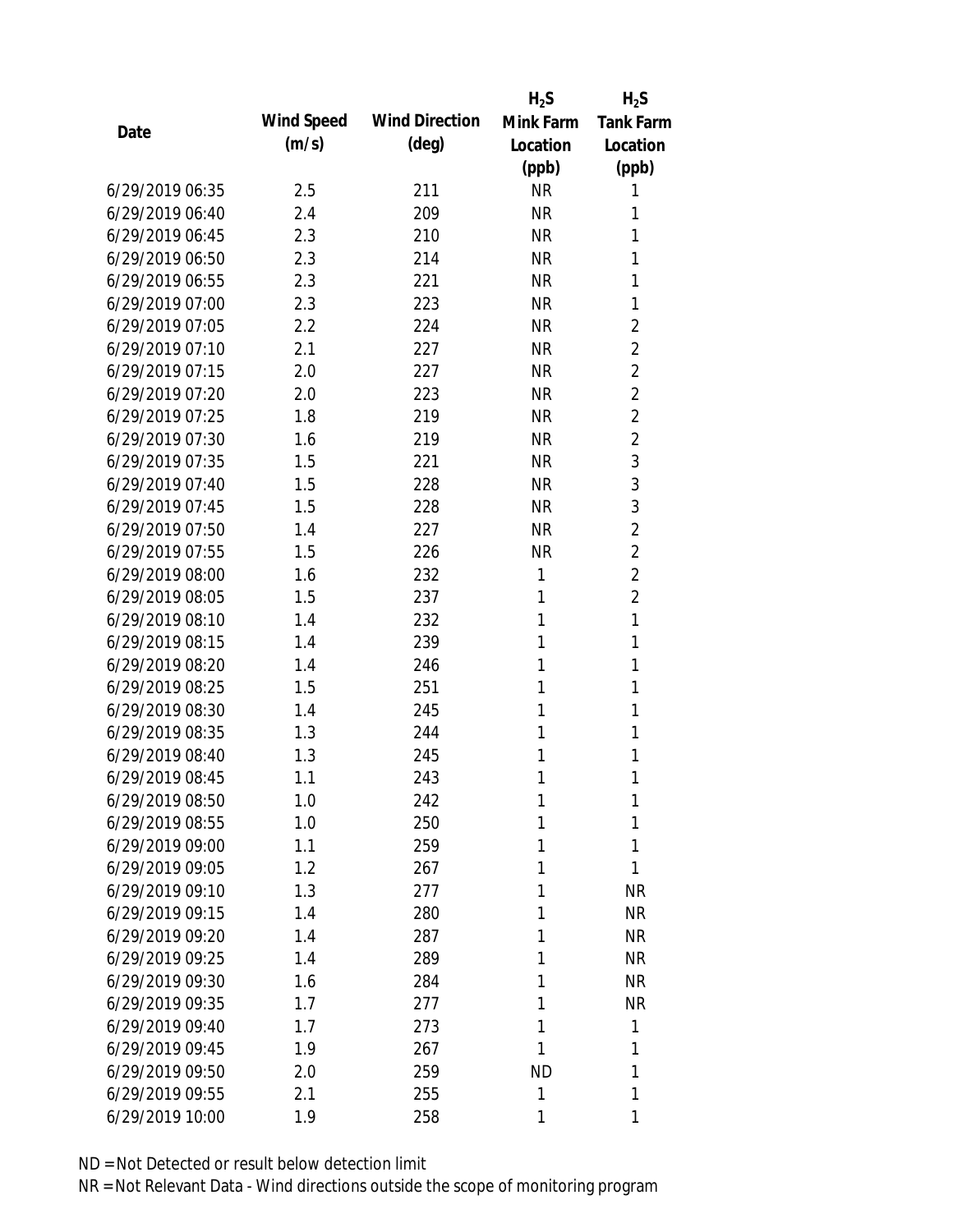|                 |            |                       | $H_2S$         | $H_2S$           |
|-----------------|------------|-----------------------|----------------|------------------|
| Date            | Wind Speed | <b>Wind Direction</b> | Mink Farm      | <b>Tank Farm</b> |
|                 | (m/s)      | $(\text{deg})$        | Location       | Location         |
|                 |            |                       | (ppb)          | (ppb)            |
| 6/29/2019 10:05 | 1.9        | 253                   | 1              | 1                |
| 6/29/2019 10:10 | 1.9        | 247                   | 1              | 1                |
| 6/29/2019 10:15 | 1.7        | 248                   | 1              | 1                |
| 6/29/2019 10:20 | 1.6        | 238                   | 1              | 1                |
| 6/29/2019 10:25 | 1.7        | 229                   | <b>NR</b>      | 1                |
| 6/29/2019 10:30 | 1.7        | 227                   | <b>NR</b>      | 1                |
| 6/29/2019 10:35 | 1.6        | 231                   | $\mathbf{1}$   | 1                |
| 6/29/2019 10:40 | 1.6        | 225                   | <b>NR</b>      | 1                |
| 6/29/2019 10:45 | 1.6        | 230                   | <b>NR</b>      | <b>NR</b>        |
| 6/29/2019 10:50 | 1.6        | 253                   | <b>NR</b>      | <b>NR</b>        |
| 6/29/2019 10:55 | 1.5        | 270                   | $\mathbf{1}$   | 1                |
| 6/29/2019 11:00 | 1.5        | 273                   | <b>NR</b>      | <b>NR</b>        |
| 6/29/2019 11:05 | 1.4        | 274                   | <b>NR</b>      | <b>NR</b>        |
| 6/29/2019 11:10 | 1.2        | 283                   | <b>NR</b>      | <b>NR</b>        |
| 6/29/2019 11:15 | 1.0        | 275                   | <b>NR</b>      | <b>NR</b>        |
| 6/29/2019 11:20 | 0.9        | 253                   | <b>NR</b>      | <b>NR</b>        |
| 6/29/2019 11:25 | 0.6        | 230                   | $\mathbf{1}$   | 1                |
| 6/29/2019 11:30 | 0.6        | 228                   | <b>NR</b>      | 1                |
| 6/29/2019 11:35 | 0.6        | 240                   | $\mathbf{1}$   | 1                |
| 6/29/2019 11:40 | 0.6        | 252                   | 1              | 1                |
| 6/29/2019 11:45 | 0.9        | 256                   | 1              | 1                |
| 6/29/2019 11:50 | 0.8        | 262                   | 1              | 1                |
| 6/29/2019 11:55 | 1.0        | 258                   | $\overline{2}$ | 1                |
| 6/29/2019 12:00 | 1.1        | 271                   | 1              | 1                |
| 6/29/2019 12:05 | 1.4        | 276                   | 1              | <b>NR</b>        |
| 6/29/2019 12:10 | 1.5        | 283                   | 1              | <b>NR</b>        |
| 6/29/2019 12:15 | 1.4        | 293                   | 1              | <b>NR</b>        |
| 6/29/2019 12:20 | 1.5        | 299                   | 1              | <b>NR</b>        |
| 6/29/2019 12:25 | 1.7        | 312                   | 1              | <b>NR</b>        |
| 6/29/2019 12:30 | 1.9        | 316                   | 1              | <b>NR</b>        |
| 6/29/2019 12:35 | 2.0        | 316                   | 1              | <b>NR</b>        |
| 6/29/2019 12:40 | 2.0        | 328                   | 1              | <b>NR</b>        |
| 6/29/2019 12:45 | 1.9        | 327                   | 1              | <b>NR</b>        |
| 6/29/2019 12:50 | 1.8        | 323                   | <b>NR</b>      | <b>NR</b>        |
| 6/29/2019 12:55 | 1.6        | 318                   | <b>NR</b>      | <b>NR</b>        |
| 6/29/2019 13:00 | 1.4        | 322                   | <b>NR</b>      | <b>NR</b>        |
| 6/29/2019 13:05 | 1.2        | 339                   | <b>NR</b>      | <b>NR</b>        |
| 6/29/2019 13:10 | 1.2        | 339                   | <b>NR</b>      | <b>NR</b>        |
| 6/29/2019 13:15 | 1.4        | 332                   | <b>NR</b>      | <b>NR</b>        |
| 6/29/2019 13:20 | 1.7        | 326                   | <b>NR</b>      | <b>NR</b>        |
| 6/29/2019 13:25 | 1.8        | 327                   | <b>NR</b>      | <b>NR</b>        |
| 6/29/2019 13:30 | 1.8        | 306                   | <b>NR</b>      | <b>NR</b>        |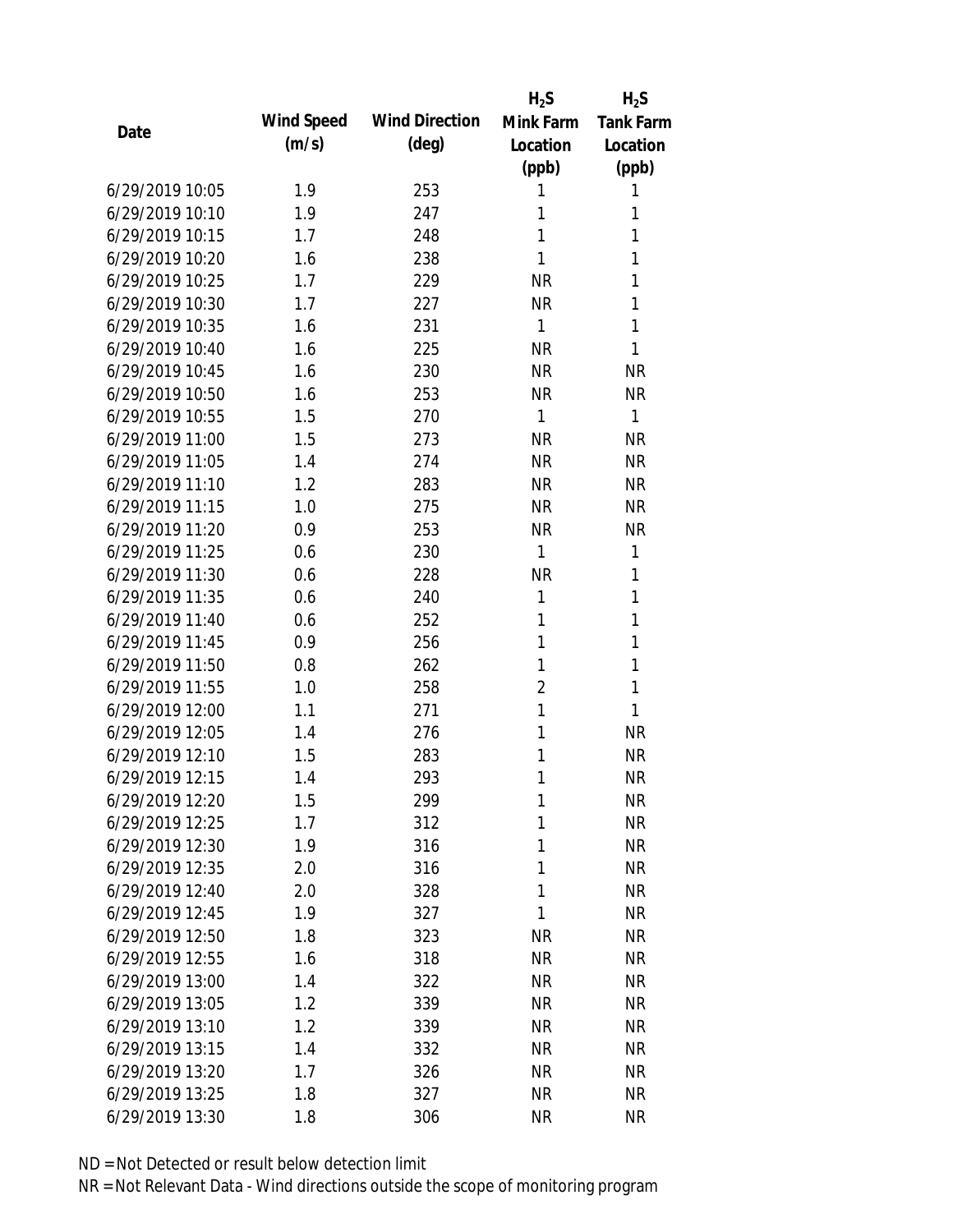|                 |            |                       | $H_2S$       | $H_2S$           |
|-----------------|------------|-----------------------|--------------|------------------|
| Date            | Wind Speed | <b>Wind Direction</b> | Mink Farm    | <b>Tank Farm</b> |
|                 | (m/s)      | $(\text{deg})$        | Location     | Location         |
|                 |            |                       | (ppb)        | (ppb)            |
| 6/29/2019 13:35 | 1.9        | 265                   | <b>NR</b>    | <b>NR</b>        |
| 6/29/2019 13:40 | 1.9        | 246                   | <b>NR</b>    | <b>NR</b>        |
| 6/29/2019 13:45 | 2.0        | 257                   | <b>NR</b>    | <b>NR</b>        |
| 6/29/2019 13:50 | 1.8        | 265                   | <b>NR</b>    | <b>NR</b>        |
| 6/29/2019 13:55 | 1.8        | 252                   | <b>NR</b>    | <b>NR</b>        |
| 6/29/2019 14:00 | 1.8        | 243                   | 1            | 1                |
| 6/29/2019 14:05 | 1.7        | 250                   | $\mathbf{1}$ | 1                |
| 6/29/2019 14:10 | 1.6        | 258                   | $\mathbf{1}$ | $\mathbf{1}$     |
| 6/29/2019 14:15 | 1.4        | 262                   | <b>NR</b>    | <b>NR</b>        |
| 6/29/2019 14:20 | 1.6        | 285                   | <b>NR</b>    | <b>NR</b>        |
| 6/29/2019 14:25 | 1.5        | 354                   | <b>NR</b>    | <b>NR</b>        |
| 6/29/2019 14:30 | 1.5        | 18                    | <b>NR</b>    | <b>NR</b>        |
| 6/29/2019 14:35 | 1.5        | 29                    | <b>NR</b>    | <b>NR</b>        |
| 6/29/2019 14:40 | 1.4        | 41                    | <b>NR</b>    | <b>NR</b>        |
| 6/29/2019 14:45 | 1.5        | 43                    | <b>NR</b>    | <b>NR</b>        |
| 6/29/2019 14:50 | 1.3        | 48                    | <b>NR</b>    | <b>NR</b>        |
| 6/29/2019 14:55 | 1.2        | 29                    | <b>NR</b>    | <b>NR</b>        |
| 6/29/2019 15:00 | 1.1        | 11                    | <b>NR</b>    | <b>NR</b>        |
| 6/29/2019 15:05 | 1.1        | 1                     | <b>NR</b>    | <b>NR</b>        |
| 6/29/2019 15:10 | 1.3        | 336                   | <b>NR</b>    | <b>NR</b>        |
| 6/29/2019 15:15 | 1.2        | 309                   | <b>NR</b>    | <b>NR</b>        |
| 6/29/2019 15:20 | 1.3        | 290                   | <b>NR</b>    | <b>NR</b>        |
| 6/29/2019 15:25 | 1.4        | 287                   | <b>NR</b>    | <b>NR</b>        |
| 6/29/2019 15:30 | 1.4        | 286                   | <b>NR</b>    | <b>NR</b>        |
| 6/29/2019 15:35 | 1.4        | 287                   | <b>ND</b>    | <b>NR</b>        |
| 6/29/2019 15:40 | 1.5        | 300                   | <b>NR</b>    | <b>NR</b>        |
| 6/29/2019 15:45 | 1.4        | 311                   | <b>NR</b>    | <b>NR</b>        |
| 6/29/2019 15:50 | 1.2        | 325                   | 1            | <b>NR</b>        |
| 6/29/2019 15:55 | 1.2        | 325                   | 1            | <b>NR</b>        |
| 6/29/2019 16:00 | 1.3        | 313                   | 1            | <b>NR</b>        |
| 6/29/2019 16:05 | 1.3        | 298                   | 1            | <b>NR</b>        |
| 6/29/2019 16:10 | 1.3        | 303                   | <b>NR</b>    | <b>NR</b>        |
| 6/29/2019 16:15 | 1.5        | 315                   | <b>NR</b>    | <b>NR</b>        |
| 6/29/2019 16:20 | 1.6        | 326                   | <b>NR</b>    | <b>NR</b>        |
| 6/29/2019 16:25 | 1.8        | 348                   | <b>NR</b>    | NR               |
| 6/29/2019 16:30 | 1.6        | 17                    | <b>NR</b>    | <b>NR</b>        |
| 6/29/2019 16:35 | 1.6        | 37                    | 1            | <b>NR</b>        |
| 6/29/2019 16:40 | 1.6        | 50                    | NR           | <b>NR</b>        |
| 6/29/2019 16:45 | 1.5        | 56                    | <b>NR</b>    | NR               |
| 6/29/2019 16:50 | 1.6        | 60                    | <b>NR</b>    | NR               |
| 6/29/2019 16:55 | 1.6        | 62                    | <b>NR</b>    | <b>NR</b>        |
| 6/29/2019 17:00 | 1.6        | 62                    | <b>NR</b>    | <b>NR</b>        |
|                 |            |                       |              |                  |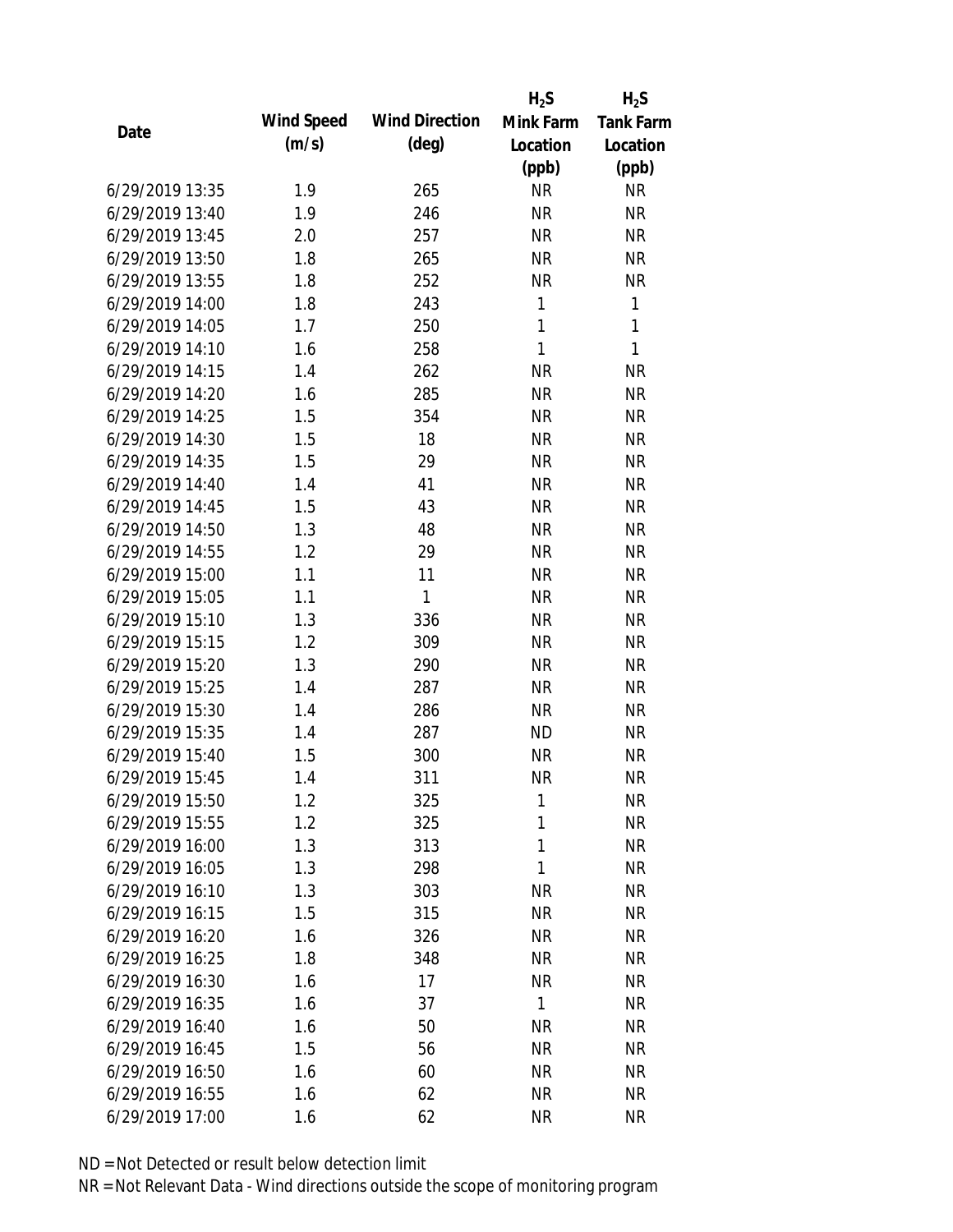|                 |            |                       | $H_2S$    | $H_2S$           |
|-----------------|------------|-----------------------|-----------|------------------|
| Date            | Wind Speed | <b>Wind Direction</b> | Mink Farm | <b>Tank Farm</b> |
|                 | (m/s)      | $(\text{deg})$        | Location  | Location         |
|                 |            |                       | (ppb)     | (ppb)            |
| 6/29/2019 17:05 | 1.5        | 57                    | <b>NR</b> | <b>NR</b>        |
| 6/29/2019 17:10 | 1.6        | 51                    | <b>NR</b> | <b>NR</b>        |
| 6/29/2019 17:15 | 1.7        | 48                    | <b>NR</b> | <b>NR</b>        |
| 6/29/2019 17:20 | 1.8        | 51                    | <b>NR</b> | <b>NR</b>        |
| 6/29/2019 17:25 | 1.9        | 47                    | <b>NR</b> | <b>NR</b>        |
| 6/29/2019 17:30 | 2.2        | 47                    | <b>NR</b> | <b>NR</b>        |
| 6/29/2019 17:35 | 2.2        | 51                    | <b>NR</b> | <b>NR</b>        |
| 6/29/2019 17:40 | 2.1        | 56                    | <b>NR</b> | <b>NR</b>        |
| 6/29/2019 17:45 | 2.1        | 63                    | <b>NR</b> | <b>NR</b>        |
| 6/29/2019 17:50 | 2.1        | 65                    | <b>NR</b> | <b>NR</b>        |
| 6/29/2019 17:55 | 2.0        | 71                    | <b>NR</b> | <b>NR</b>        |
| 6/29/2019 18:00 | 2.1        | 77                    | <b>NR</b> | <b>NR</b>        |
| 6/29/2019 18:05 | 2.0        | 78                    | <b>NR</b> | <b>NR</b>        |
| 6/29/2019 18:10 | 1.8        | 76                    | <b>NR</b> | <b>NR</b>        |
| 6/29/2019 18:15 | 1.9        | 70                    | <b>NR</b> | <b>NR</b>        |
| 6/29/2019 18:20 | 1.9        | 65                    | <b>NR</b> | <b>NR</b>        |
| 6/29/2019 18:25 | 1.8        | 63                    | <b>NR</b> | <b>NR</b>        |
| 6/29/2019 18:30 | 1.7        | 56                    | <b>NR</b> | <b>NR</b>        |
| 6/29/2019 18:35 | 1.9        | 54                    | <b>NR</b> | <b>NR</b>        |
| 6/29/2019 18:40 | 2.2        | 54                    | <b>NR</b> | <b>NR</b>        |
| 6/29/2019 18:45 | 2.1        | 58                    | <b>NR</b> | <b>NR</b>        |
| 6/29/2019 18:50 | 2.1        | 66                    | <b>NR</b> | <b>NR</b>        |
| 6/29/2019 18:55 | 2.2        | 72                    | <b>NR</b> | <b>NR</b>        |
| 6/29/2019 19:00 | 2.2        | 78                    | <b>NR</b> | <b>NR</b>        |
| 6/29/2019 19:05 | 2.2        | 81                    | <b>NR</b> | <b>NR</b>        |
| 6/29/2019 19:10 | 2.2        | 86                    | <b>NR</b> | <b>NR</b>        |
| 6/29/2019 19:15 | 2.2        | 88                    | <b>NR</b> | <b>NR</b>        |
| 6/29/2019 19:20 | 2.2        | 86                    | <b>NR</b> | <b>NR</b>        |
| 6/29/2019 19:25 | 2.1        | 87                    | <b>NR</b> | <b>NR</b>        |
| 6/29/2019 19:30 | 2.1        | 86                    | <b>NR</b> | <b>NR</b>        |
| 6/29/2019 19:35 | 2.1        | 89                    | <b>NR</b> | <b>NR</b>        |
| 6/29/2019 19:40 | 2.0        | 86                    | <b>NR</b> | <b>NR</b>        |
| 6/29/2019 19:45 | 2.0        | 83                    | <b>NR</b> | <b>NR</b>        |
| 6/29/2019 19:50 | 2.0        | 81                    | <b>NR</b> | <b>NR</b>        |
| 6/29/2019 19:55 | 2.0        | 78                    | <b>NR</b> | <b>NR</b>        |
| 6/29/2019 20:00 | 1.9        | 74                    | <b>NR</b> | <b>NR</b>        |
| 6/29/2019 20:05 | 1.7        | 71                    | <b>NR</b> | <b>NR</b>        |
| 6/29/2019 20:10 | 1.6        | 72                    | <b>NR</b> | <b>NR</b>        |
| 6/29/2019 20:15 | 1.6        | 74                    | <b>NR</b> | <b>NR</b>        |
| 6/29/2019 20:20 | 1.6        | 79                    | <b>NR</b> | NR               |
| 6/29/2019 20:25 | 1.7        | 84                    | <b>NR</b> | <b>NR</b>        |
| 6/29/2019 20:30 | 1.9        | 90                    | <b>NR</b> | <b>NR</b>        |
|                 |            |                       |           |                  |